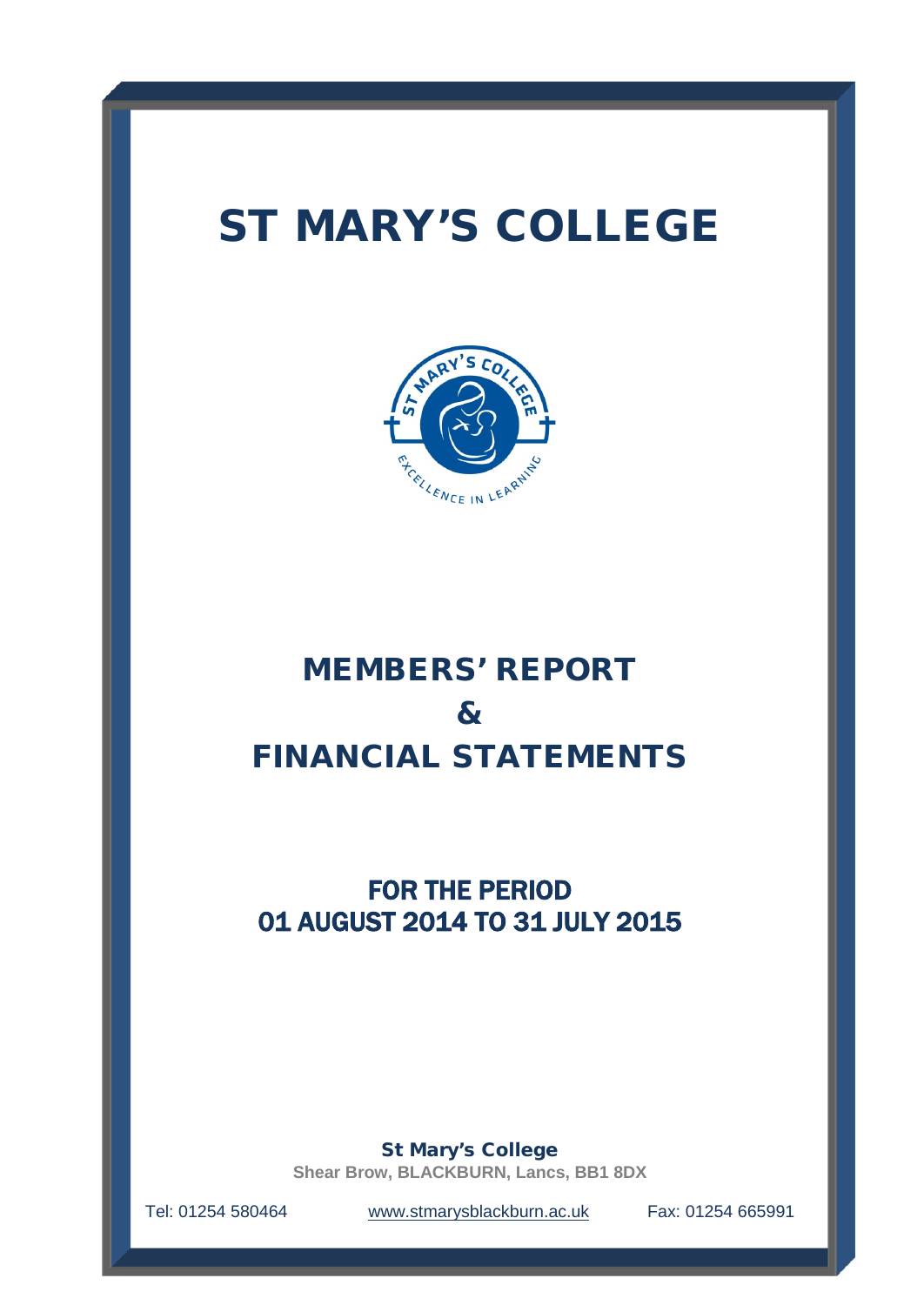# **Report of the Members of the Governing Body for the Period from 1 August 2014 to 31 July 2015**

# **Operating and Financial Review**

### **Nature, Objectives and Strategies**

The members present their report and the audited financial statements for the year ended 31 July 2015.

### **Legal Status**

The College became designated under the Further and Higher Education Act 1992. The College is an exempt charity for the purposes of the Charities Act 1993 as amended by the Charities Act 2011 and from 1 September 2013 is regulated by the Secretary of State for Education.

#### **Mission Statement**

St Mary's College is a Roman Catholic College operating under the trusteeship of the Marist Fathers. We base our philosophy on the true Christian values proclaimed in the gospel and seek to provide challenging, high quality education whereby all members of the College community can grow as balanced individuals, morally, intellectually and spiritually.

#### **Mission**

The College aims to fulfil its mission by providing nationally accredited learning programmes at levels 1,2 and 3 for full-time, 16-19 year old students and part-time adults.

A range of schedule 2 and non-schedule 2 courses is provided for the local community on a part-time basis.

The College is linked with Liverpool Hope University and the University of Central Lancashire in the delivery of Degree and PGCE courses.

Essential Skills courses are provided in the St Mary's College Essential Skills Centre and various local centres in the community.

The College operates three nurseries in Blackburn. All three nurseries provide excellent quality and are financially sustainable.

In setting and reviewing the College's strategic objectives, the Governing Body has due regard for the Charity Commission's guidance on the advancement of education. The guidance sets out the requirement that all the organisations wishing to be recognised as charities must demonstrate, explicitly that their aims are for public benefit.

In delivering its mission, the College provides the following identifiable public benefits through the advancement of education:

- High quality teaching
- Widening participation and tackling social exclusion
- Excellent employment record for students
- Strong student support systems
- Links with employers, industry and commerce.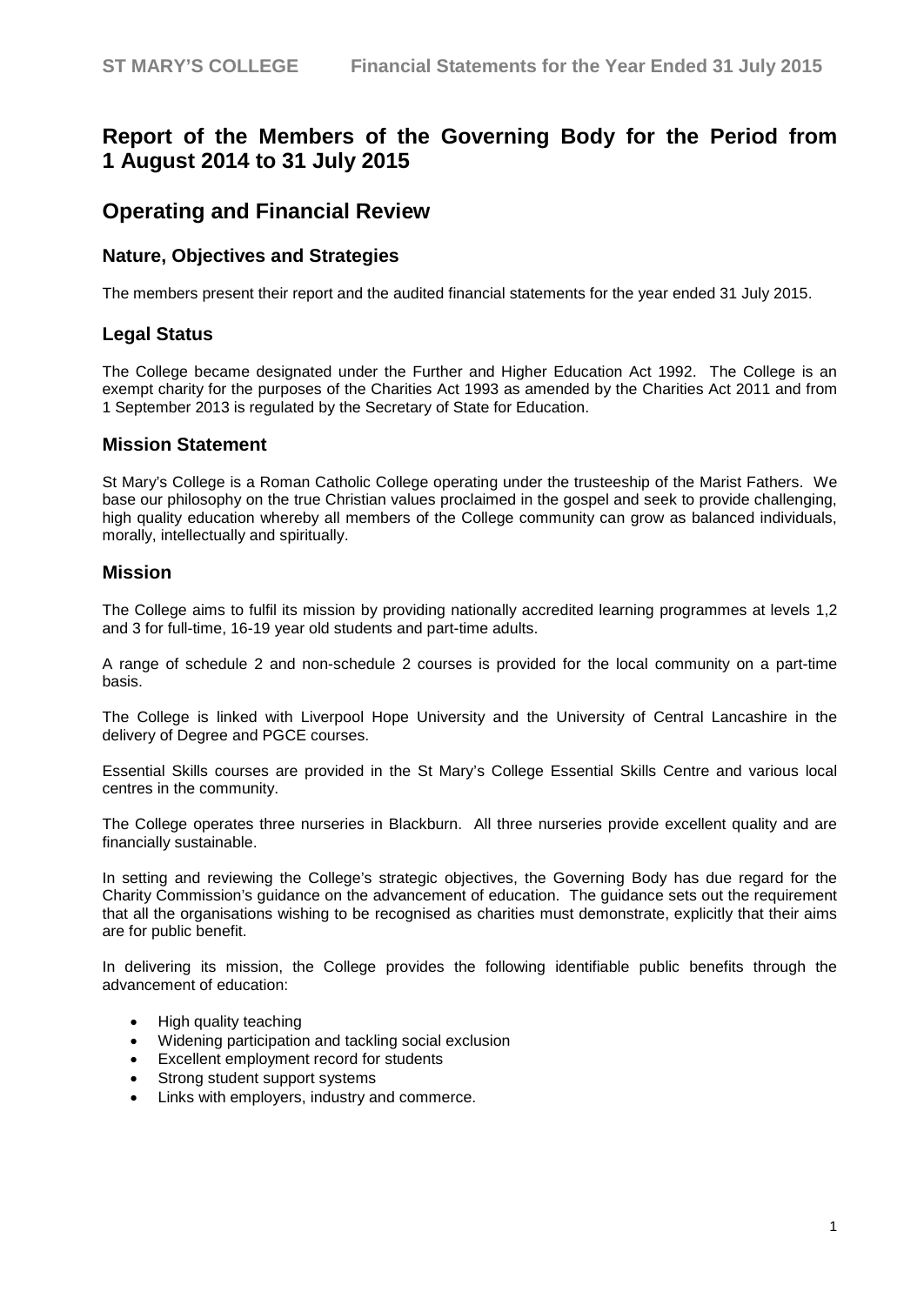### **Implementation of Development Plan**

The Governing Body monitors the performance of the College against its strategic objectives. The College updated its strategic aims at the Board meeting of July 2015.

The 4 Key Strategic Aims are:

- To ensure that the College achieves sustainable recruitment to safeguard future viability and accommodate changes to the funding methodology
- To ensure the highest quality educational provision
- To develop and consolidate a curriculum offer that attracts high-achieving 16 year old students while providing appropriate opportunities for learners across the College's catchment area. This will take account of the raising of the participation age and the local economic landscape
- To continue to develop the campus to provide first rate facilities to support teaching and learning.

The College is on target for achieving these objectives.

The College's specific objectives for 2013-15 and achievement of these objectives is addressed below:

- To achieve recruitment and progression to meet funded target number in 2015  $-$  This has been achieved
- To address the cohort balance to ensure stability of numbers in subsequent years This has been achieved
- To examine alternative funding streams to support College finances
- To raise the profile and reputation of the College among local catholic learners and the RC community – This has been achieved
- To manage the cost base to sector benchmark by 2015
- To improve the learning culture among students at the College
- To improve high grades at AS at least to match national benchmarks by 2015 and maintain A2 at 99% or higher
- To improve progression from Y12 to Y13 This has been achieved
- To obtain "outstanding" status in OFSTED inspection of the 16-18 provision and nurseries
- To introduce vocational pathways to complement traditional academic A levels in an increasing number of curriculum areas
- To introduce Level 1 Pathways to provide progression opportunities for vulnerable learners This has been achieved
- To consolidate the quality and sustainability of the higher education offer This has been achieved
- To secure a niche position as a reputable provider of Essential Skills to adult learners
- To maintain occupancy and excellent customer satisfaction in the College nurseries This has been achieved
- To provide a 4G flood-lit football pitch for curriculum and community use
- To raise all areas of the campus out of Condition C or D by 2015
- To achieve a 30% reduction in carbon emissions by 2015 This has been achieved
- To develop the use and resourcing of information learning technology to reflect the ambition of the College.

### **Performance Indicators**

The College is committed to observing the importance of sector measures and indicators and use the FE Choices website which looks at measures such as success rates.

The College is committed to observing the importance of the measures and indicators and is monitoring these through its Business Development Plan 2013-15. OFSTED judged the College to be Good in its inspection of the overall effectiveness of provision in September 2013 and the College has self-assessed as Good in 2014.

The College is required to complete the annual Finance Record for the Education Funding Agency (EFA). The Finance Record produces a financial health grading. The current rating is Good.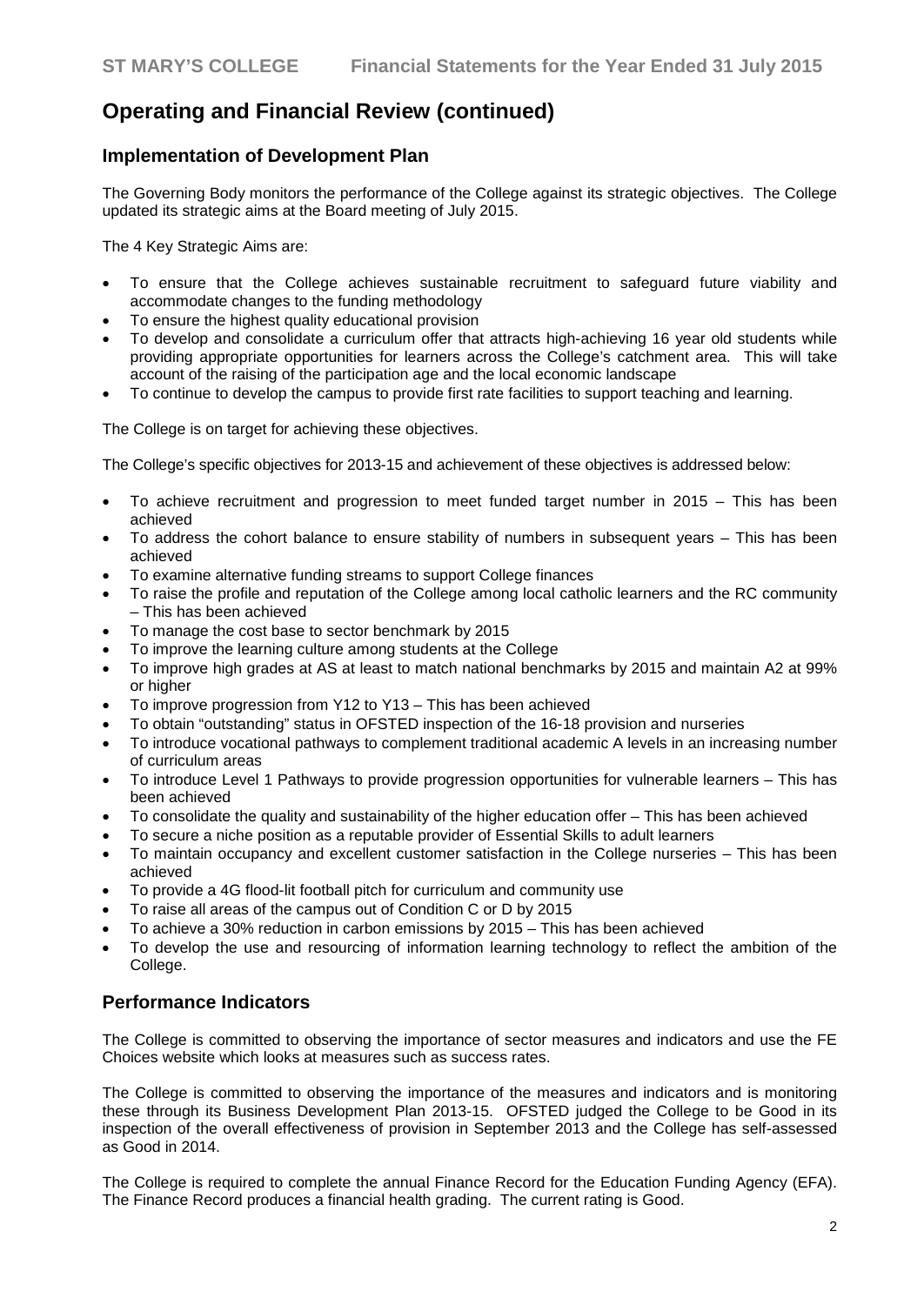### **FINANCIAL POSITION**

### **Financial results**

The College generated an operating surplus after disposal of assets in the year of £33,857 (2013/14 deficit £373,865).

The College has accumulated reserves of £2,260,095 and cash balances and short term deposits of £1,309,447.

Tangible fixed asset additions during the year amounted to £462,579. This referred to £312,515 regarding works under the Building Condition Fund addressing category C & D improvements and £49,890 regarding works under the Condition Improvement Fund. The Balance of £100,174 related to general equipment.

#### **Treasury policies and objectives**

Treasury management is the management of the College's cash flows, its banking, money market and capital market transactions; the effective control of the risks associated with those activities; and the pursuit of optimum performance consistent with those risks.

The College has a separate treasury management policy in place.

Any borrowing requires the authorisation of the Governing Body and shall comply with the requirements of the Financial Memorandum.

#### **Cash flows**

Operating cash inflow is £815,216 (2013/14 £54,300).

#### **Liquidity**

The College currently has outstanding loans amounting to £3,415,415. The size of the College's total borrowing and its approach to interest rates have been calculated to ensure a reasonable cushion between the total cost of servicing debt and operating cashflow.

#### **CURRENT AND FUTURE DEVELOPMENT AND PERFORMANCE**

#### **Student Numbers**

In 2014/15 the College has delivered activity that had produced £3,732,617 in 16-18 Funding Body main allocation funding (2013/14 £4,438,741). The College had approximately 878 funded students.

#### **Student achievements**

Achievement rates remained high and above benchmarks in all areas, A2 Level 3 remains at 99% as it has for the last few years, and with all Level 2+ vocational areas recorded achievement rates of 100%. Success rates for the College are estimated at 89%. Some Outstanding achievements were recorded in many subjects with 61 of 90 courses achieving 100% pass rates. Value added grades of good to excellent are expected to be awarded for AS, Vocational and A2.

#### **Curriculum developments**

The college recruits a proportion of its learners from seven, 11 to 16 Catholic partner schools in Blackburn with Darwen and East Lancashire, but a number of applications come from twenty other schools across this region. The College has developed a strong reputation for its expertise in teaching subjects at Advanced Level, and by far the majority of students who apply to St Mary's College aspire to follow Level 3 programmes. However the College has been proactive in ensuring progression opportunities from high school for learners at Entry 3, levels 1 and level 2. A new Level 1 course was introduced in September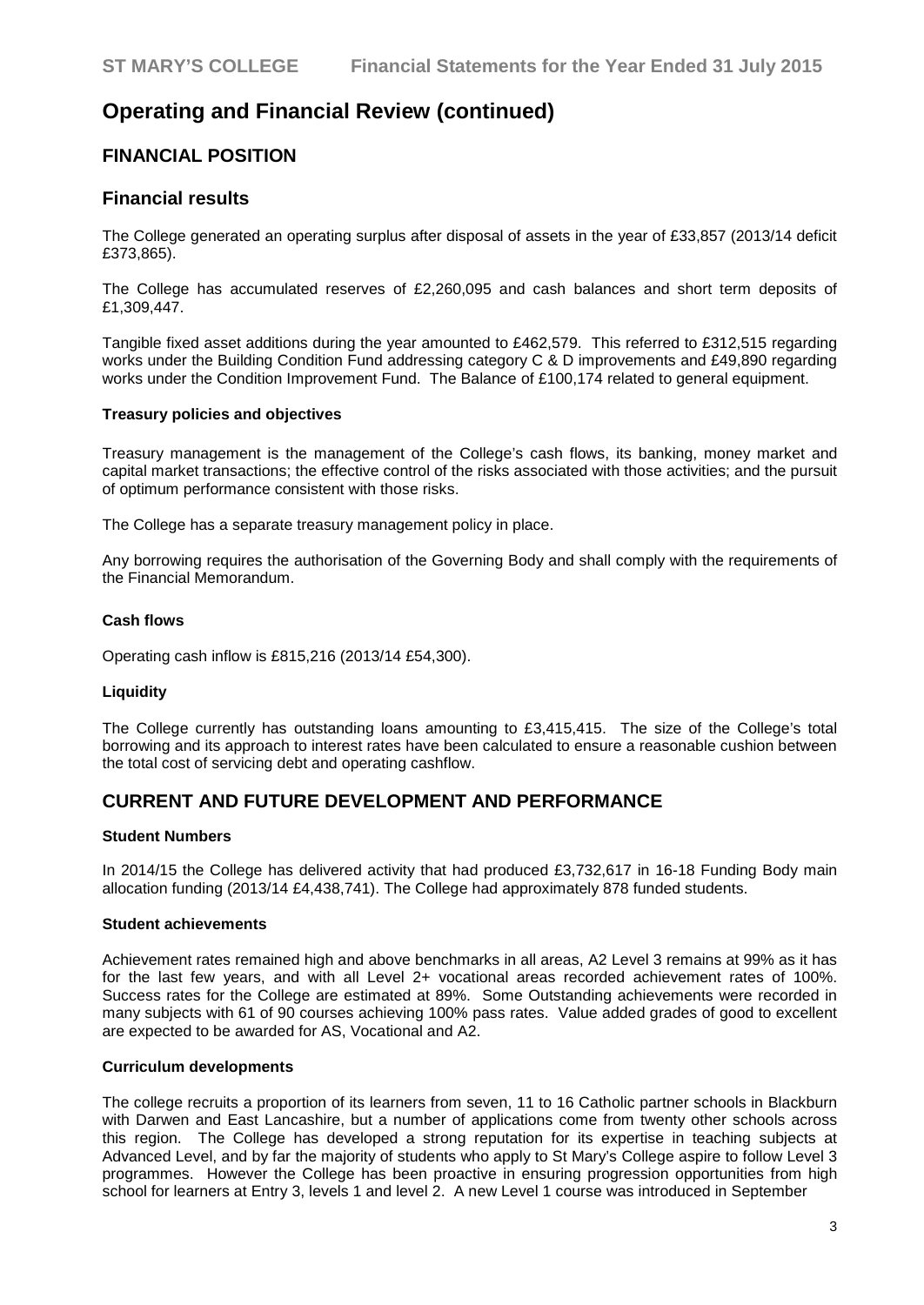2013: Workskills and these numbers have increased by 100% in September 2015. In fact the numbers have increased from 5 to 53 in two years. Many of these students will progress to higher levels while in the College.

The College has established productive working partnerships with other FE Colleges, local high schools, and HE institutions, most notably Liverpool Hope University and UCLan. This has led to a broad range of successful collaborative activities which benefit the wider community. The mission promotes a caring and supportive ethos which encourages adults to return to learning. Evening classes on site, outreach activities and access learning programmes from entry level to postgraduate level have provided the stimulus for increasing numbers of adult learners. The evaluation of HE provision is not included in the College's self assessment activities since curriculum delivery and quality assurance are the responsibility of Liverpool Hope University and UCLan as appropriate.

The College reacted positively to the Government's 14-19 agenda and has introduced a range of vocational qualifications at levels 1,2 and 3 providing a broader curriculum for 14-19 students. The College also worked closely with the local authority to assist in the development and implementation of specialised diplomas.

The College nursery, which opened in 2003 to serve the local community as well as the staff and students at St. Mary's was made possible through a partnership involving the LSC, Blackburn with Darwen Early Years Excellence Team and the DfES. Such was the reputation and success of this facility, the College was invited to bid, in July 2007, to manage a second nursery, in Wensley Fold Children's Centre, and this opened in January 2008, reinforcing the close working relationship with the Local Authority.

The College opened a third nursery, The Park, in Blackburn in June 2014. In its first full year to July 2015 it has proved an outstanding success with maximum occupancy levels and is financially sustainable.

The College nursery was inspected by OFSTED in November 2011 and was rated Outstanding in every category. Wensley Fold Nursery was inspected during 2012/13 and was also given an Outstanding rating in every category.

### **RESOURCES**

The College has various resources that it can deploy in pursuit of its strategic objectives.

Tangible resources include the main college site, which since 2007 has been extensively upgraded with the construction of the Graystone Science Academy and O'Neill Performing Arts Theatre as well as a complete refurbishment of the main building on campus. In May 2011 the SMC Enterprise Centre was constructed at a cost of £554,000 partly funded by a grant of £477,000 from the Local Enterprise Growth Initiative.

#### *Financial*

The College has £9,212,704 of net assets before £1,720,000 pension liability and after long term debt of £3,290,370.

#### *People*

The College employs 142 people (expressed as full time equivalents), of whom 58 are teaching staff.

#### *Reputation*

The College has an excellent reputation locally and regionally. In the OFSTED inspection in September 2013, the College's was judged to be good in the overall effectiveness of the provision.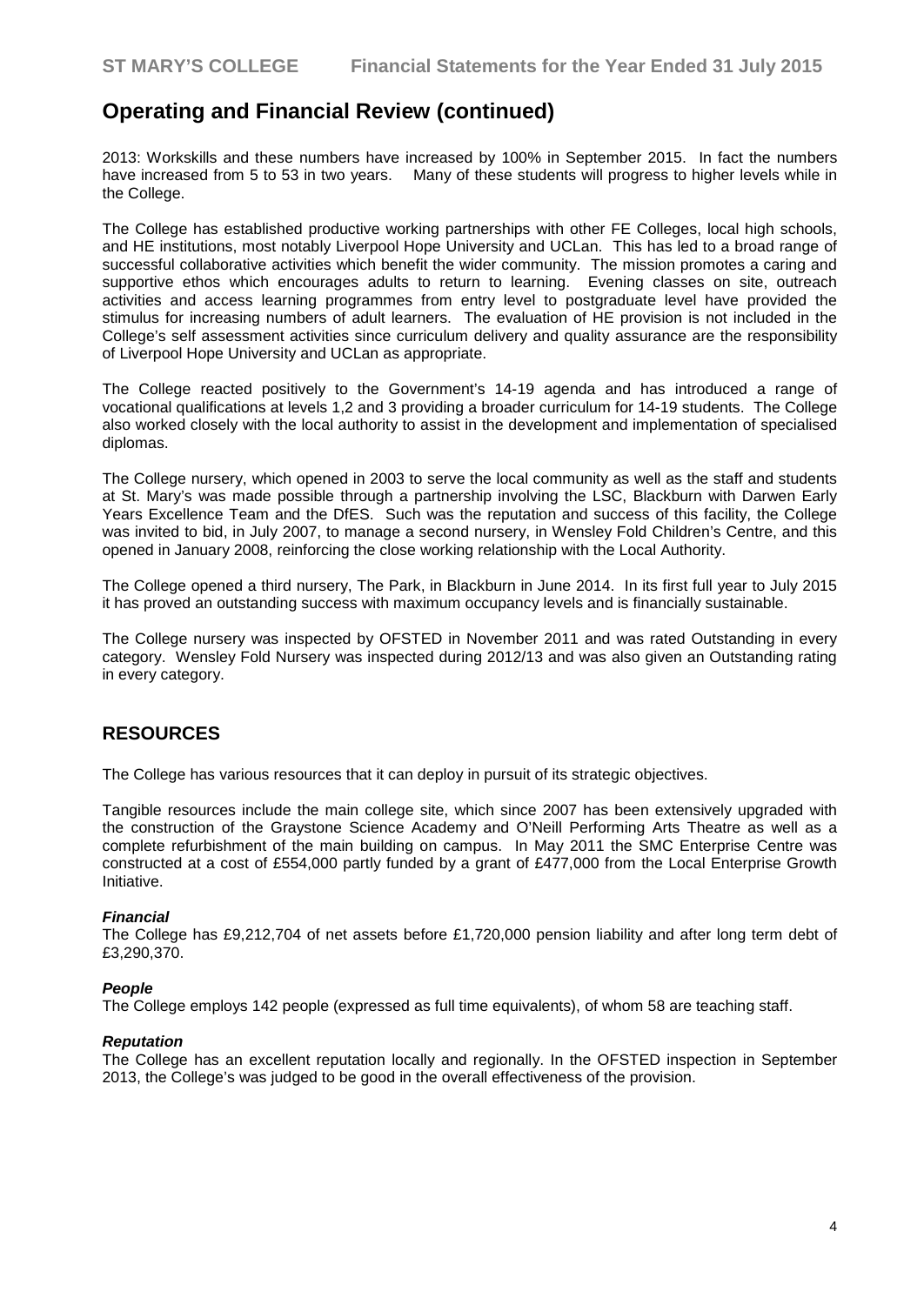### **PRINCIPAL RISKS AND UNCERTAINTIES**

The College has undertaken further work during the year to develop and embed the system of internal control, including financial, operational and risk management which is designed to protect the College's assets and reputation.

Based on the development plan, the Risk Management Group undertakes a comprehensive review of the risks to which the College is exposed. They identify systems and procedures, including specific preventable actions which should mitigate any potential impact on the College. The internal controls are then implemented and the subsequent year's appraisal will review their effectiveness and progress against risk mitigation actions. In addition to the annual review, the Risk Management Group will also consider any risks which may arise as a result of a new area of work being undertaken by the College.

A risk register is maintained at the College level which is reviewed at least annually by the Governing Body and monthly by the Risk Management Group. The risk register identifies the key risks, the likelihood of those risks occurring, their potential impact on the College and the actions being taken to reduce and mitigate the risks. Risks are prioritised using a consistent scoring system.

Outlined below is a description of the principal risk factors that may affect the College. Not all the factors are within the College's control. Other factors besides those listed may also adversely affect the college.

1. Government Funding

The College has considerable reliance on continued government funding through the education sector funding bodies and HEFCE. In 2014/15 73% of the College's revenue was ultimately public funded and this level of requirement is expected to continue. There can be no assurance that government policy or practice will remain at the same levels or on the same terms.

This risk is mitigated in a number of ways by:

- Deriving funding through a number of direct and indirect contractual arrangements
- Ensuring that the College is rigorous in delivering high quality education and training
- Placing considerable focus and investment on maintaining and managing key relationships with the various funding bodies
- Ensuring the College is focused on those priority sections which will continue to benefit from public funding
- Regular dialogue with the funding bodies
- Maintaining adequate funding of pension liabilities. The financial statements report the share of the pension scheme deficit on the College's balance sheet in line with the requirements of FRS 17.
- 2. Restructuring

The 2014/15 academic year proved to be particularly challenging. The necessity to make substantial savings and a fourth year of disappointing enrolments involved the College community in another restructuring process. Paramount in the considerations of all staff was the resolve that the student experience and student success should not be affected. Once again, the staff of St Mary's put their own difficulties to one side and continued to give unequivocal support to each learner. Pleasingly success rates in long level 3 and AS improved. However in August 2015 the College has increased its year 12 numbers to 526 and its percentage of Roman Catholic High School students by 65%. This has enabled the target number to be met.

During the 2014 Autumn term, College Management conducted a strategic review of staffing and a cost savings plan was approved and put into place. By the end of the year a number of teaching and support colleagues had left the College on grounds of voluntary redundancy and a number of others were offered and accepted variations in contract.

Non-staffing cost savings of approximately £100k have also been made to ensure a balanced budget for 2015/16.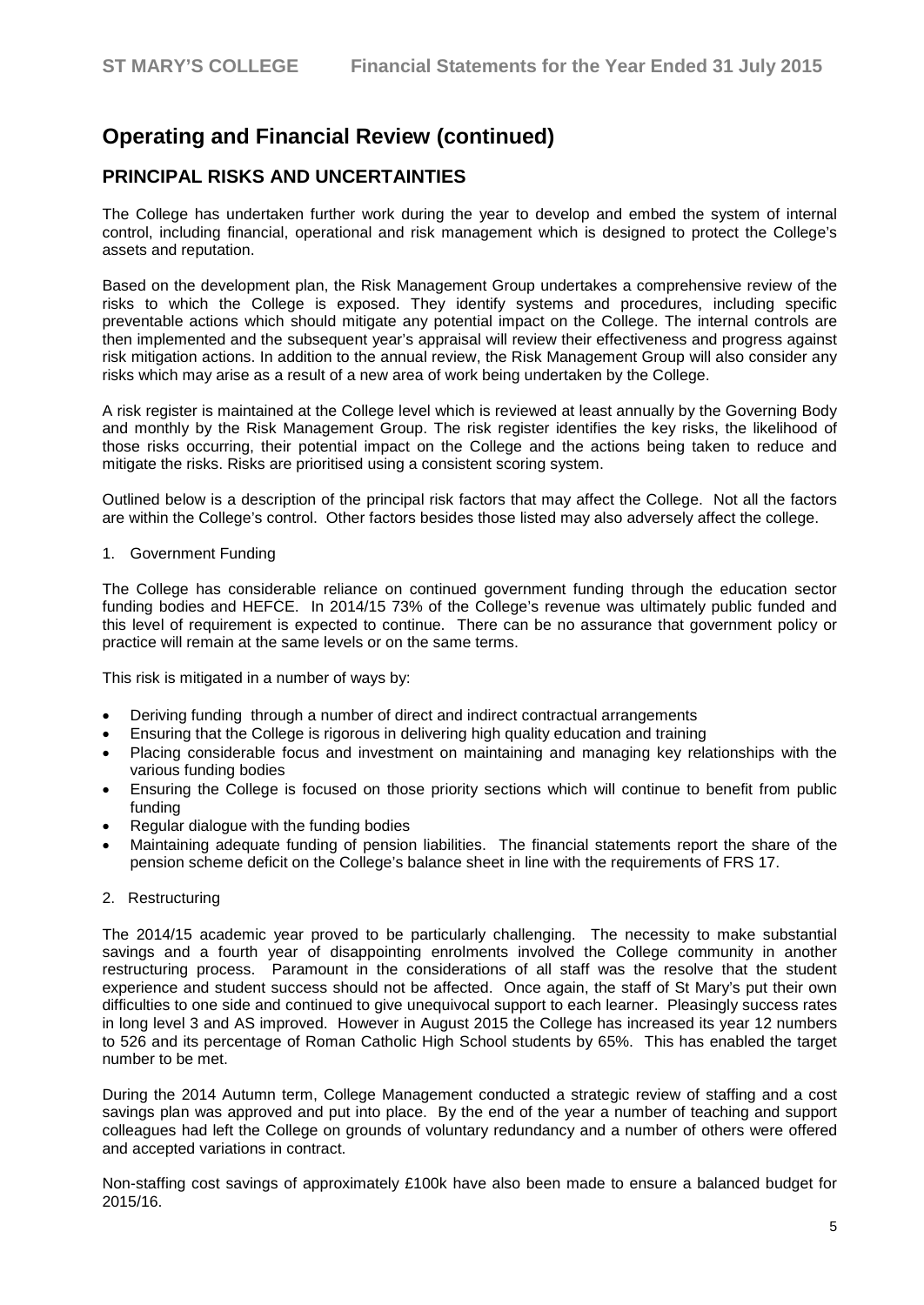### **STAKEHOLDER RELATIONSHIPS**

In line with other colleges and universities, St Mary's College has many stakeholders. These include:

- **Students**
- **Staff**
- Funding bodies
- Diocese of Salford
- Local employers (with specific links)
- Local authorities
- Government Offices
- **The Local Community**
- Professional bodies
- Other FE institutions
- Two HE institutions
- Sixth Form/FE Commissioner.

The College recognises the importance of these relationships and engages in regular communication with them through the College Internet site and by meetings.

# **Equal opportunities and employment of disabled persons**

The College is committed to ensuring equality of opportunity for all who learn and work here. We respect and value positively differences in race, gender, sexual orientation, ability, class and age. We strive vigorously to remove conditions which place people at a disadvantage and we will actively combat bigotry. This policy will be resourced, implemented and monitored on a planned basis. The College Equal Opportunities Policy, and Race Equality Policy are published on the College's internet and moodle sites.

The College considers all applications from disabled persons, bearing in mind the aptitudes of the individuals concerned. Where an existing employee becomes disabled, every effort is made to ensure that employment with the College continues. The College's policy is to provide training, career development and opportunities for promotion, which are, as far as possible, identical to those for other employees.

### **Disability Statement**

The College seeks to achieve the objectives set down in the Equality Act 2010:

- As part of its accommodation plan special toilet facilities have been installed for staff and students with physical disabilities including a toilet/rest area with specialist facilities
- Designated parking spaces have been provided including some as part of the DDA Reception/Lift Project
- The College has established an Equality Assurance group which undertakes to monitor and review the Disability Statement in conjunction with other Equality and Diversity policies and will seek to ensure that the content of this Statement is adhered to
- Named staff have been given specific responsibilities to oversee and coordinate the care of students with disabilities
- Whilst students with physical impairment or disabilities will follow the usual College admission policy, special consideration will be taken to address individual difficulties and make appropriate arrangements
- Academic and Curriculum support is given through identification (of potential students) provision, staff expertise and training and technology and equipment
- Counselling and Welfare arrangements are available via the chaplaincy team, student guidance and personal tutors
- The College has been graded Outstanding for its Safeguarding provision.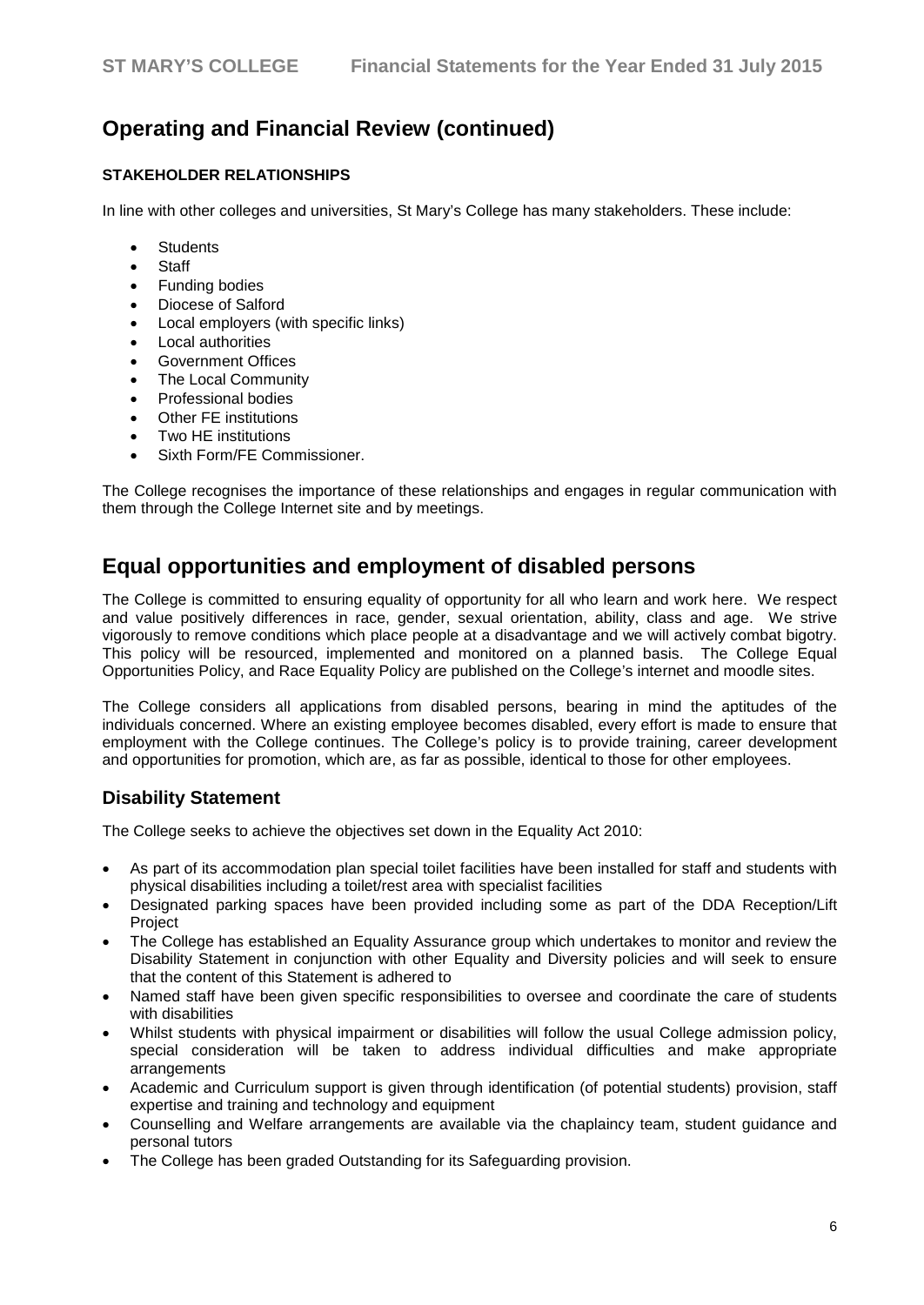### **Ethos**

The College strives to fulfil its mission to its students, staff and local community by responding quickly and efficiently to their needs. As a Catholic College, we respond to the spiritual and moral needs of the students by the provision of a caring Christian community in which the liturgical and religious aspects of College life harmonise with the secular and academic to ensure a holistic experience for the students. We seek to enhance mutual respect and understanding between those of different spiritual and ethnic backgrounds.

#### **Disclosure of information to auditors**

The members who held office at the date of approval of this report confirm that, so far as they are each aware, there is no relevant audit information of which the College's auditors are unaware; and each member has taken all the steps that he or she ought to have taken to be aware of any relevant audit information and to establish that the College's auditors are aware of that information.

**Approved by order of the members of the Governing Body on 8 December 2015 and signed on its behalf by:**

**N McNeil Chairman**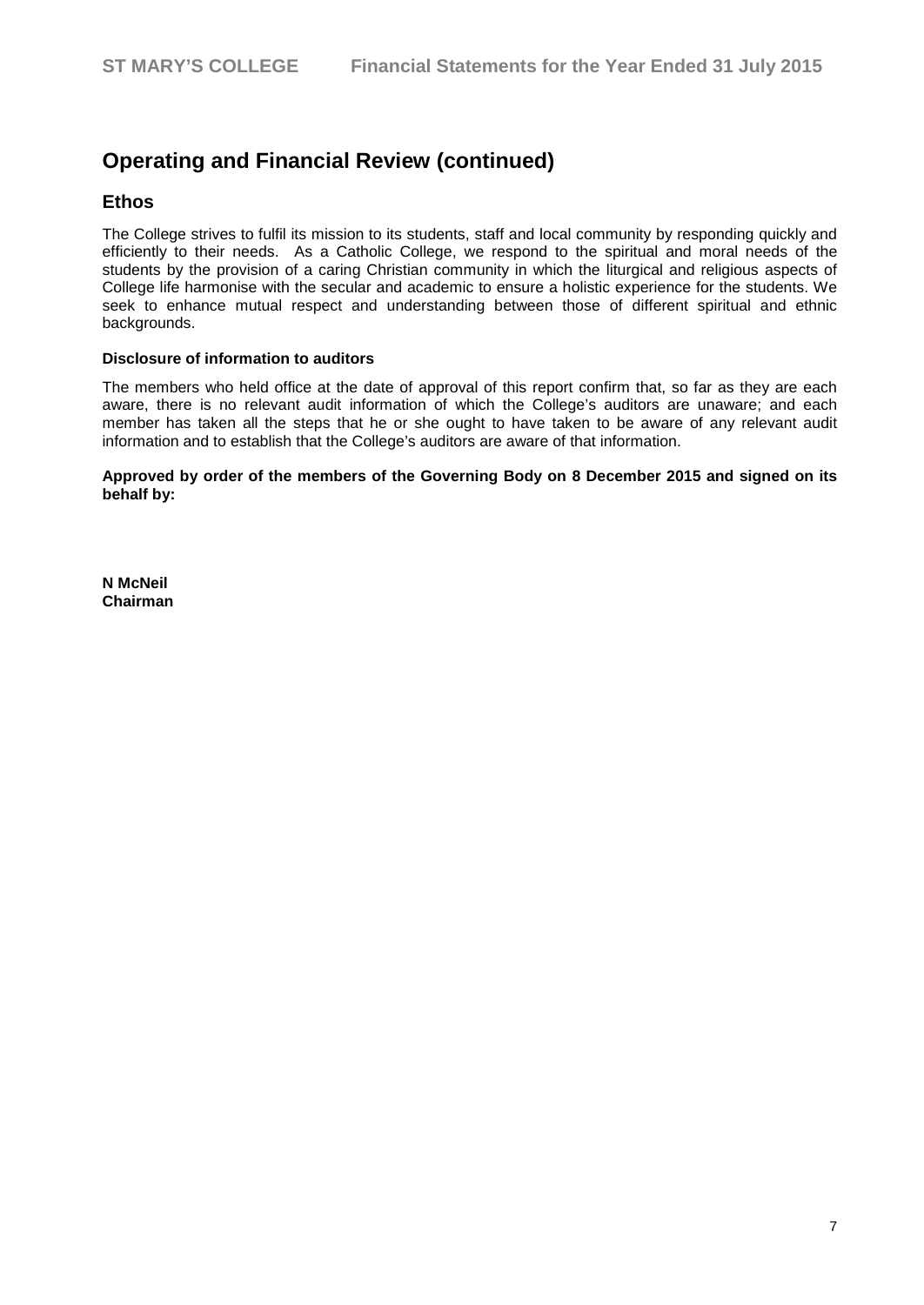# **Professional Advisors**

| <b>Financial Statement</b><br>and Regularity Auditors: | Mazars LLP<br>The Lexicon<br><b>Mount Street</b><br>Manchester<br><b>M2 5NT</b>                                                      |
|--------------------------------------------------------|--------------------------------------------------------------------------------------------------------------------------------------|
| Internal auditors:                                     | <b>RSM</b><br>3 Hardman Street<br>Manchester<br>M33HF                                                                                |
| <b>Bankers:</b>                                        | Barclays Bank plc<br>Corporate Banking Centre<br>1 <sup>ST</sup> Floor<br>3 Hardman Street<br>Spinningfields<br>Manchester<br>M3 3HF |
| <b>Solicitors:</b>                                     | Farleys<br>22-27 Richmond Terrace<br><b>Blackburn</b><br>Lancashire<br><b>BB17AQ</b>                                                 |
|                                                        | Donald Race & Newton<br>5/7 Hargreaves Street<br><b>Burnley</b><br>Lancashire<br><b>BB11 1EN</b>                                     |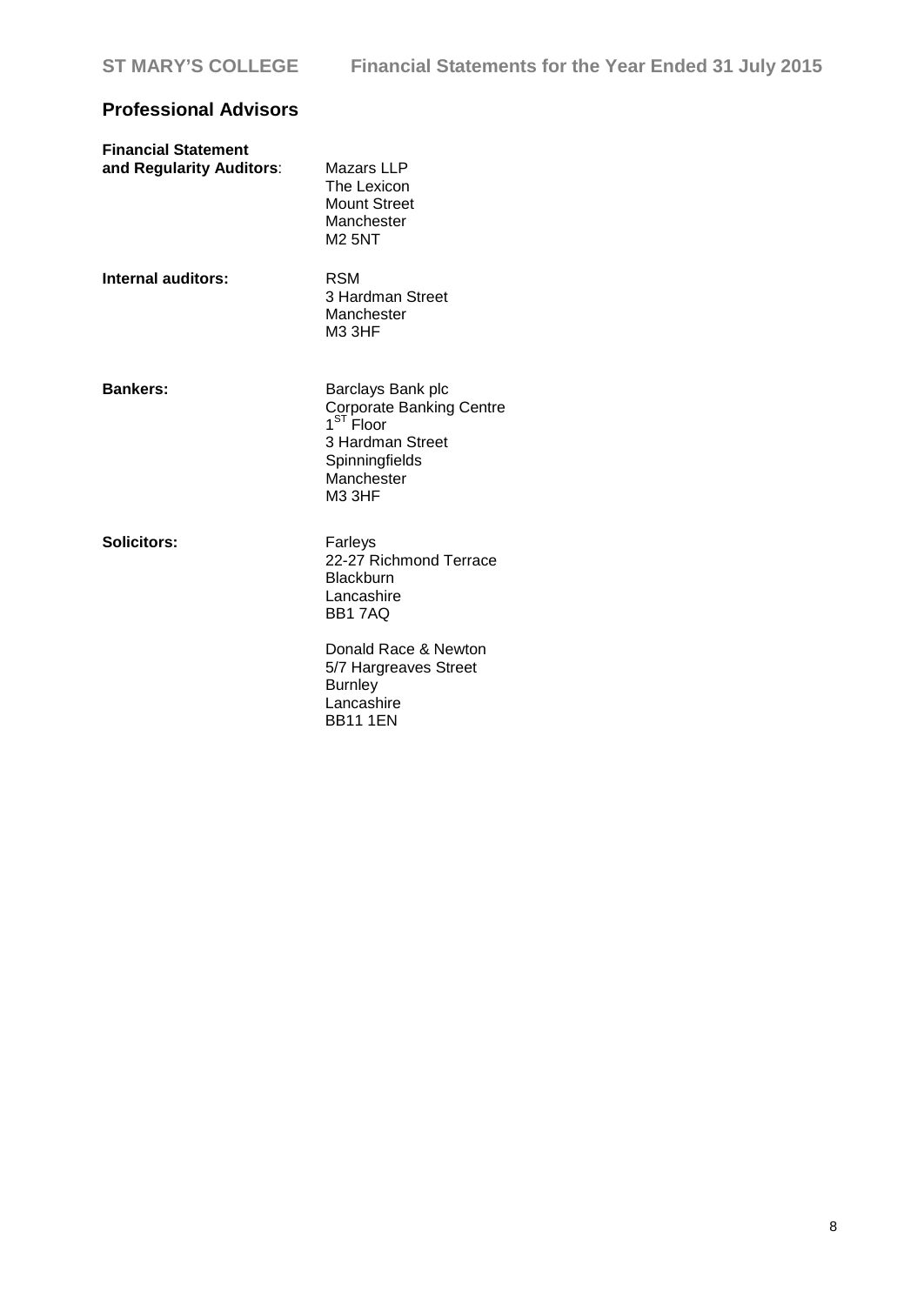# **Statement of Corporate Governance and Internal Control**

The following statement is provided to enable readers of the annual report and accounts of the College to obtain a better understanding of the governance and legal structure.

The College endeavours to conduct its business:

- i. In accordance with the seven principles identified by the Committee on Standards in Public Life (selflessness, integrity, objectivity, accountability, openness, honesty and leadership);
- ii. Having due regard to the UK Corporate Governance Code ("the Code") insofar as it is applicable to the further education sector

The College is committed to exhibiting best practise in all aspects of corporate governance.

In the opinion of the Governors, the College complies with all the provisions of the Code in so far as they apply to the Further Education Sector, and it has complied throughout the year ended 31 July 2015. The Governing Body recognises that, as a body entrusted with both public and private funds, it has a particular duty to observe the highest standards of corporate governance at all times.

### **The Governing Body**

The members who served on the Governing Body during the year up to the date of signature of this report were as listed in the table below.

| Name              | Date of<br>Appointment | Term of<br>Office | Date of<br>Resignation | Status of<br>Appointment | <b>Committees Served</b>                                  | Attended |
|-------------------|------------------------|-------------------|------------------------|--------------------------|-----------------------------------------------------------|----------|
| Mr N McNeil       | Jul-2014               | 4 yrs             |                        | Foundation               | Chair: Board<br>Chair: Resources<br><b>BMAC</b>           | 100%     |
| Mr Z Aslam        | Nov-2014               | 2 yrs             |                        | Parent                   | Resources                                                 | 66%      |
| Mr X Bowers       | Jan-2013               | 4 yrs             | Aug-2014               | Foundation               | Personnel                                                 | 0%       |
| Mr T Boys         | Jul-2015               | 1 yr              |                        | Student                  | Quality Assurance                                         | 100%     |
| Mr D Callaghan    | Jan-2013               | 4 yrs             |                        | Foundation               | Quality Assurance                                         | 50%      |
| Mr M Conboy       | Jan-2014               | 4yrs              |                        | Co-opted                 | Vice Chair: Audit                                         | 100%     |
| Mrs S Crewe       | Jan-2015               | 4 yrs             |                        | Foundation               | Vice Chair: Quality Assurance                             | 50%      |
| Mr F Dixon        | Dec-2013               |                   |                        | Principal                | <b>BMAC</b><br>Resources<br>Quality Assurance             | 100%     |
| Ms T Ellett       | Apr-2015               | 2 yrs             |                        | Staff                    | Resources                                                 | 100%     |
| Mrs L Gouldthorpe | May-2015               | 1 yr              |                        | Student                  | Quality Assurance                                         | 100%     |
| Mrs A Harkin      | Apr-2015               | 4 yrs             |                        | Foundation               | Resources                                                 | 75%      |
| Mrs S Hayward     | Oct-2015               | 4yrs              |                        | Foundation               | Audit                                                     | 100%     |
| Mr A Kharatkar    | Aug-2015               | 4 yrs             |                        | Co-opted                 | Resources                                                 | 50%      |
| Mr N Kennedy      | Oct-2014               | 4 yrs             |                        | Foundation               | Chair: Audit                                              | 100%     |
| Mr T Kennedy      | Jan-2012               | 4 yrs             | Dec-2014               | Foundation               | Audit                                                     | 50%      |
| Mr C Mason        | Jan-2014               | 4 yrs             | Oct-2014               | Foundation               | <b>Quality Assurance</b>                                  | 0%       |
| Mrs C McGuire     | Nov-2011               | 4 yrs             |                        | Foundation               | Chair: Quality Assurance                                  | 75%      |
| Ms A Patel        | Apr-2014               | 1 yr              | Apr-2015               | Student                  | Quality Assurance                                         | 100%     |
| Mr S Preugschat   | Nov-2014               | 4 yrs             |                        | Foundation               | <b>Resources</b>                                          | 66%      |
| Mr A Rebello      | Nov-2011               | 4 yrs             |                        | Foundation               | Vice Chair: Board<br>Vice Chair: Resources<br><b>BMAC</b> | 75%      |
| Mrs K Reynolds    | Jul-2013               | 2 yrs             | Apr-2015               | Staff                    | <b>Quality Assurance</b>                                  | 50%      |
| Mr P Reynolds     | Apr-2013               | 4 yrs             |                        | Foundation               | Vice Chair: BMAC                                          | 75%      |
| Rev N Wynn        | Nov-2011               | 4 yrs             |                        | Foundation               | Chair: BMAC                                               | 100%     |
| Mr M Wright       | Jan-2015               | 4 yrs             |                        | Foundation               | Resources                                                 | 50%      |

Mrs Cathy Holmes acts as clerk to the Governors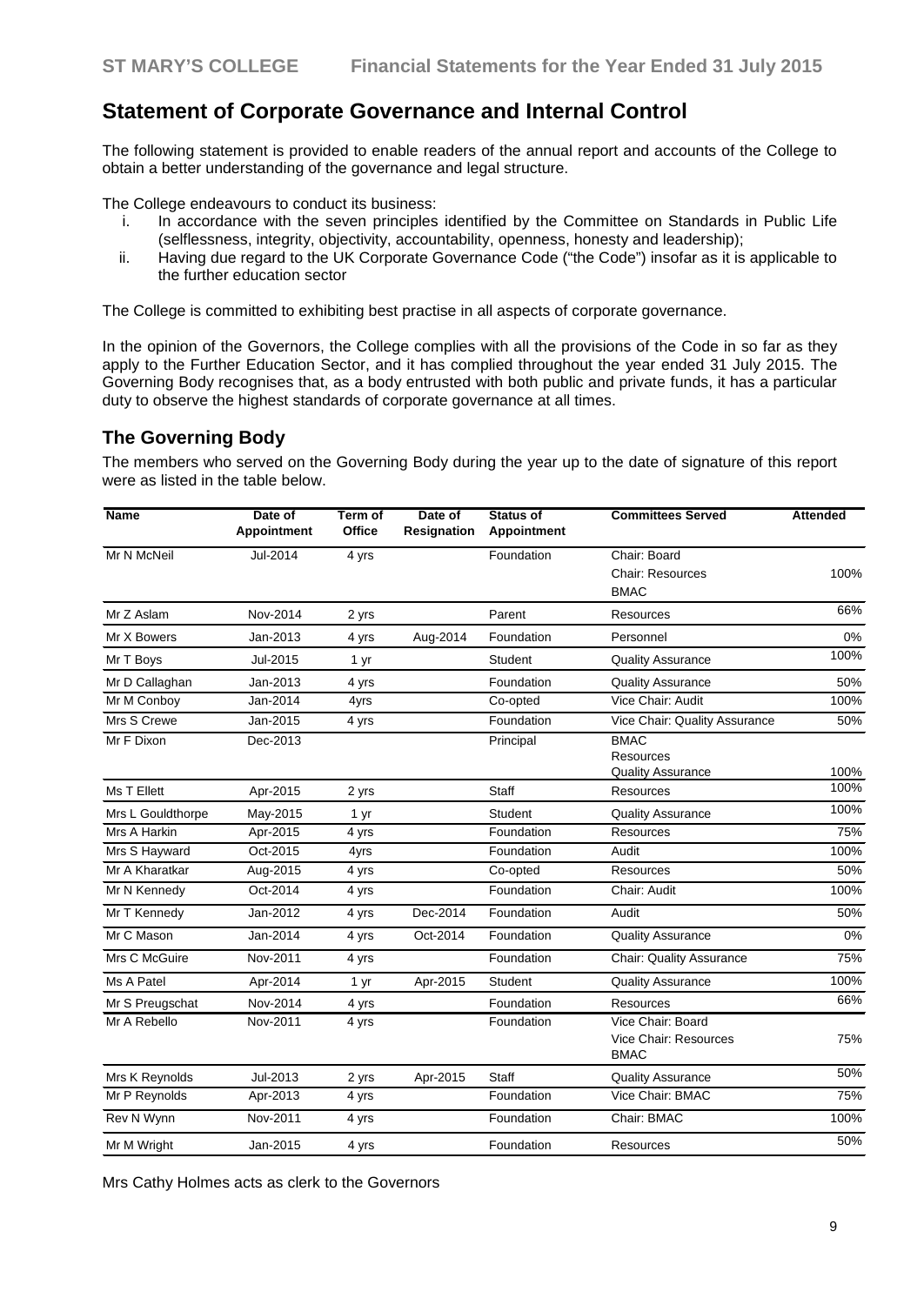The Governing Body is provided with regular and timely information on the overall financial performance of the College together with other information such as performance against funding targets, proposed capital expenditure, quality matters and personnel related matters such as health and safety and environmental issues. The Governing Body meets four times per year.

The Governing Body conducts its business through a number of committees. Each committee has terms of reference, which have been approved by the Governing Body. These committees are Resources & Remuneration, Audit, Board Membership Advisory and Quality Assurance. Full minutes of all meetings, except those deemed to be confidential by the Governing Body, are available on the College's website at [www.stmarysblackburn.ac.uk](http://www.stmarysblackburn.ac.uk/) or from the clerk to the Governing Body at St Mary's College, Shear Brow, Blackburn, Lancashire, BB1 8DX.

The Clerk to the Governing Body maintains a register of financial and personal interests of the Governors. The register is available for inspection at the above address.

All governors are able to take independent professional advice in furtherance of their duties at the College's expense and have access to the Clerk to the Governing Body, who is responsible to the Board for ensuring that all applicable procedures and regulations are complied with. The appointment, evaluation and removal of the Clerk are matters for the Governing Body as a whole.

Formal agendas, papers and reports are supplied to governors in a timely manner, prior to Board meetings. Briefings are also provided on an ad-hoc basis.

The Governing Body has a strong and independent non-executive element and no individual or group dominates its decision making process. The Governing Body considers that each of its non-executive members is independent of management and free from any business or other relationship which could materially interfere with the exercise of their independent judgement.

There is a clear division of responsibility in that the roles of the Chair of the Governing Body and Principal of the College are separate.

#### **Appointments to the Governing Body**

Any new appointments to the Governing Body, if to a position of Foundation Governor, are made by the Delegation Superior of the Marist Fathers (GB). All other appointments are a matter for the consideration of the Governing Body as a whole. The Governing Body has a search committee (Board Membership Advisory Committee) comprising 5 governors, which is responsible for the selection and nomination of any new member for the Governing Body's consideration. The Governing Body is responsible for ensuring that the appropriate training is provided as required.

Members of the Governing Body are appointed for a term of office not exceeding 4 years.

#### **Resources & Remuneration committee**

Throughout the year ending 31 July 2015 the College's Resources committee comprised 9 members. The committee's responsibilities include making recommendations to the Board on the remuneration and benefits of the Principal and the other senior post-holders.

Details of the remuneration for the year ended 31 July 2015 are set out in notes 5 & 6 to the financial statements.

#### **Audit Committee**

The Audit Committee comprises 4 members of the Governing Body (which excludes the Principal and the Chair). The committee operates in accordance with written terms and reference approved by the Governing Body. Its purpose is to advise the Governing Body on the adequacy and effectiveness of the College's systems of internal control and its arrangements for risk management, control and governance processes.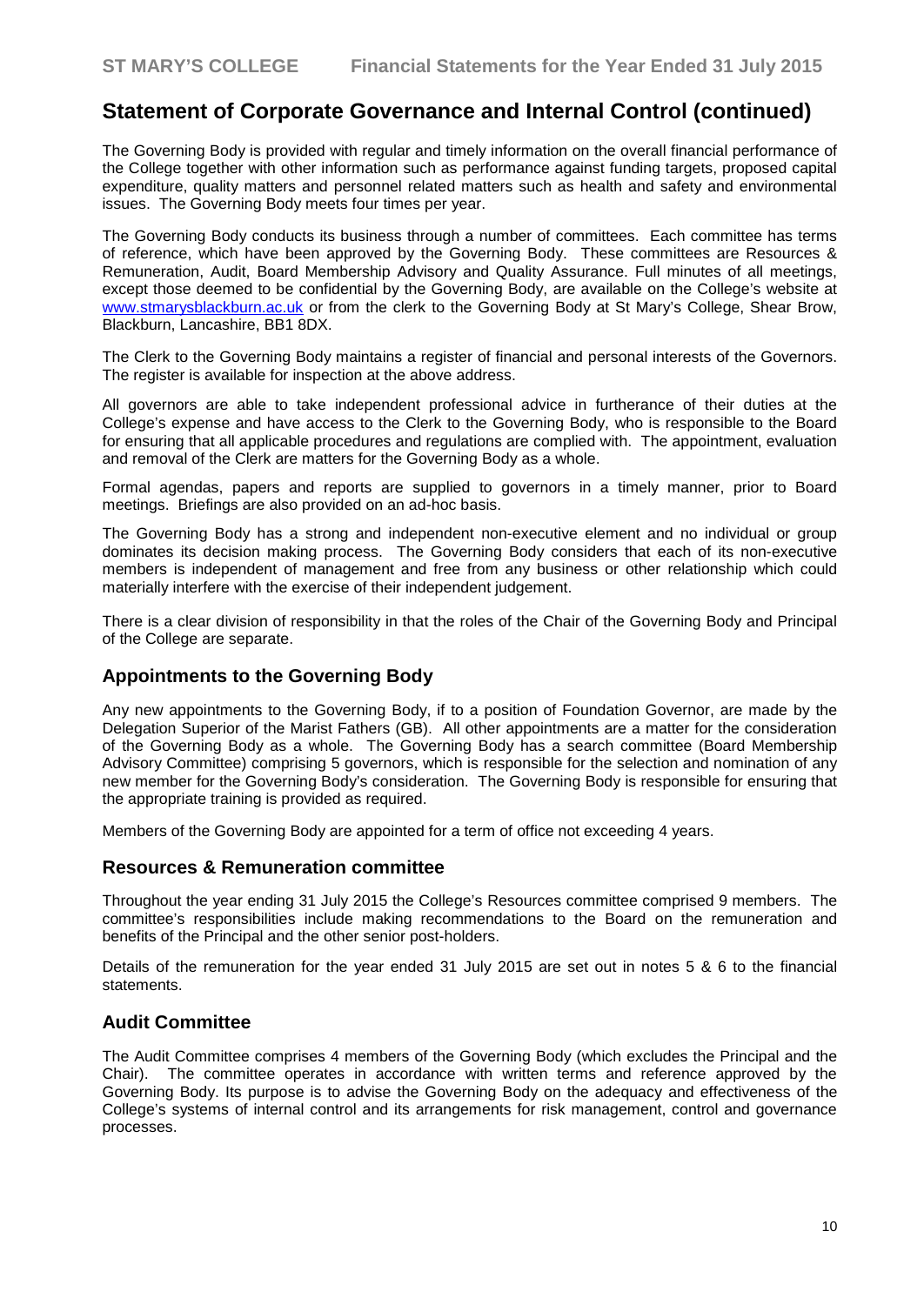The Audit Committee meets on a termly basis and provides a forum for reporting by the College's internal and financial statements auditors, who have access to the Committee for independent discussion, without the presence of College Management. The Committee also receives and considers reports from the main funding bodies as they affect the College's business.

The College's internal auditors review the systems of internal control, risk management controls and governance process in accordance with an agreed plan of input and report their findings to management and the Audit Committee.

Management is responsible for the implementation of agreed audit recommendations, and internal audit undertakes periodic follow-up reviews to ensure such recommendations have been implemented.

The Audit Committee also advises the Governing Body on the appointment of internal and financial statements auditors and their remuneration for both audit and non-audit work as well as reporting annually to the Governing Body.

#### **Quality Committee**

The Quality Committee comprises 8 members of the Governing Body. Its purpose is to promote the academic performance of the College through effective planning, target setting and monitoring and advising the Board of Governors on the College's Strategic Plan and Performance Indicators. In addition it promotes the well-being of children, students and vulnerable adults and safeguards them from harm through effective planning and policies, target setting and monitoring of reports and advising the Board of Governors at the annual review of the appropriate policies and procedures.

The committee meets on a termly basis.

#### **Internal Control**

#### **Scope of responsibility**

The Governing Body is ultimately responsible for the College's system of internal control and for reviewing its effectiveness. However, such a system is designed to manage rather than eliminate the risk of failure to achieve business objectives, and can provide only reasonable and not absolute assurance against material misstatement or loss.

The Governing Body has delegated the day-to-day responsibility to the Principal, as Accounting Officer, for maintaining a sound system of internal control that supports the achievement of the College's policies, aims and objectives, whilst safeguarding the public funds and assets for which he is personally responsible, in accordance with the responsibilities assigned to him in the Financial responsible, in accordance with the responsibilities assigned to him in the Financial Memorandum/Financial Agreement between the College and the funding bodies. He is also responsible for reporting to the Governing Body any material weaknesses or breakdowns in internal control.

#### **The purpose of the system of internal control**

The system of internal control is designed to manage risk to a reasonable level rather than to eliminate all risk of failure to achieve policies, aims and objectives; it can therefore only provide reasonable and not absolute assurance of effectiveness. The system of internal control is based on an ongoing process designed to identify and prioritise the risks to achievement of college policies, aims and objectives, to evaluate the likelihood of those risks being realised and the impact should they be realised, and to manage them efficiently, effectively and economically. The system of internal control has been in place in St Mary's College for the year ended 31 July 2015 and up to the date of approval of the annual report and financial statements.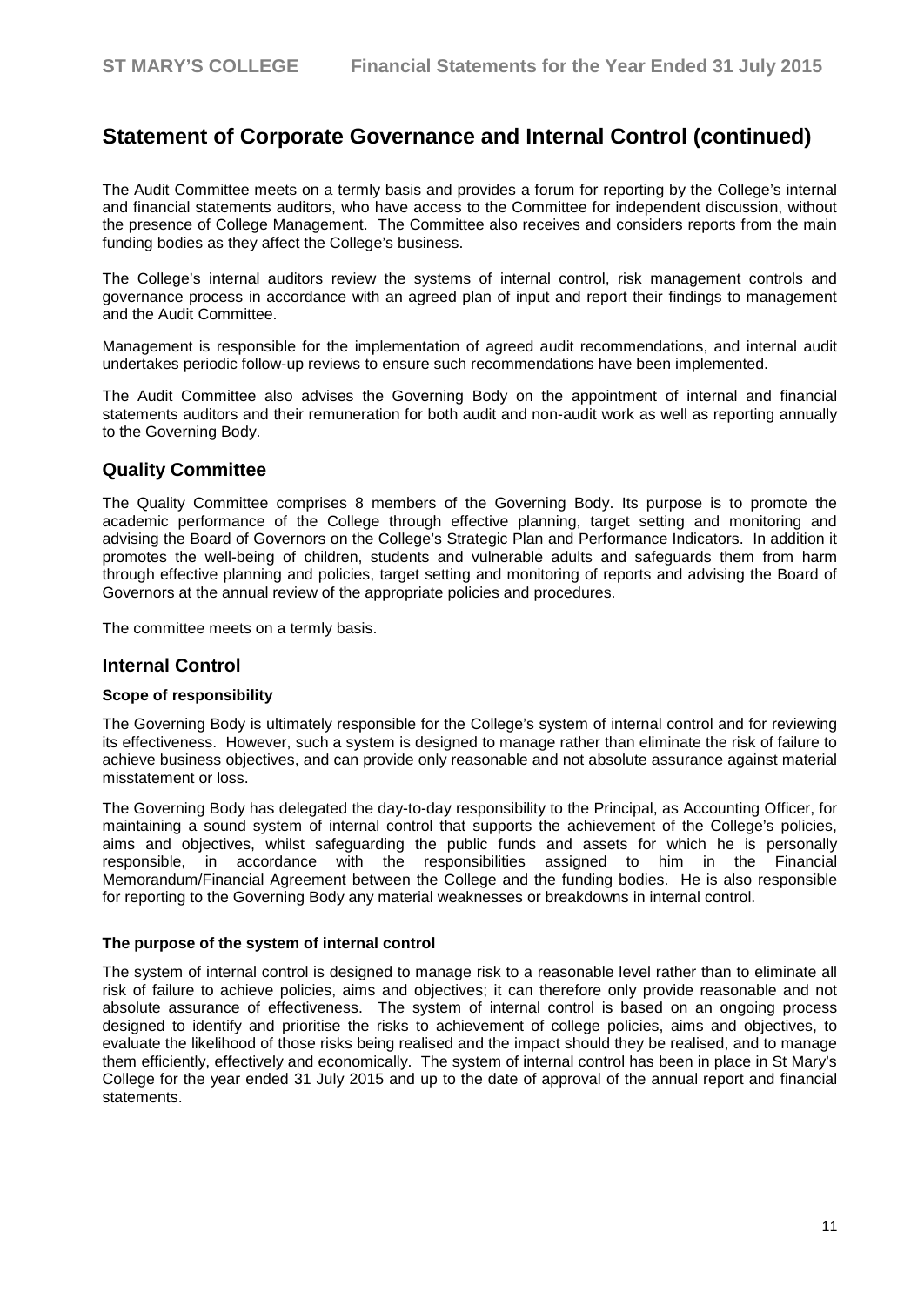#### **Capacity to handle risk**

The Governing Body has reviewed the key risks to which the College is exposed, together with the operating, financial and compliance controls that have been implemented to mitigate those risks. The Governing Body is of the view that there is a formal ongoing process for identifying, evaluating and managing the College's significant risks that has been in place for the period ending 31 July 2015 and up to the date of approval of the annual report and financial statements. This process is regularly reviewed by the Governing Body.

#### **The risk and control framework**

The system of internal control is based on a framework of regular management information, administrative procedures including the segregation of duties, and a system of delegation and accountability. In particular, it includes:

- Comprehensive budgeting systems with an annual budget, which is reviewed and agreed by the Governing Body
- Regular reviews by the Governing Body of periodic and annual financial reports which indicate financial performance against forecasts
- Setting targets to measure financial and other performance
- Clearly defined capital investment control guidelines
- The adoption of formal project management disciplines, where appropriate.

The College employs the services of RSM as Internal Auditor to undertake one piece of work per year as agreed with Senior Management and endorsed by the Governing Body on the recommendation of the Audit Committee.

#### **Review of effectiveness**

As Accounting Officer, the Principal has responsibility for reviewing the effectiveness of the system of internal control. The Principal's review of the effectiveness of the system of internal control is informed by:

- The work of the internal auditors
- The work of the executive managers within the College who have responsibility for the development and maintenance of the internal control framework
- Comments made by the College's financial statements auditors, the regularity auditors in their management letter or other reports.

The Principal has been advised on the implications of the result of his review of the effectiveness of the system of internal control by the Audit Committee which oversees the work of the internal auditor and other sources of assurance and a plan to address weaknesses and ensure continuous improvement of the system is in place.

The Senior Management Team receives reports setting out key performance and risk indicators and considers possible control issues brought to their attention by early warning mechanisms, which are embedded within the departments and reinforced by risk awareness training. The senior management team and the Audit Committee also receive regular reports from the internal auditors and other sources of assurance, which include recommendations for improvement. The Audit Committee's role in this area is confined to a high-level review of the arrangements for internal control. The Governing Body's agenda includes a regular item for consideration of risk and control and receives reports thereon from the Senior Management Team and the Audit Committee. The emphasis is on obtaining the relevant degree of assurance and not merely reporting by exception. At its December 2015 meeting, the Governing Body carried out the annual assessment for the year ended 31 July 2015 by considering documentation from the senior management team and internal audit and taking account of events since 31 July 2015.

Based on the advice of the Audit Committee and the Principal, the Governing Body is of the opinion that the College has an adequate and effective framework for governance, risk management and control, and has fulfilled its statutory responsibility for "the effective and efficient use of resources, the solvency of the institution and the body and safeguarding of their assets".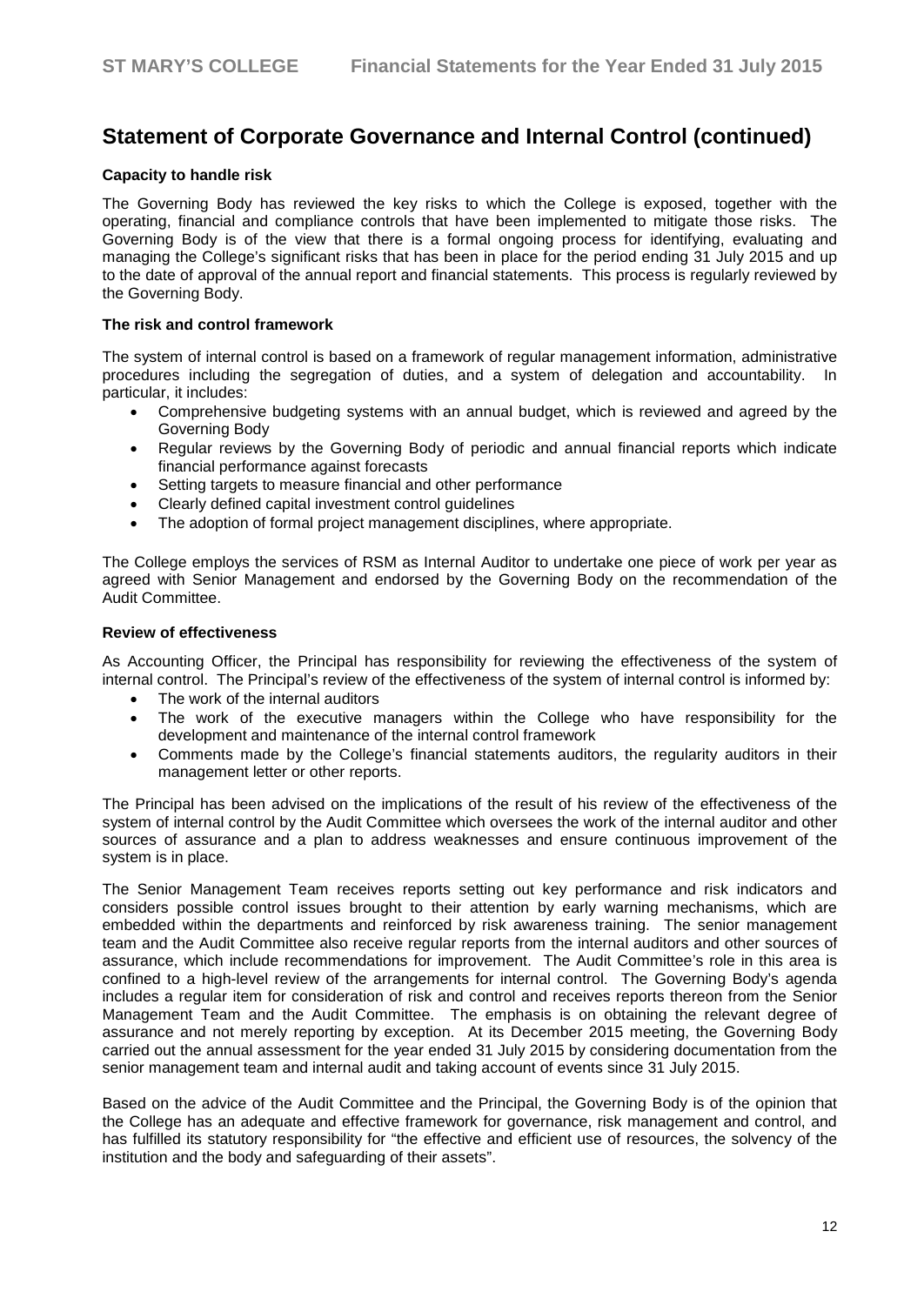### **Going concern**

At the beginning of the 2014/15 year faced with under recruitment in its 16-18 students numbers the College formulated a cost savings plan which was implemented with immediate effect. As a result the College was able to turn in a surplus for the year and to operate within its bank covenants.

Excellent recruitment in August 2015 has enabled the target number of students to be achieved. The College has set a break-even budget for 2015/16 and once again expects that the existing bank covenants will not be breached. The College has a relatively high level of income coming from its diversification activities compared to other sixth form colleges and these are on track for performing at budget or better.

The College expects to increase its student numbers in 2016/17 and has set a target increasing diversified income by 20% over the three year business development plan.

Therefore while the College is braced for a reduction in the funding rate per student in 2016/17, the overall position of the College to manage this reduction is much stronger than twelve months ago.

Therefore the Governing Body considers that the College has adequate resources to continue in operational existence for the foreseeable future. For this reason they continue to adopt the going concern basis in preparing the financial statements.

Approved by order of the Governing Body on 8 December 2015 and signed on its behalf by:

**Signed** 

| N McNeil | F Dixon   |
|----------|-----------|
| Chairman | Principal |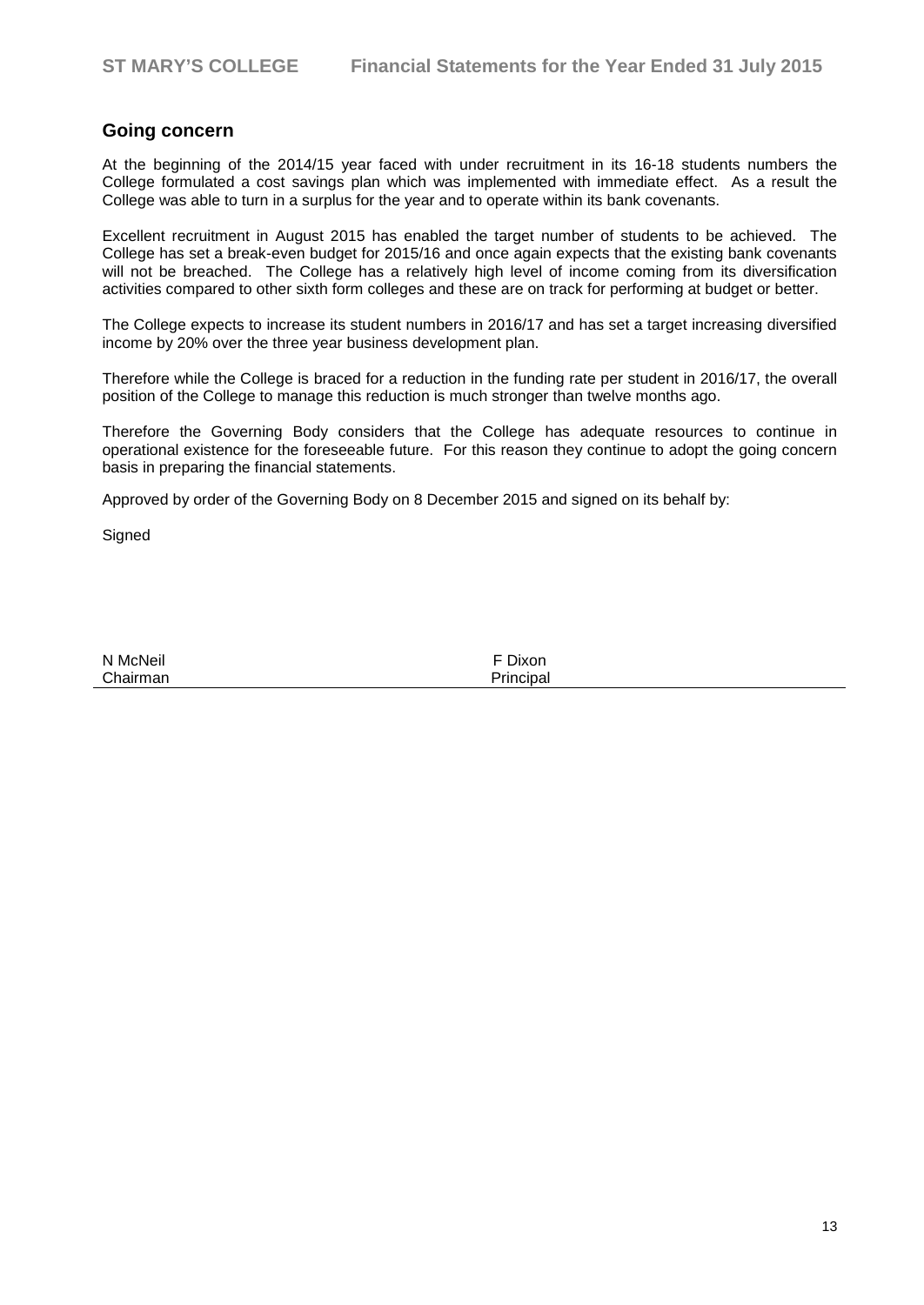### **Governing Body's statement on the College's regularity, propriety and compliance with funding body terms and conditions of funding**

The Governing Body has considered its responsibility to notify the Education Funding Agency of material irregularity, impropriety and non-compliance with Education Funding Agency terms and conditions of funding, under the financial memorandum/funding agreement in place between the College and the Education Funding Agency. As part of its consideration we have had due regard to the requirements of the financial memorandum/funding agreement.

We confirm on behalf of the Governing Body, that after due enquiry and to the best of our knowledge, we are able to identify any material irregular or improper use of funds by the College, or material noncompliance with the Education Funding Agency's terms and conditions of funding under the College's financial memorandum/funding agreement.

We confirm that no instances of material irregularity, impropriety or funding non-compliance have been discovered to date. If any instances are identified after the date of this statement, these will be notified to the Education Funding Agency.

**Signed** 

N McNeil<br>Chairman **Example 2018** The Chairman<br>Principal Chairman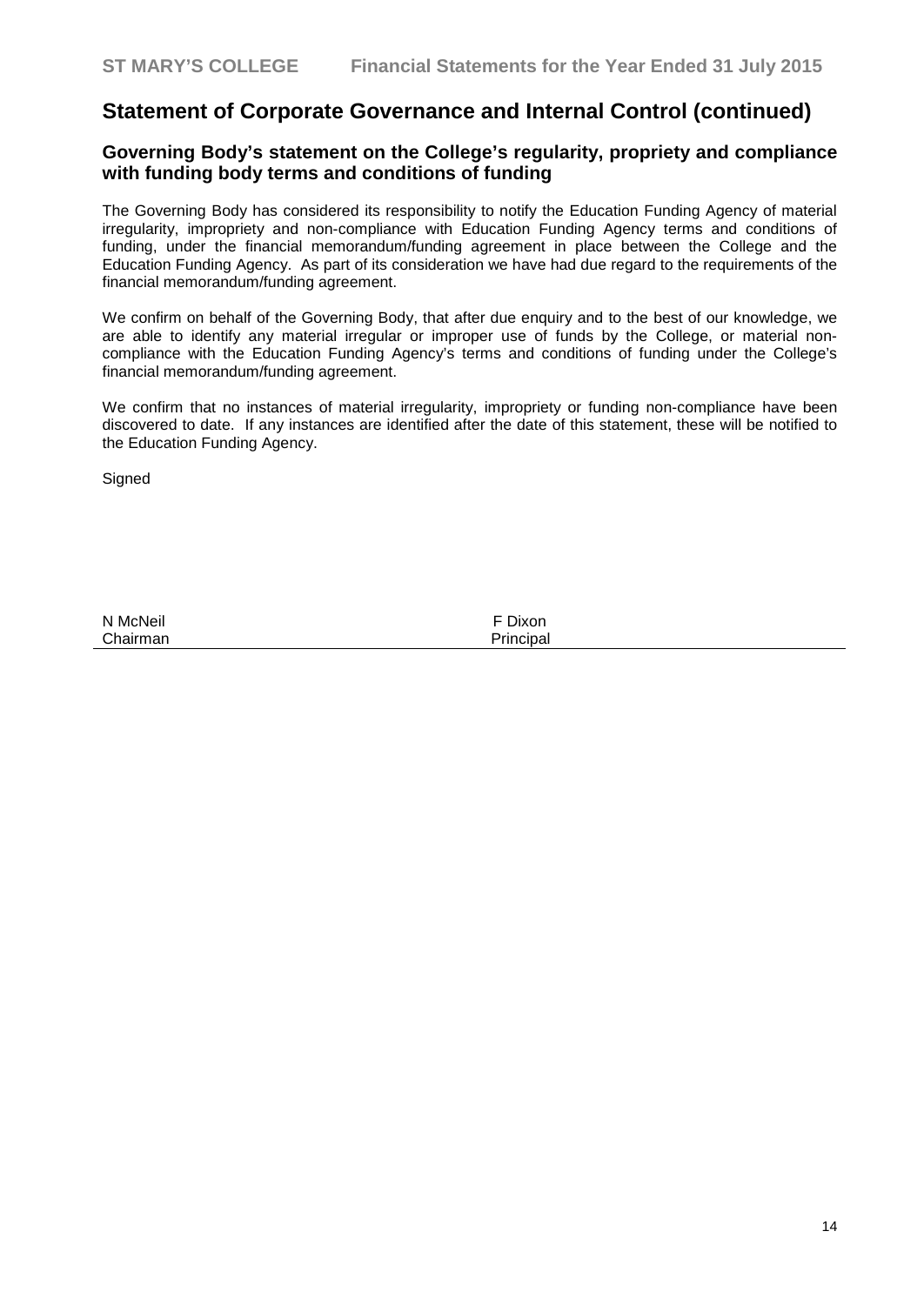# **Statement of the responsibilities of the members of the Governing Body**

The members of the Governing Body of the College are required to present audited financial statements for each financial year.

Within the terms and conditions of the Funding Agreement agreed between the Education Funding Agency, the Skills Funding Agency and the Governing Body of the College, the Governing Body, through its Principal, is required to prepare financial statements for each financial year in accordance with the 2007 Statement of Recommended Practice – Accounting for Further and Higher Education Institutions, and with the Accounts Direction for 2014/15 financial statements issued jointly by the Skills Funding Agency and the Education Funding Agency, and which give a true and fair view of the state of affairs of the College and the result for that year.

In preparing the financial statements the Governing Body is required to:-

- Select suitable accounting policies and then apply them consistently;
- Make judgements and estimates that are reasonable and prudent;
- State whether applicable Accounting Standards have been followed, subject to any material departures disclosed and explained in the financial statements; and
- Prepare financial statements on the going concern basis, unless it is inappropriate to assume that the College will continue in operation.

The Governing Body is also required to prepare an Operating and Financial Review which describes what it is trying to do and how it is going about it, including the legal and administrative status of the College.

The Governing Body is responsible for keeping proper accounting records which disclose with reasonable accuracy at any time the financial position of the College and which enable it to ensure that the financial statements are prepared in accordance with the relevant legislation of incorporation and other relevant accounting standards. It is responsible for taking such steps that are reasonably open to it to safeguard assets of the College and to prevent and detect fraud and other irregularities.

The maintenance and integrity of St Mary's College website is the responsibility of the Governing Body of the College; the work carried out by the auditors does not involve consideration of these matters and accordingly, the auditors accept no responsibility for any changes that may have occurred to the financial statements since they were initially presented on the website. Legislation in the United Kingdom governing the preparation and dissemination of financial statements may differ from legislation in other jurisdictions.

Members of the Governing Body are responsible for ensuring that expenditure and income are applied for the purposes intended by Parliament and that the financial transactions conform to the authorities that govern them. In addition they are responsible for ensuring that funds from the EFA and Skills Funding Agency are used only in accordance with the financial memorandum/financial agreement with the EFA and Skills Funding Agency and any other conditions which may be prescribed from time to time. Members of the Governing Body must ensure that there are appropriate financial and management controls in place sufficient to safeguard public funds and ensure that they are used only in accordance with the conditions under which they have been made available. In addition, members of the Governing Body are responsible for securing the economical, efficient and effective management of the College's resources and expenditure, so that the benefits that should be derived from the application of public funds by the EFA and Skills Funding Agency are not put at risk.

Approved by the order of the members of the Governing Body on 8 December 2015 and signed on its behalf by:

N McNeil Chairman

\_\_\_\_\_\_\_\_\_\_\_\_\_\_\_\_\_\_\_\_\_\_\_\_\_\_\_\_\_\_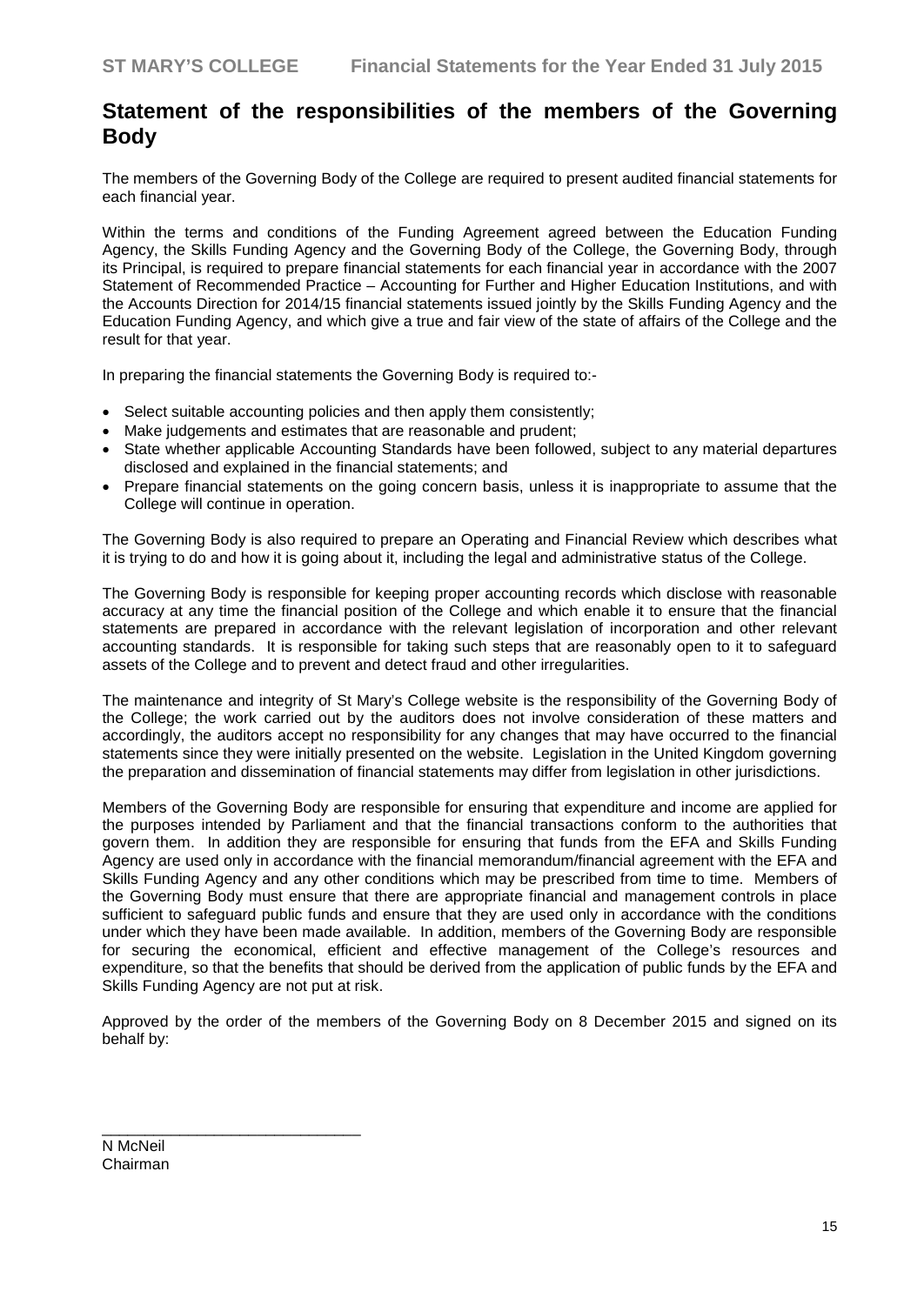# **Independent auditor's report to the Governing Body of St Mary's College**

We have audited the financial statements of St Mary's College for the year ended 31 July 2015 which comprise the Income and Expenditure Account, the Statement of Historical Cost Surpluses and Deficits, the Statement of Total Recognised Gains and Losses, the Balance Sheet, the Cash Flow Statement and the related notes. The financial reporting framework that has been applied in their preparation is applicable law and United Kingdom Accounting Standards (United Kingdom Generally Accepted Accounting Practice). This report is made solely to the Governors as a body, in accordance with Article 22 of the College's Articles of Government. Our audit work has been undertaken so that we might state to the Governors those matters we are required to state to them in an auditor's report and for no other purpose. To the fullest extent permitted by law, we do not accept or assume responsibility to anyone other than the College and the Governors, as a body, for our audit work, for this report, or for the opinions we have formed.

### **Respective responsibilities of the Governing Body of St Mary's College and auditor**

As explained more fully in the Statement of Responsibilities of the Governing Body set out on page 15, the Governors are responsible for the preparation of the financial statements and for being satisfied that they give a true and fair view.

Our responsibility is to audit and express an opinion on the financial statements in accordance with applicable law and International Standards on Auditing (UK and Ireland). Those standards require us to comply with the Auditing Practices Board's (APB's) Ethical Standards for Auditors.

### **Scope of the audit of the financial statements**

A description of the scope of an audit of financial statements is provided on the Financial Reporting Council's web-site at [www.frc.org.uk/auditscopeukprivate](http://www.frc.org.uk/auditscopeukprivate) .

#### **Opinion on the financial statements**

In our opinion the financial statements:

- give a true and fair view of the state of the College's affairs as at 31 July 2015 and of the College's surplus of income over expenditure for the year then ended;
- have been properly prepared in accordance with United Kingdom Generally Accepted Accounting Practice;

#### **Matters on which we are required to report by exception**

We have nothing to report in respect of the following matters where the Joint Audit Code of Practice issued jointly by the Skills Funding Agency and the Education Funding Agency requires us to report to you if, in our opinion:

- adequate accounting records have not been kept; or
- the financial statements are not in agreement with the accounting records and returns; or
- we have not received all the information and explanations we require for our audit.

Mazars LLP Chartered Accountants and Statutory Auditor The Lexicon Mount Street Manchester, M2 5NT

Date: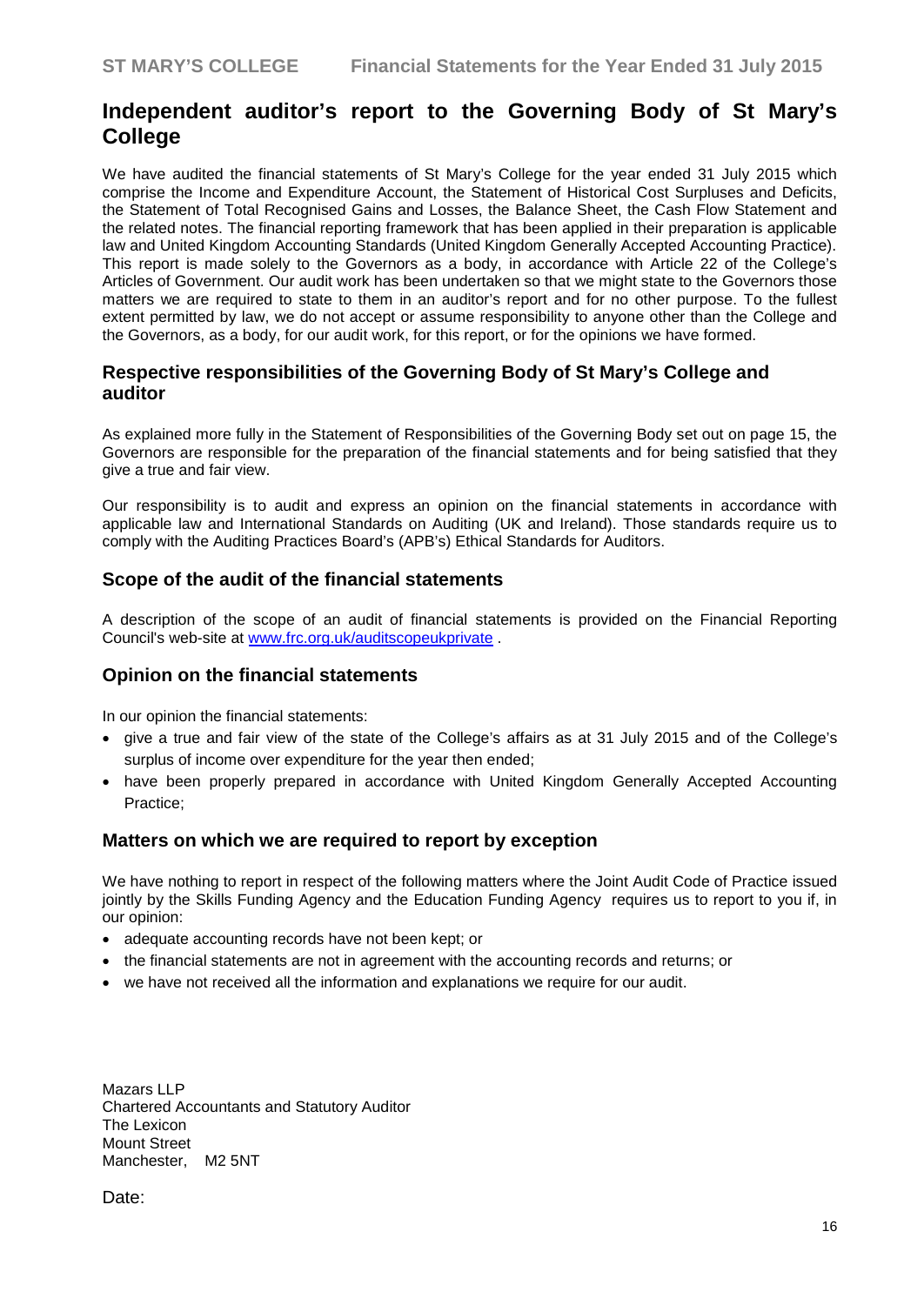# **Reporting accountant's assurance report on regularity to the Governing Body of St Mary's College and Secretary of State for Education acting through Education Funding Agency**

In accordance with the terms of our engagement letter dated 23 September 2015 and further to the requirements of the funding agreement with Education Funding Agency we have carried out an engagement to obtain limited assurance about whether anything has come to our attention that would suggest that in all material respects the expenditure disbursed and income received by St Mary's College during the period 1 August 2014 to 31 July 2015 have not been applied to the purposes identified by Parliament and the financial transactions do not conform to the authorities which govern them.

The framework that has been applied is set out in the Joint Audit Code of Practice issued jointly by Skills Funding Agency and Education Funding Agency. In line with this framework, our work has specifically not considered income received from the main funding grants generated through the Individualised Learner Record (ILR) returns, for which Education Funding Agency has other assurance arrangements in place.

This report is made solely to the Governing Body of St Mary's College and the Education Funding Agency in accordance with the terms of our engagement letter. Our work has been undertaken so that we might state to the Governing Body of St Mary's College and Education Funding Agency those matters we are required to state in a report and for no other purpose. To the fullest extent permitted by law, we do not accept or assume responsibility to anyone other than the Governing Body of St Mary's College and Education Funding Agency for our work, for this report, or for the conclusion we have formed.

#### **Respective responsibilities of St Mary's College and the reporting accountant**

The Governing Body of St Mary's College is responsible, under the requirements of the Further & Higher Education Act 1992, subsequent legislation and related regulations and guidance, for ensuring that expenditure disbursed and income received is applied for the purposes intended by Parliament and the financial transactions conform to the authorities which govern them.

Our responsibilities for this engagement are established in the United Kingdom by our profession's ethical guidance and are to obtain limited assurance and report in accordance with our engagement letter and the requirements of the Joint Audit Code of Practice. We report to you whether anything has come to our attention in carrying out our work which suggests that in all material respects, expenditure disbursed and income received during the period 1 August 2014 to 31 July 2015 have not been applied to purposes intended by Parliament or that the financial transactions do not conform to the authorities which govern them.

### **Approach**

We conducted our engagement in accordance with the Joint Audit Code of Practice issued jointly by Skills Funding Agency and Education Funding Agency. We performed a limited assurance engagement as defined in that framework.

The objective of a limited assurance engagement is to perform such procedures as to obtain information and explanations in order to provide us with sufficient appropriate evidence to express a negative conclusion on regularity.

A limited assurance engagement is more limited in scope than a reasonable assurance engagement and consequently does not enable us to obtain assurance that we would become aware of all significant matters that might be identified in a reasonable assurance engagement. Accordingly, we do not express a positive opinion.

Our engagement includes examination, on a test basis, of evidence relevant to the regularity of the College's income and expenditure.

The work undertaken to draw to our conclusion includes:

- Reviewed the statement on the College's regularity, propriety and compliance with Funding body terms and conditions of funding.
- Reviewed the College's completed self-assessment questionnaire on regularity.
- Read the funding agreement with the EFA.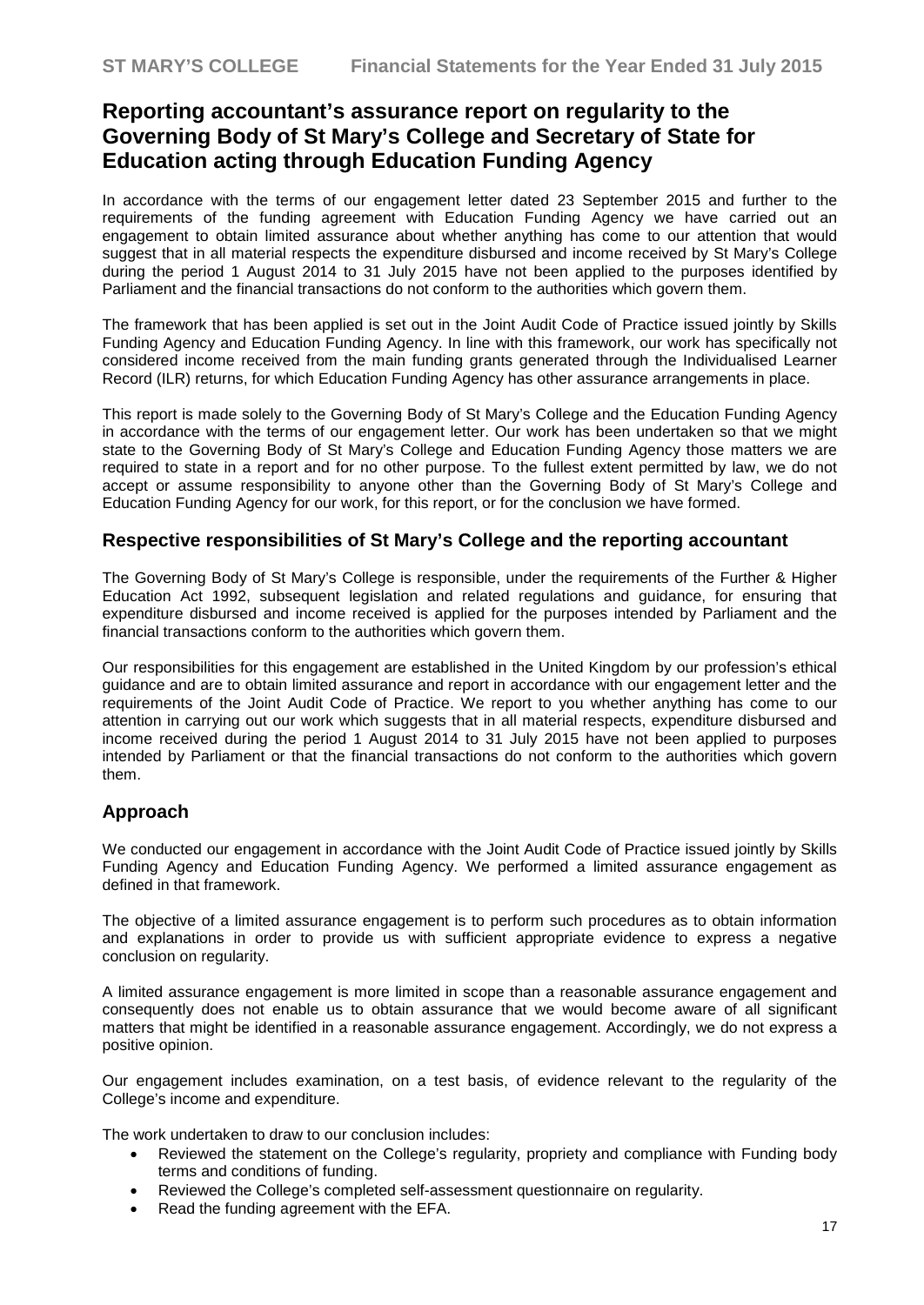- Tested a sample of expenditure disbursed and income received to consider whether they have been applied to purposes intended by Parliament and in accordance with funding agreements where relevant.
- Obtained the policy for personal gifts and/or hospitality.
- Obtained the register of personal interests.
- Obtained the financial regulations/financial procedures.
- Obtained the College's whistleblowing policy.

### **Conclusion**

In the course of our work, nothing has come to our attention which suggests that in all material respects the expenditure disbursed and income received during the period 1 August 2014 to 31 July 2015 has not been applied to purposes intended by Parliament and the financial transactions do not conform to the authorities which govern them.

Mazars LLP Chartered Accountants and Statutory Auditor The Lexicon Mount Street Manchester, M2 5NT

Date: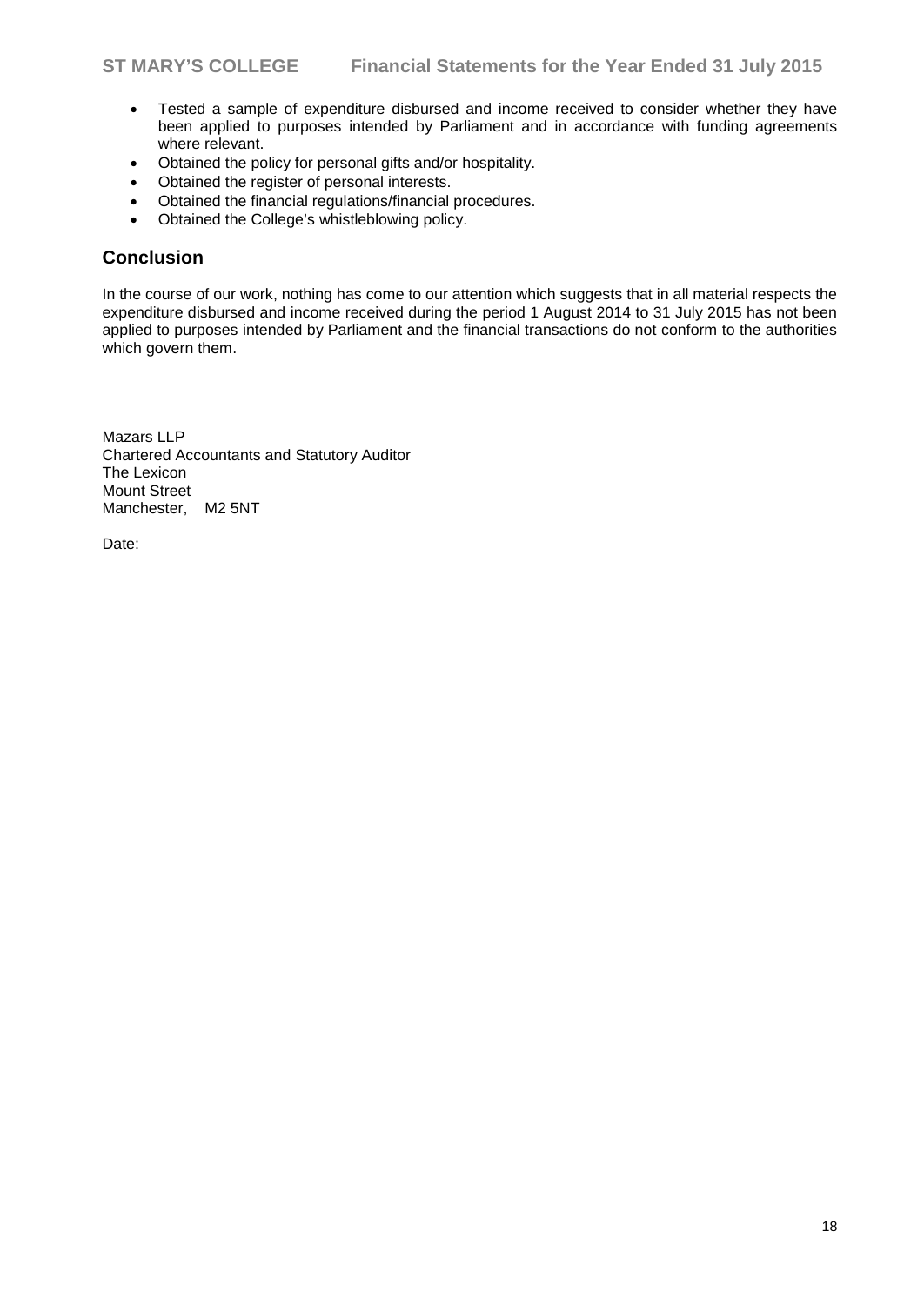# **Income and Expenditure Account**

| Income                                                                                    | <b>Notes</b>            | 2015<br>£ | 2014<br>£  |
|-------------------------------------------------------------------------------------------|-------------------------|-----------|------------|
| Funding body income                                                                       | $\overline{2}$          | 4,979,397 | 5,656,190  |
| Other income                                                                              | 3                       | 1,838,248 | 1,719,409  |
| Investment income                                                                         | $\overline{\mathbf{4}}$ | 1,597     | 1,825      |
| <b>Total income</b>                                                                       |                         | 6,819,242 | 7,377,424  |
| <b>Expenditure</b>                                                                        |                         |           |            |
| Staff costs                                                                               | 5                       | 4,568,111 | 5,417,150  |
| <b>Exceptional Restructuring Costs</b>                                                    | 5                       | 88,280    | 219,806    |
| Other operating expenses                                                                  | $\overline{7}$          | 1,254,087 | 1,225,793  |
| Depreciation                                                                              | 10                      | 685,997   | 646,119    |
| Interest payable and other finance costs                                                  | 8                       | 190,015   | 242,421    |
| <b>Total expenditure</b>                                                                  |                         | 6,786,490 | 7,751,289  |
| Surplus/(Deficit) on continuing activities after<br>depreciation of tangible fixed assets |                         | 32,752    | (373, 865) |
| Profit on disposal of assets                                                              |                         | 1,105     |            |
| Taxation                                                                                  | 9                       |           |            |
| Surplus/(Deficit) for the year retained within<br>general reserve                         |                         | 33,857    | (373, 865) |

### **The income and expenditure account is in respect of continuing activities.**

The notes on pages 24 to 45 form part of the financial statements.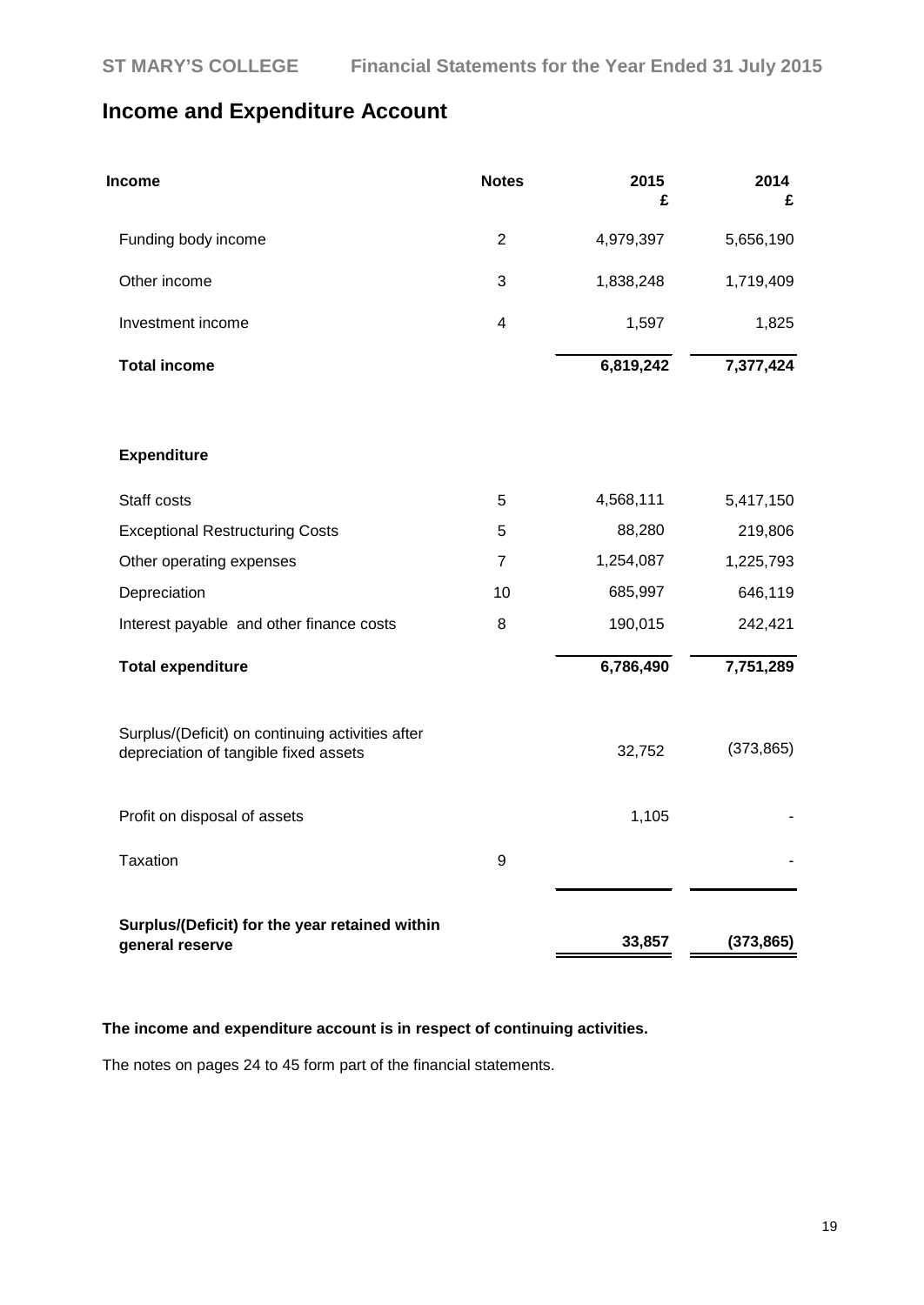# **Note of Historical Cost Surpluses and Deficits**

|                                                                                                                              | <b>Notes</b> | 2015<br>£ | 2014<br>£  |
|------------------------------------------------------------------------------------------------------------------------------|--------------|-----------|------------|
| Surplus/(Deficit) for the year retained within general<br>reserves                                                           |              | 33,857    | (373, 865) |
| Difference between historical cost depreciation and<br>the actual charge for the period calculated on the<br>revalued amount | 18           | 303       | 303        |
| Historical Cost Surplus/(Deficit) for the Year                                                                               |              | 34,160    | (373, 562) |

The notes on pages 24 to 45 form part of the financial statements.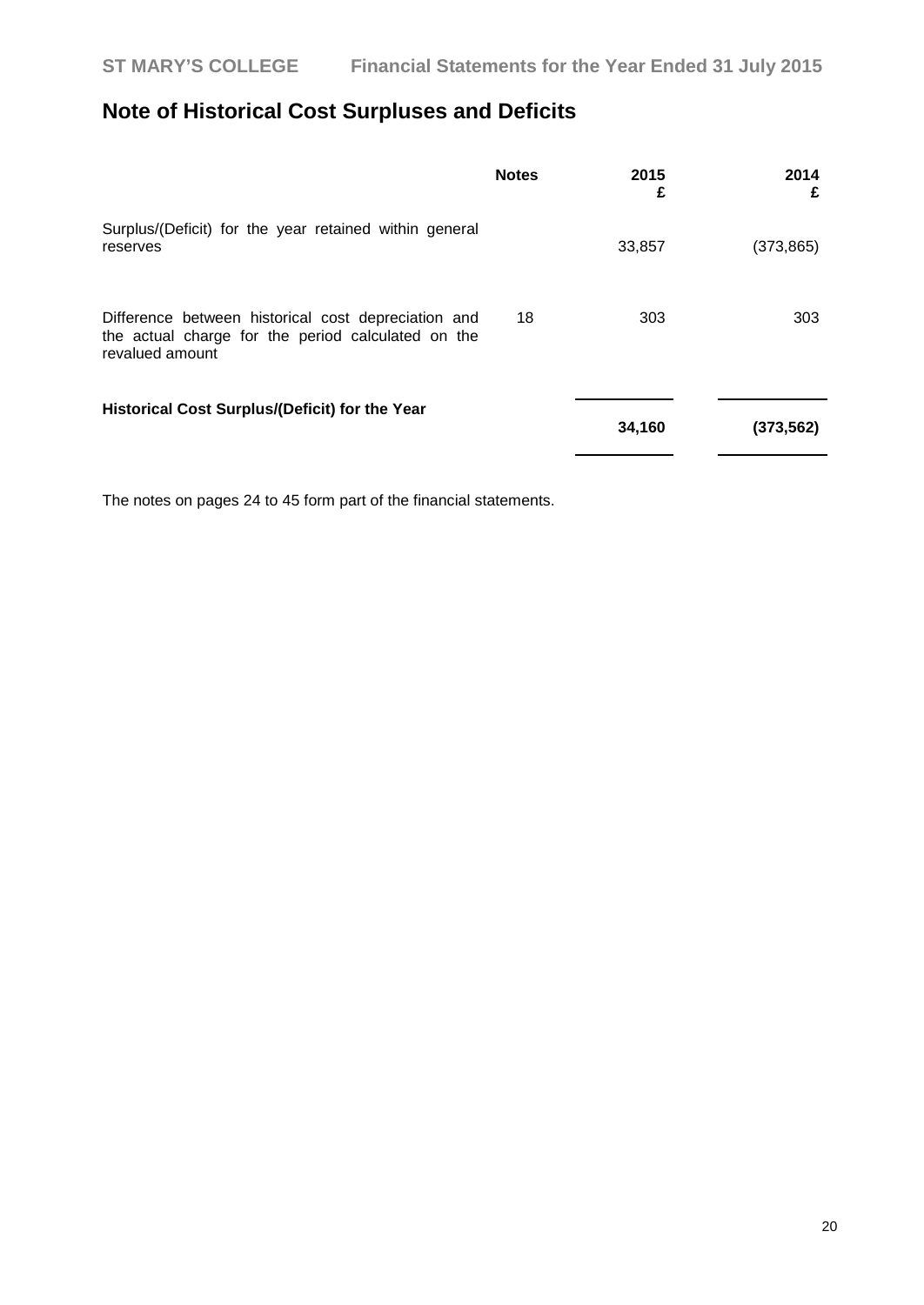# **Statement of total recognised gains and losses**

|                                                                    | <b>Notes</b> | 2015<br>£  | 2014<br>£  |
|--------------------------------------------------------------------|--------------|------------|------------|
| Surplus/(Deficit) for the year retained within general<br>reserves |              | 33,857     | (373, 865) |
| Actuarial (losses)/gains in respect of pension<br>scheme           | 20           | (395,000)  | 353,000    |
| Total recognised losses since last report                          |              | (361, 143) | (20, 865)  |
| Reconciliation of movement in reserves                             |              |            |            |
| Opening reserves                                                   |              | 913,347    | 934,212    |
| Total recognised (losses) for the year                             |              | (361, 143) | (20, 865)  |
| <b>Closing reserves</b>                                            |              | 552,204    | 913,347    |

The notes on pages 24 to 45 form part of the financial statements.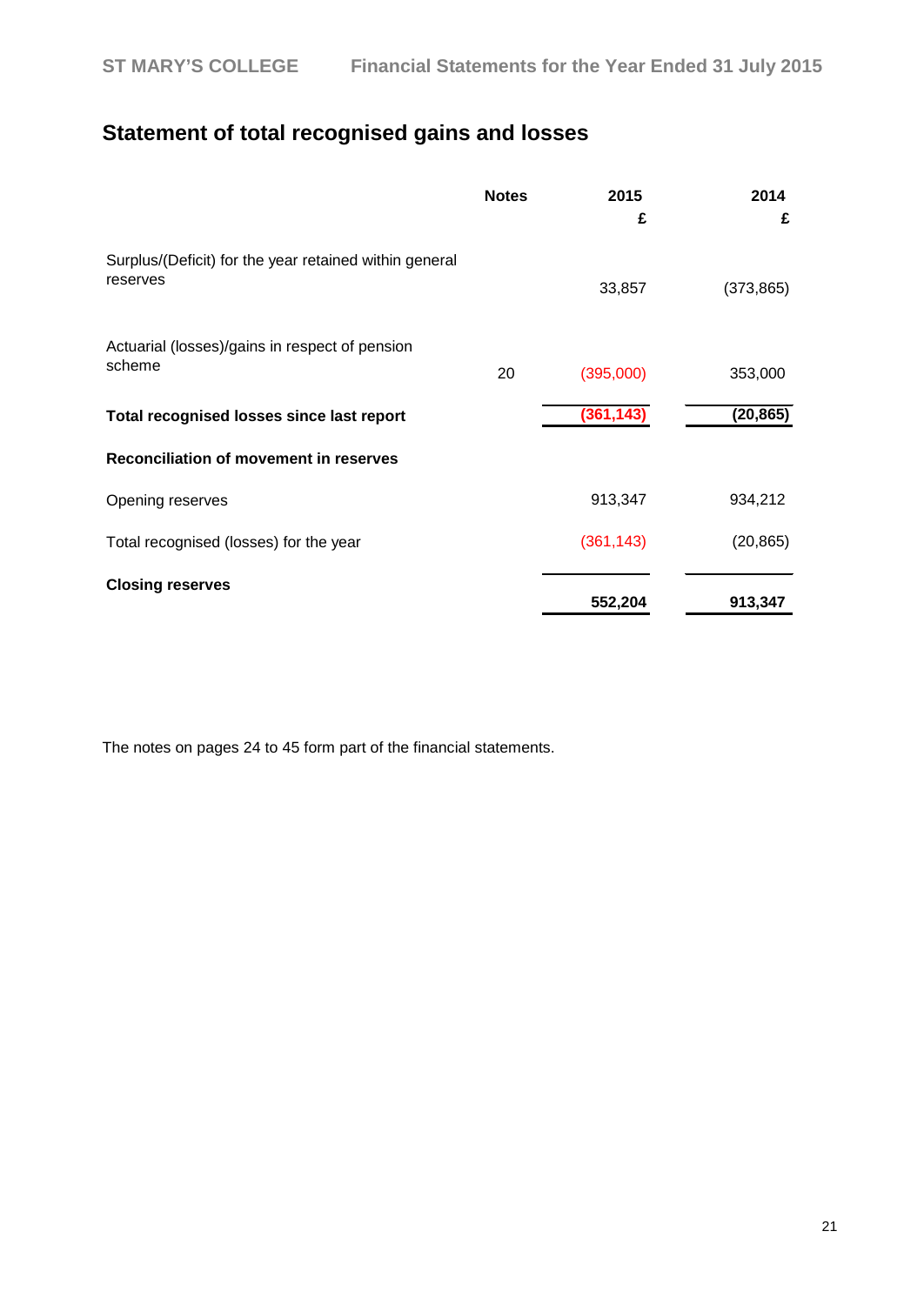# **Balance sheet as at 31 July 2015**

|                                                             | <b>Notes</b> | 2015<br>£   | 2014<br>£   |
|-------------------------------------------------------------|--------------|-------------|-------------|
| <b>Fixed Assets</b>                                         |              |             |             |
| Tangible assets                                             | 10           | 12,555,929  | 12,781,001  |
|                                                             |              | 12,555,929  | 12,781,001  |
| <b>Current assets</b>                                       |              |             |             |
| Debtors                                                     | 12           | 38,022      | 72,704      |
| Cash at bank and in hand                                    |              | 1,309,447   | 926,596     |
| Investments                                                 | 11           | 1           | 1           |
|                                                             |              | 1,347,470   | 999,301     |
| Creditors: amounts falling due within one year              | 13           | 1,055,595   | 782,408     |
| <b>Net current assets</b>                                   |              | 291,875     | 216,893     |
| <b>Total assets less current liabilities</b>                |              | 12,847,804  | 12,997,894  |
| Creditors: amounts falling due after more than one year     | 14           | 3,290,370   | 3,415,414   |
| Provision for liabilities and charges                       | 16           | 344,730     | 390,608     |
| Net assets excluding pension liability                      |              | 9,212,704   | 9,191,872   |
| Net Pension liability                                       | 20           | (1,720,000) | (1,262,000) |
| Net assets including pension liability                      |              | 7,492,704   | 7,929,872   |
| <b>Deferred capital grants</b>                              | 17           | 6,940,500   | 7,016,525   |
| Income and expenditure account excluding pension reserve    | 19           | 2,260,095   | 2,162,935   |
| Pension reserve                                             | 20           | (1,720,000) | (1,262,000) |
| Income and expenditure account including pension<br>reserve | 19           | 540,095     | 900,935     |
| <b>Revaluation reserve</b>                                  | 18           | 12,109      | 12,412      |
|                                                             |              | 7,492,704   | 7,929,872   |

The financial statements on pages 19 to 45 were approved by the Governing Body on 8 December 2015 and were signed on its behalf by:

| N McNeil | F Dixon   |
|----------|-----------|
| Chairman | Principal |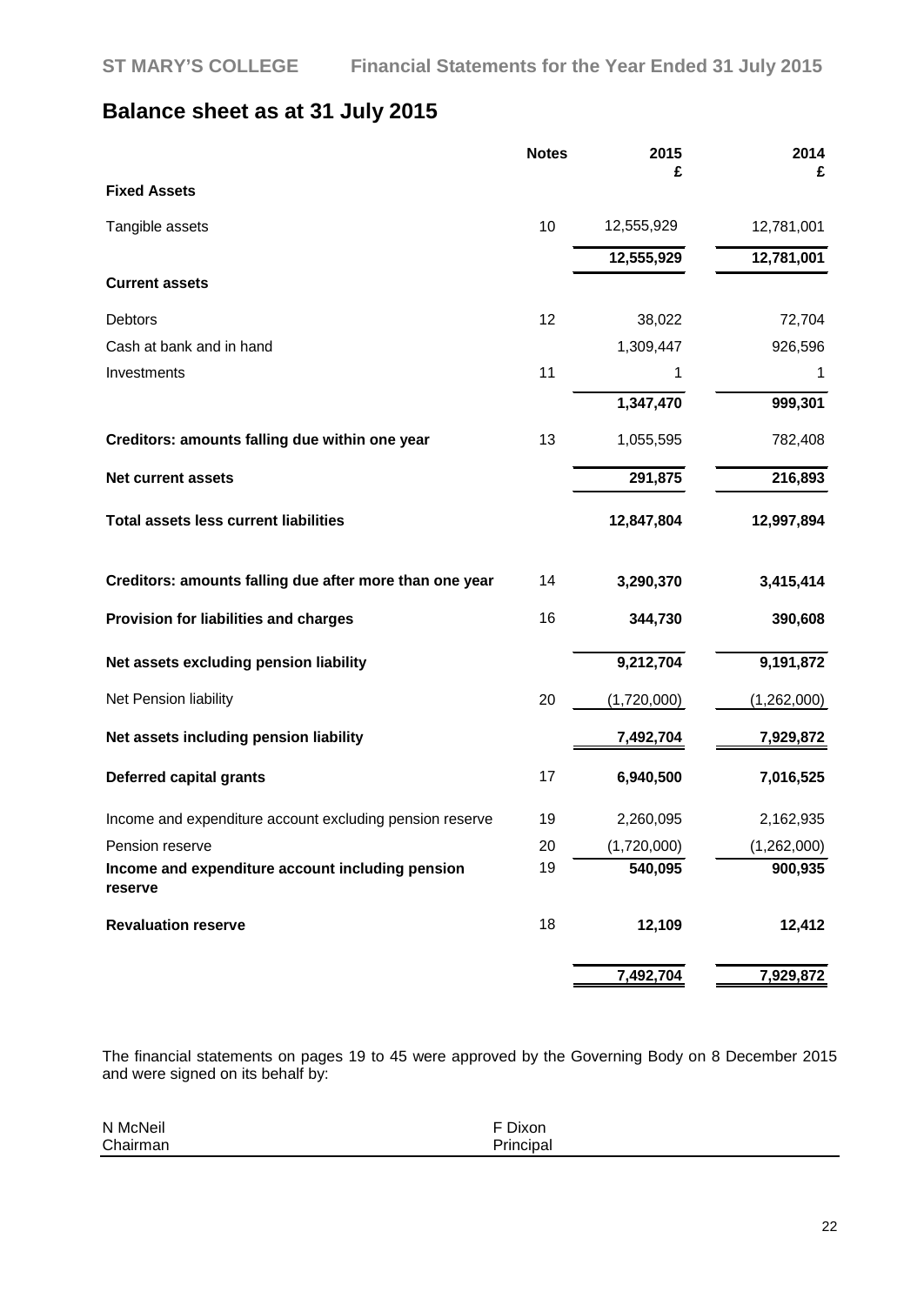# **Cash flow statement for year ended 31 July 2015**

|                                                                           | <b>Notes</b> | 2015<br>£     | 2014<br>£   |
|---------------------------------------------------------------------------|--------------|---------------|-------------|
| Net cash flows from operating activities                                  | 21           | 815,216       | 54,300      |
| Return on investments and servicing of finance                            | 23           | (188, 861)    | (241, 424)  |
| Interest Payable on pension/finance income (net)                          | 20           | (23,000)      | 23,000      |
| Capital expenditure and financial investment                              | 23           | (83, 814)     | (119, 942)  |
| <b>Financing</b>                                                          | 23           | (136, 691)    | (130, 763)  |
| Increase/(Decrease) in cash in the period                                 |              | 382,850       | (414, 829)  |
| <b>RECONCILIATION OF NET CASH FLOW TO</b><br><b>MOVEMENTS IN NET DEBT</b> |              |               |             |
| Increase/(Decrease) in cash in the period                                 |              | 382,850       | (414, 829)  |
| Cash outflow in respect of loan repayments                                | 23           | 136,691       | 130,763     |
| Movement in net debt in the year                                          |              | 519,541       | (284,066)   |
| Net debt at 1 August 2014                                                 |              | (2,625,509)   | (2,341,443) |
| Net debt at 31 July 2015                                                  |              | (2, 105, 968) | (2,625,509) |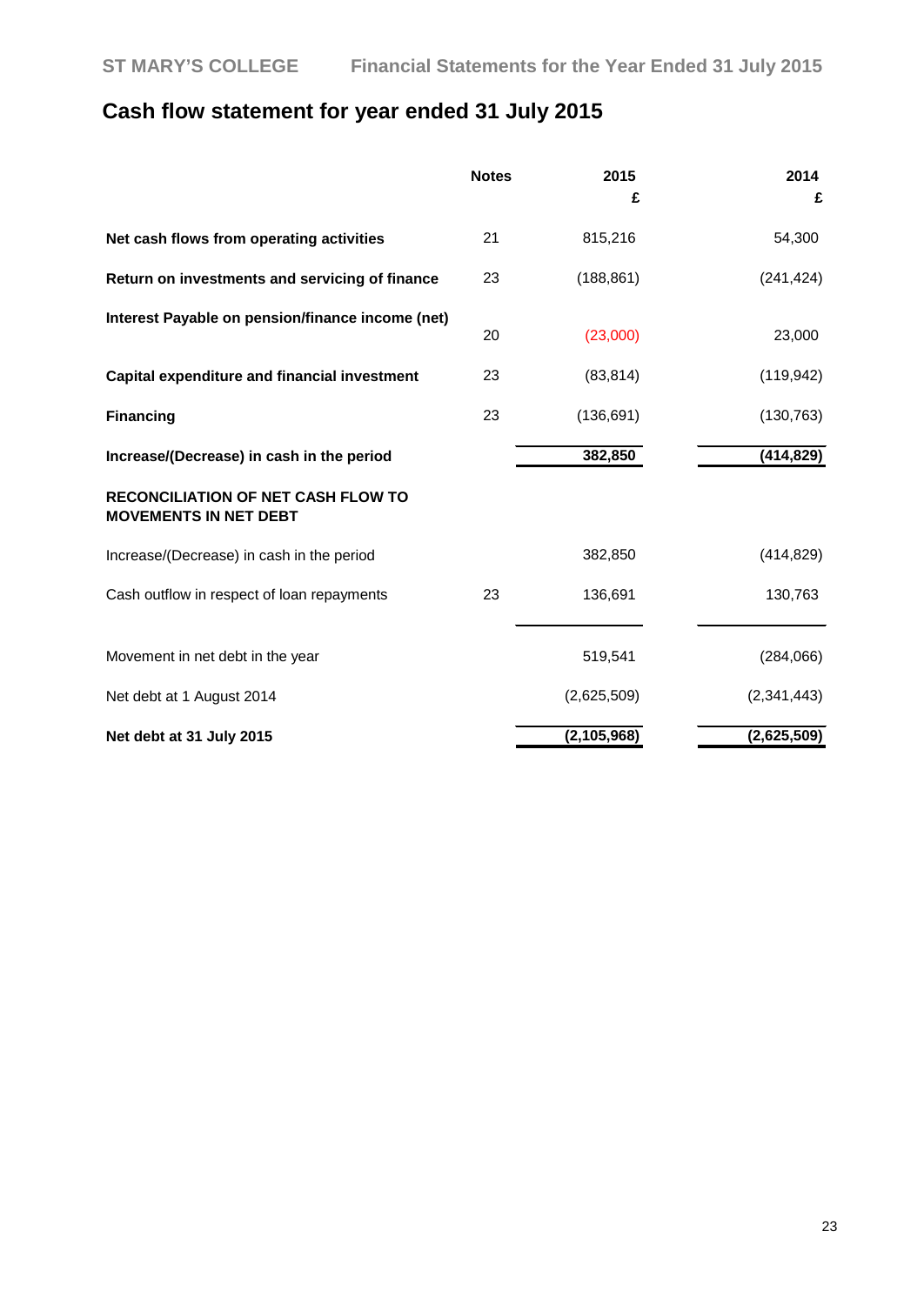# **Notes to the Financial Statements**

### **1 Statement of accounting policies**

The following accounting policies have been applied consistently in dealing with items which are considered material in relation to the financial statements.

#### **Basis of preparation**

These financial statements have been prepared in accordance with the 2007 Statement of Recommended Practice (SORP): Accounting for Further and Higher Education and in accordance with applicable Accounting Standards. They conform to guidance published jointly by the Skills Funding Agency and the EFA in the 2014/15 Accounts Direction Handbook.

#### **Basis of accounting**

The financial statements are prepared in accordance with the historical cost convention modified by the revaluation of certain fixed assets and in accordance with applicable United Kingdom Accounting Standards.

### **Going Concern**

At the beginning of the 2014/15 year faced with under recruitment in its 16-18 students numbers the College formulated a cost savings plan which was implemented with immediate effect. As a result the College was able to turn in a surplus for the year and to operate within its bank covenants.

Excellent recruitment in August 2015 has enabled the target number of students to be achieved. The College has set a break-even budget for 2015/16 and once again expects that the existing bank covenants will not be breached. The College has a relatively high level of income coming from its diversification activities compared to other sixth form colleges and these are on track for performing at budget or better.

The College expects to increase its student numbers in 2016/17 and has set a target increasing diversified income by 20% over.

Therefore while the College is braced for a reduction in the funding rate per student in 2016/17, the overall position of the College to manage this reduction is much stronger than twelve months ago.

### **Recognition of Income**

Funding body recurrent grants are recognised in line with best estimates for the period of what is receivable and depend on the particular income stream involved. Any under or over achievement for the adult learner funding element is adjusted for and reflected in the level of recurrent grant recognised in the income and expenditure account. The final grant income is normally determined with the conclusion of the year end reconciliation process with the funding body at the end of November following the year end. 16- 18 learner responsive funding is not normally subject to reconciliation and is therefore not subject to contract adjustments.

Other discrete Skills Funding Agency/EFA funds received during the year are taken to income and expenditure as incurred in line with the specific terms and conditions attached to each fund by the funding bodies.

Where the College receives and disburses funds to which it has no direct beneficial interest, such funds are excluded from the income and expenditure account on the grounds that the College does not have direct control over the future economic benefits derived from these funds. The College has applied this policy to certain funds received during the year from the Skills Funding Agency and the EFA (see note 28).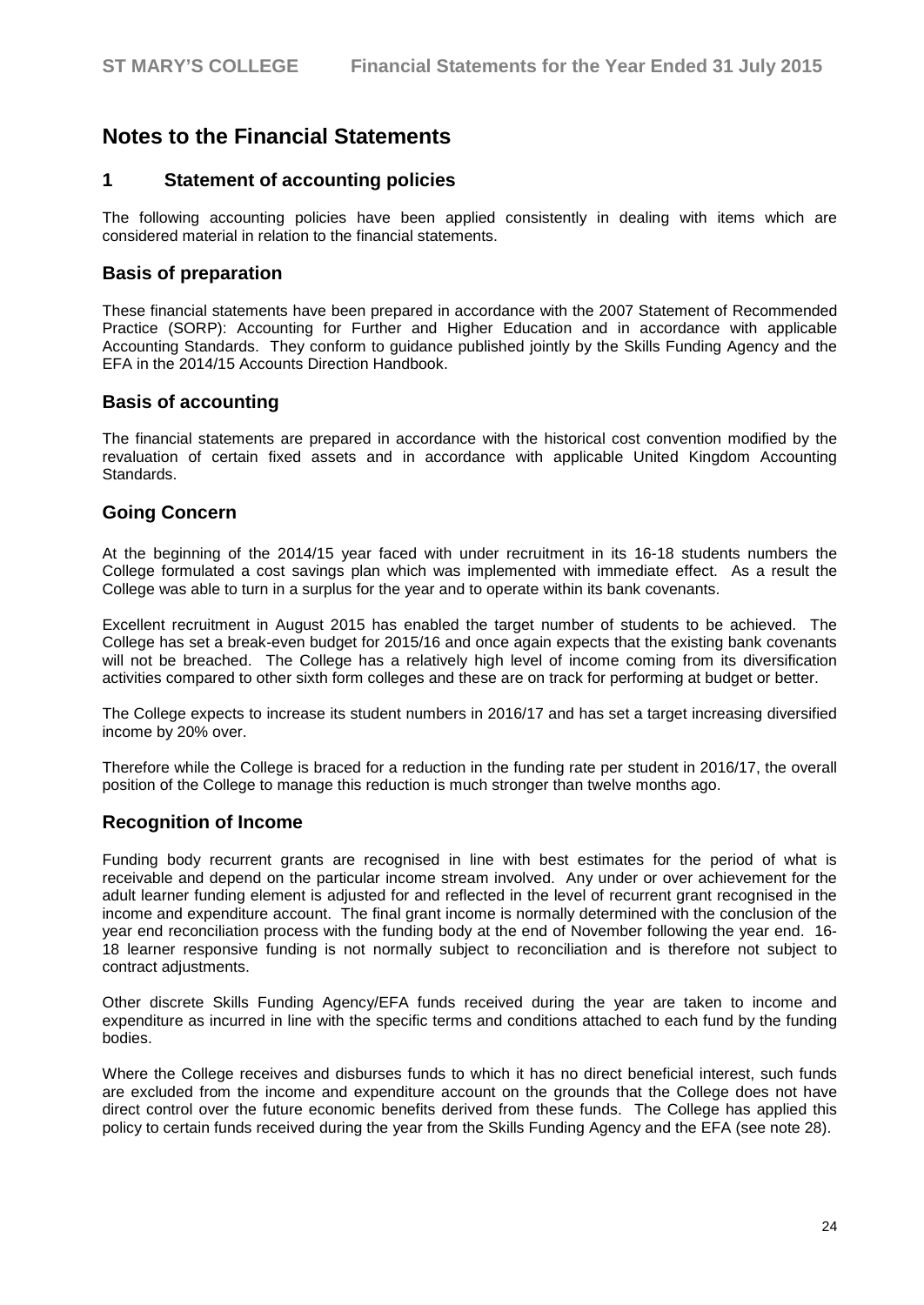Non-recurrent grants from the funding bodies or other bodies received in respect of the acquisition of fixed assets are treated as deferred capital grants and amortised in line with depreciation over the life of the assets. Income from grants, contracts, and other services rendered is included to the extent the conditions of the funding have been met or the extent of the completion of the contract or service concerned.

### **Post retirement benefits**

Retirement benefits to employees of the College are provided by the Teachers' Pension Scheme (TPS) and the Local Government Pension Scheme (LGPS). These are defined benefit schemes, which are externally funded and contracted out of the State Earnings-Related Pension Scheme (SERPS).

Contributions to the TPS scheme are calculated so as to spread the cost of pensions over employees' working lives with the College in such a way that the pension cost is a substantially level percentage of current and future pensionable payroll. The contributions are determined by qualified actuaries on the basis of quinquennial valuations using a prospective benefit method. As stated in Note 20, the TPS is a multi employer scheme and the College is unable to identify its share of the underlying assets and liabilities of the scheme on a consistent and reasonable basis. The TPS is therefore treated as a defined contribution scheme and the contributions recognised as they are paid each year.

The assets of the LGPS are measured using closing market values. LGPS liabilities are measured using the projected unit method and discounted at the current rate of return on a high quality corporate bond of equivalent term and currency to the liability. The increase in the present value of the liabilities of the scheme expected to arise from employee service in the period is charged to the operating surplus. The expected return on the scheme's assets and the increase during the period in the present value of the scheme's liabilities, arising from the passage of time, are included in pension finance costs. Actuarial gains and losses are recognised in the statement of total recognised gains and losses. Further details of the pension scheme are given in Note 20.

#### **Enhanced Pensions**

The actual cost of any enhanced ongoing pension to a former member of staff is paid by the college annually. An estimate of the expected future cost of any enhancement to the ongoing pension of a former member of staff is charged in full to the College's income and expenditure account in the year that the member of staff retires. In subsequent years a charge is made to provisions in the balance sheet using the enhanced pension spreadsheet provided by the funding bodies.

#### **Tangible Assets**

#### **Land and Buildings**

The College's land and buildings are owned by the Trustees. Under the principles of FRS 5 'Substance of Transactions' and the Statement of Recommended Practice (SORP) when accounting for land & buildings owned by third parties, the College has followed the Accounts direction guidance. Where an institution enjoys the use of an asset which it does not own, the Financial Statements must disclose this. A value should be attributed to this benefit and be capitalised. Work on the buildings which has been paid for by the College and which has been capitalised has been depreciated over 50 years. Where there has been a contribution to the cost with the aid of a specific grant, this has been capitalised and depreciated as above. The related grants are credited to a deferred capital grant account and are released to the income and expenditure account over the expected economic life of the related asset on a basis consistent with the depreciation policy. Freehold land is not depreciated.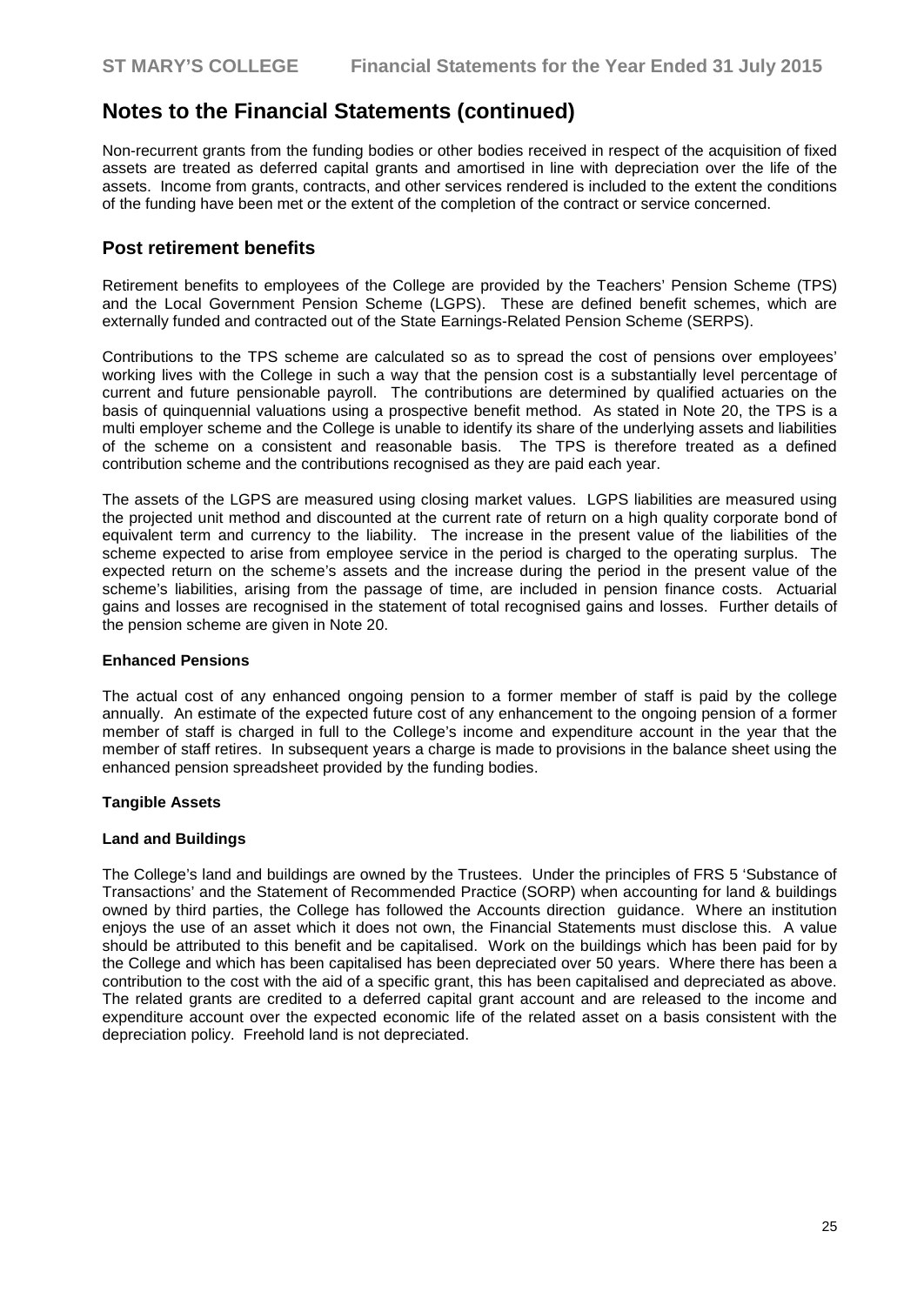### **Assets under construction**

Assets under construction are accounted for at cost, based on the value of architects' certificates and other direct costs, incurred to 31 July. They are not depreciated until they are brought into use.

### **Subsequent expenditure on existing fixed assets**

Where significant expenditure is incurred on tangible fixed assets it is charged to the income and expenditure account in the period it is incurred, unless it meets one of the following criteria, in which case it is capitalised and depreciated on the relevant basis:

- Market value of the asset has subsequently improved;
- Asset capacity increases;
- Substantial improvement in the quality of output or reduction in operating costs; or
- Significant extension of the asset's life beyond that conferred by repairs and maintenance.

### **Equipment**

Equipment costing less than £500 per individual item is written off to the income and expenditure account in the period of acquisition. All other equipment is capitalised at cost. Equipment inherited from the local education authority is included in the balance sheet at net book value.

Equipment is depreciated over its useful economic life as follows:-

| <b>Computer Equipment</b>                   | 33.33%     |
|---------------------------------------------|------------|
| Motor Vehicles                              | 25%        |
| General Equipment and fixtures and fittings | <b>20%</b> |
| Long Life Computer Equipment                | <b>20%</b> |

Where equipment is acquired with the aid of specific grants it is capitalised and depreciated in accordance with the above policy, with the related grant being credited to a deferred capital grant account and released to the income and expenditure account over the expected useful economic life of the related equipment.

#### **Investments**

Current asset investments, which may include listed investments, are stated at the lower of their cost and net realisable value.

#### **Maintenance of premises**

The cost of routine corrective maintenance is charged to the income and expenditure account in the period it is incurred.

### **Taxation**

The College is considered to pass the tests set out in Paragraph 1 Schedule 6 Finance Act 2010 and therefore it meets the definition of a charitable company for UK corporation tax purposes. Accordingly, the College is potentially exempt from taxation in respect of income or capital gains received within categories covered by Chapter 3 Part II Corporation Tax Act 2010 or Section 256 of the Taxation of Chargeable Gains Act 1992, to the extent that said income or gains are applied exclusively to charitable purposes.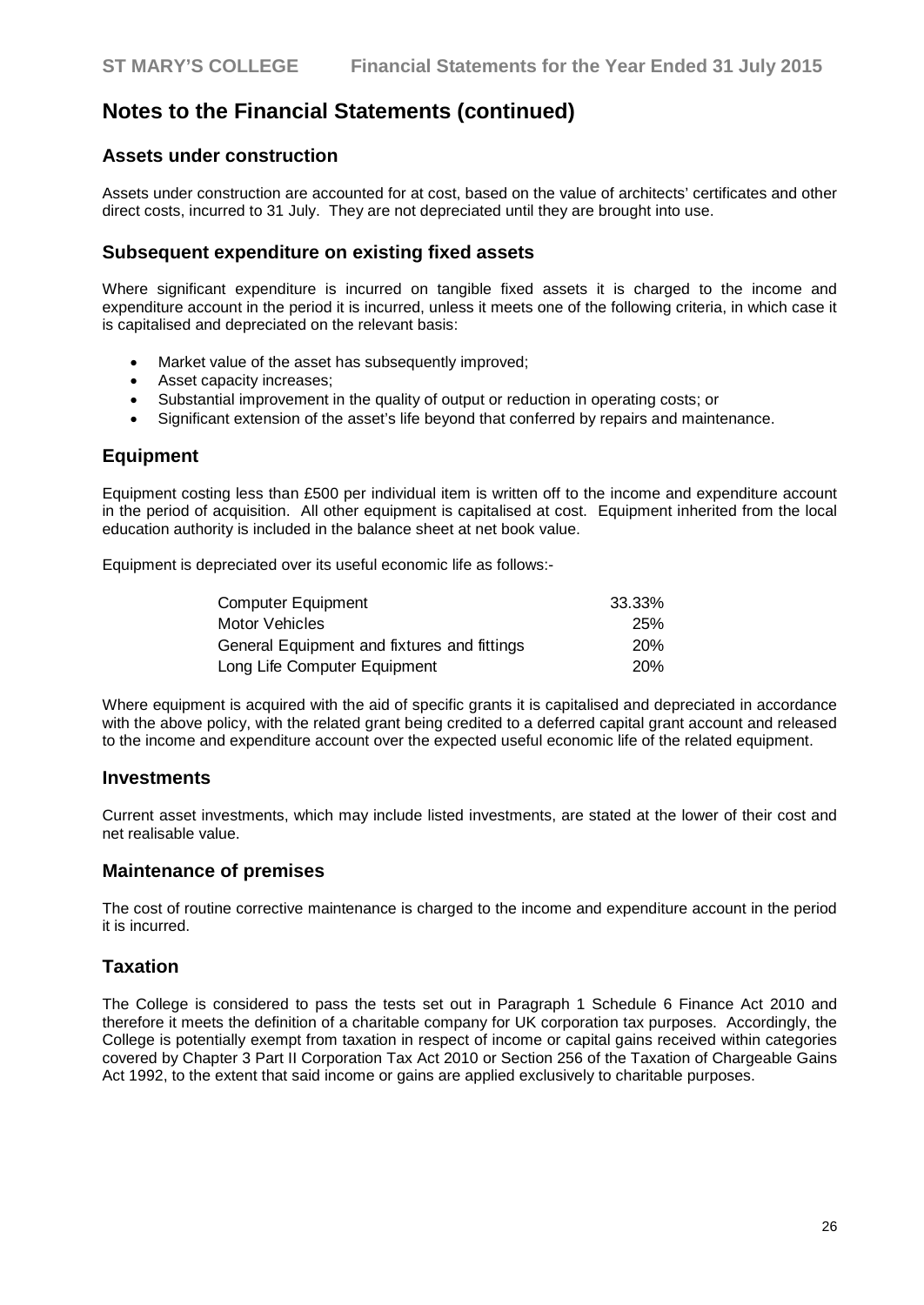The College receives no similar exemption in respect of Value Added Tax. For this reason the College is generally unable to recover input VAT it suffers on goods and services purchased. Non–pay expenditure is therefore shown inclusive of VAT with any partial recovery netted off against these figures.

### **Liquid Resources**

Liquid resources include sums on short-term deposits with recognised banks and building societies and government securities.

### **Provisions**

Provisions are recognised when the College has a present legal or constructive obligation as a result of a past event. It is probable that a transfer of economic benefit will be required to settle the obligation and a reliable estimate can be made of the amount of the obligation.

#### **Agency arrangements**

The College acts as an agent in the collection and payment of discretionary support funds and the 16-19 Bursary Fund and Adult Learning Grants. Related payments received from the funding body and subsequent disbursements to students and colleges are excluded from the Income and Expenditure account and are shown separately in note 28, except for the 5% of the grant received which is available to the College to cover administration costs relating to the grant. The College employs one member of staff dedicated to the administration of Learner Support Fund applications and payments.

### **Cash**

Cash for the purpose of cash flow statement comprises cash in hand and deposits repayable on demand.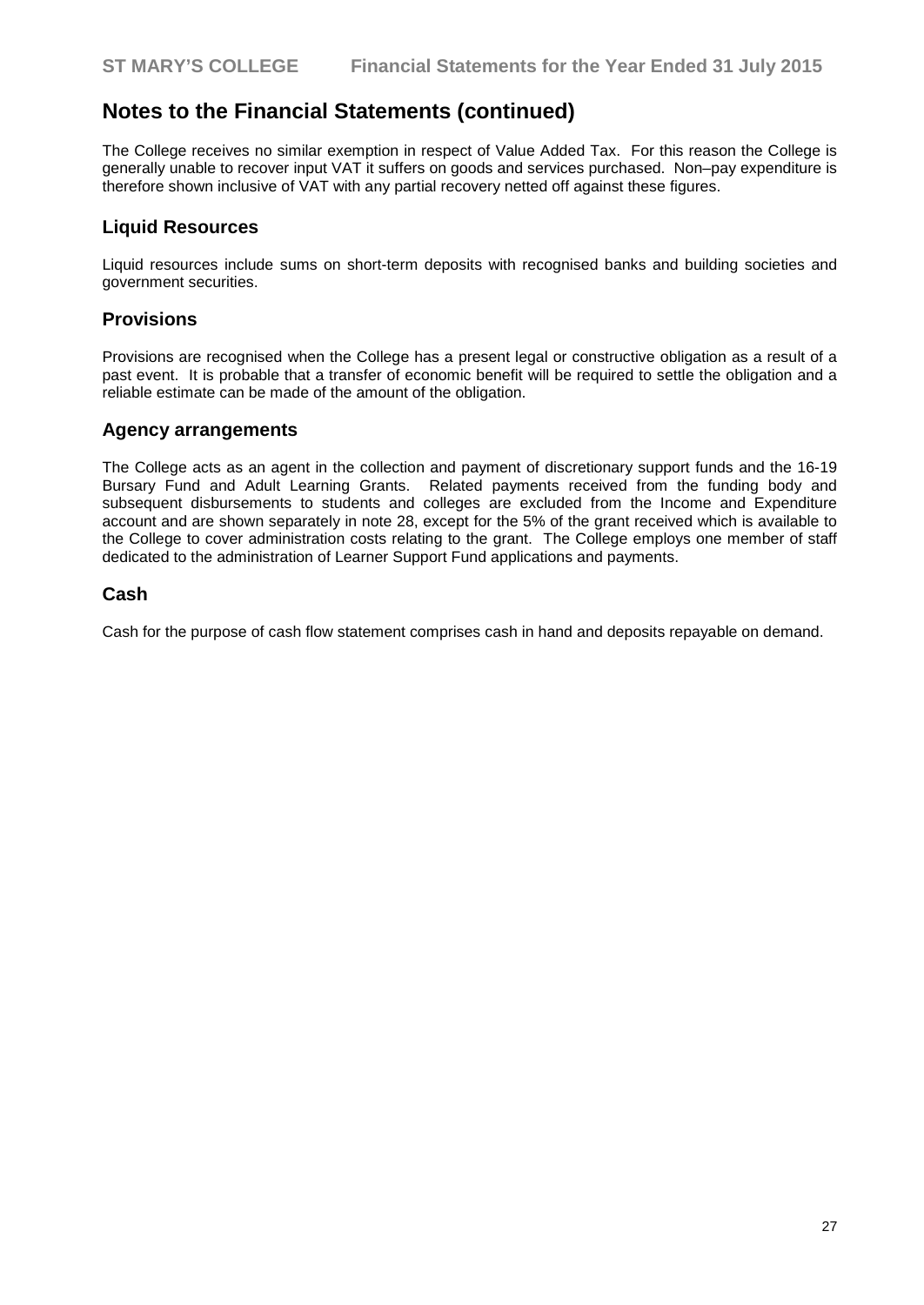# **2 Funding Body income**

|                                    | 2015      | 2014      |
|------------------------------------|-----------|-----------|
|                                    | £         | £         |
| <b>Recurrent Grant</b>             | 4,545,946 | 5,058,028 |
| Release of deferred capital grants |           |           |
| - Land & Buildings (note 17)       | 83,864    | 83,864    |
| - Equipment (note 17)              | 281,496   | 223,608   |
| <b>Other Funds</b>                 | 68,091    | 290,690   |
| Total                              | 4,979,397 | 5,656,190 |

### **3 Other income**

|                                     | 2015<br>£ | 2014<br>£ |
|-------------------------------------|-----------|-----------|
| <b>Other Funds</b>                  | 531,470   | 419,784   |
| Releases of deferred capital grants |           |           |
| - Land & Buildings (note 17)        | 63,808    | 63,808    |
| - Equipment (note 17)               | 9,262     | 9,602     |
| Other income generating activities  | 1,233,708 | 1,226,215 |
| <b>Total</b>                        | 1,838,248 | 1,719,409 |
| <b>Investment income</b><br>4       |           |           |
|                                     | 2015      | 2014      |
|                                     | £         | £         |
| Other interest receivable           | 1,597     | 1,825     |

**Total 1,597 1,825**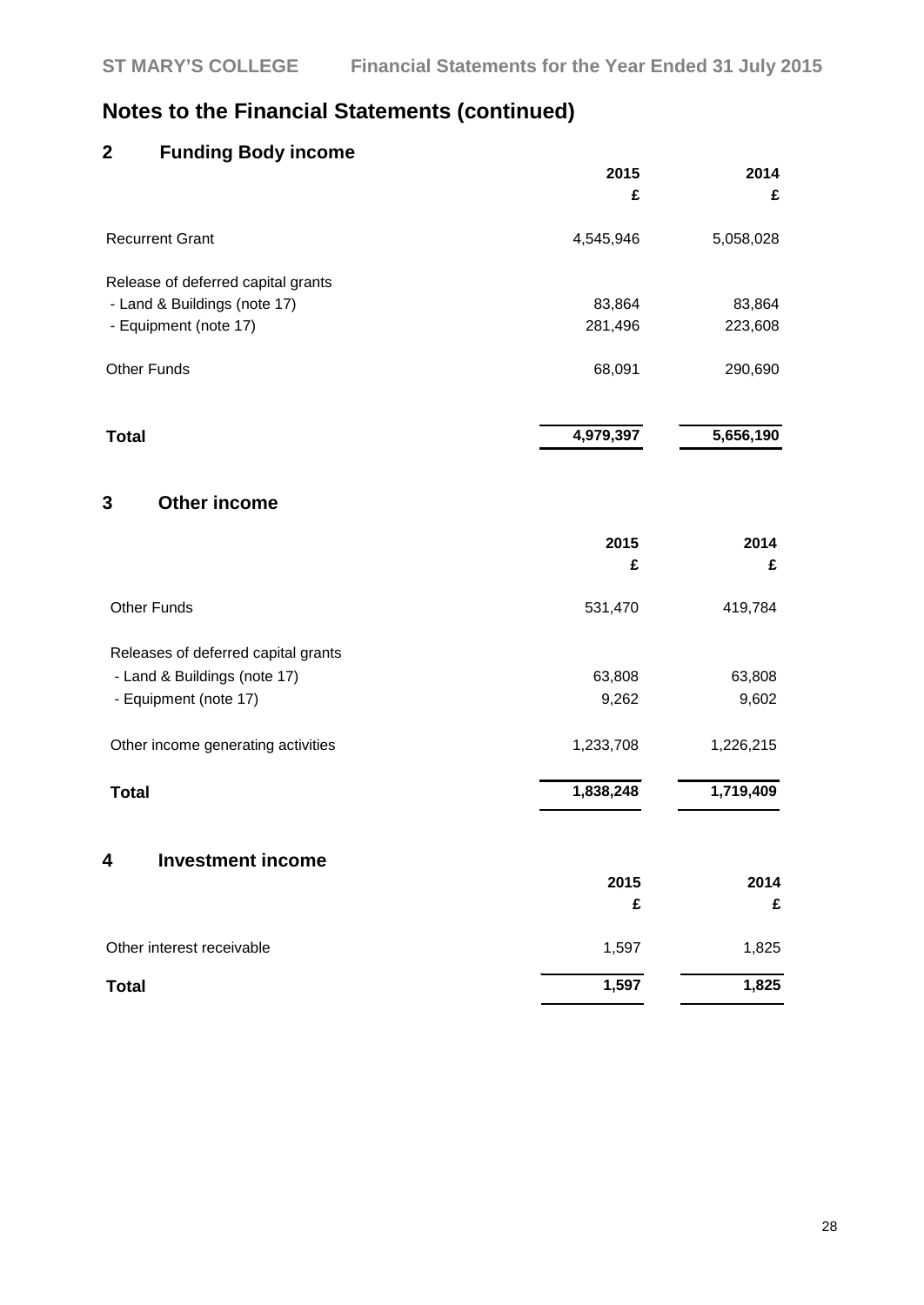## **5 Staff costs**

The average number of persons (including senior post-holders) employed by the College during the period, expressed as full-time equivalents, was:

|                                                                                     | 2015          | 2014          |
|-------------------------------------------------------------------------------------|---------------|---------------|
|                                                                                     | <b>Number</b> | <b>Number</b> |
| Teaching departments                                                                | 58            | 75            |
| Teaching support services                                                           | 6             | 10            |
| Other support services                                                              | 1             | 1             |
| Administration and central services                                                 | 22            | 27            |
| <b>Other Income Generating Activities</b>                                           | 45            | 42            |
| Premises                                                                            | 10            | 11            |
| <b>Total</b>                                                                        | <u>142</u>    | 166           |
| Staff costs for the above persons:-                                                 | 2015<br>£     | 2014<br>£     |
| Teaching departments                                                                | 2,561,128     | 3,158,412     |
| Teaching support services                                                           | 186,339       | 283,537       |
| Other support services                                                              | 17,959        | 27,331        |
| Administration and central services                                                 | 835,287       | 1,017,386     |
| <b>Other Income Generating Activities</b>                                           | 694,897       | 644,682       |
| Premises                                                                            | 165,701       | 188,302       |
| <b>Restructuring Costs</b>                                                          | 88,280        | 219,806       |
| Recovery of LGPS Deficit                                                            | 20,800        | 6,500         |
| FRS 17 adjustment                                                                   | 86,000        | 91,000        |
| <b>Total</b>                                                                        | 4,656,391     | 5,636,956     |
| Wages and salaries                                                                  | 3,827,434     | 4,665,810     |
| Social security costs                                                               | 249,032       | 306,960       |
| Other pension costs (including<br>FRS17<br>adjustment<br>£86,000 (2013/14 £91,000)) | 579,925       | 664,186       |
| Total                                                                               | 4,656,391     | 5,636,956     |

Severance payments for both the current and prior year have been approved by the Governing Body.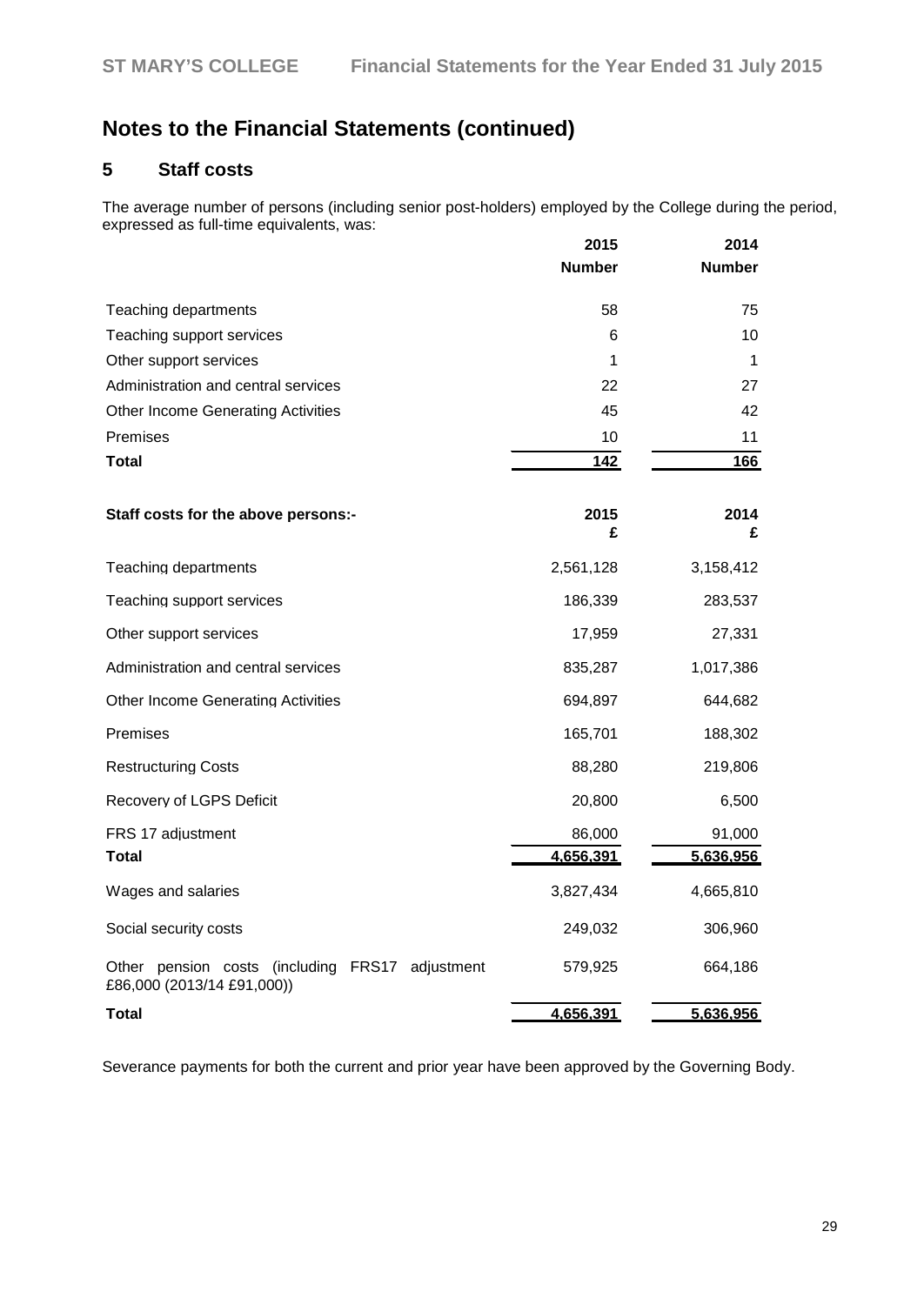The number of senior post-holders and other staff who received emoluments, excluding pension contributions but including benefits in kind, in the following ranges was:

|                      | 2015<br>Number of<br>senior post-<br>holders | 2014<br>Number of<br>senior post-<br>holders | 2015<br>Number of<br>other staff | 2014<br>Number of<br>other staff |
|----------------------|----------------------------------------------|----------------------------------------------|----------------------------------|----------------------------------|
| £60,001 to £70,000   | 0                                            | 0                                            | 0                                |                                  |
| £70,001 to £80,000   | 0                                            | O                                            | O                                | 0                                |
| £80,001 to £90,000   |                                              |                                              | 0                                | 0                                |
| £90,001 to £100,000  | 0                                            | O                                            | 0                                | 0                                |
| £100,001 to £110,000 |                                              |                                              |                                  | O                                |
|                      | າ                                            | າ                                            |                                  |                                  |

### **6 Senior post-holders' emoluments**

Senior post-holders are defined as the Principal and holders of the other senior posts whom the board have selected for the purposes of the articles of government of the College relating to the appointment and promotion of staff who are appointed by the Board of Governors.

|                                                                            | 2015<br><b>Number</b>   | 2014<br><b>Number</b>   |
|----------------------------------------------------------------------------|-------------------------|-------------------------|
| The number of senior post-holders including the Principal was:             | 2                       | 3                       |
| Senior post-holders' emoluments are made up as follows:<br><b>Salaries</b> | £<br>173,567<br>173,567 | £<br>197,637<br>197,637 |
| Pension contributions                                                      | 23,621                  | 27,635                  |
| Total emoluments                                                           | 197,188                 | 225,272                 |

The above emoluments include amounts payable to the Principal (who is also the highest paid senior postholder).

| <b>Salaries</b>         | 2015<br>£<br>96,122 | 2014<br>92,940 |
|-------------------------|---------------------|----------------|
|                         | 96,122              | 92,940         |
| Pension contributions   | 13,553              | 13,104         |
| <b>Total emoluments</b> | 109,675             | 106,044        |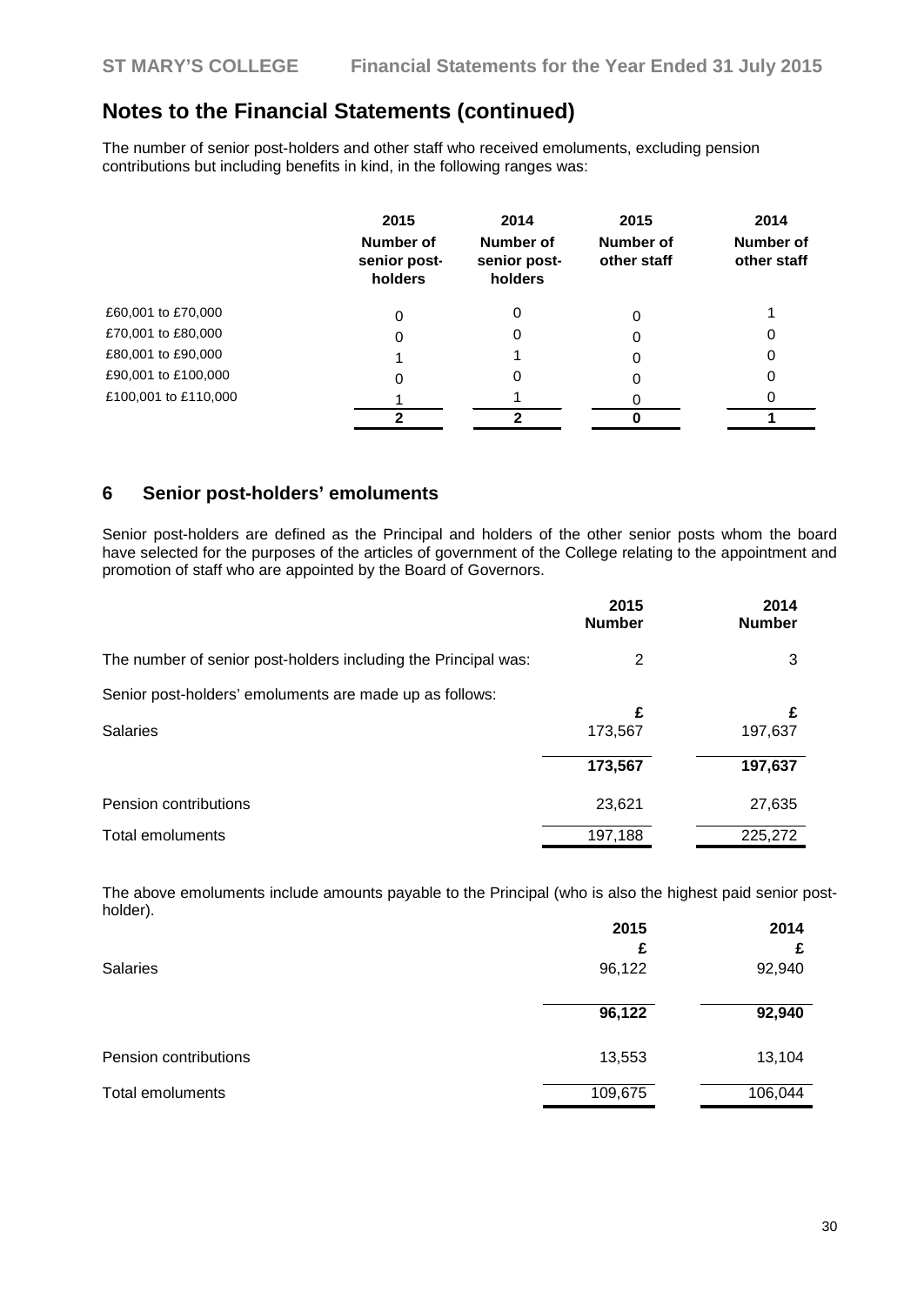The pension contributions in respect of the Principal and senior post-holders relate to employers' contributions to the Teachers' Pension Scheme and Local Government Pension Scheme and are paid at the same rate as for other employees.

The members of the Governing Body other than the Principal and the staff members did not receive any payment from the College other than the reimbursement of travel and subsistence expenses incurred in the course of their duties.

# **7 Other operating expenses**

|                                                                | 2015<br>£       | 2014<br>£       |
|----------------------------------------------------------------|-----------------|-----------------|
| Teaching departments                                           | 160,524         | 185,062         |
| Teaching support services                                      | 223,281         | 247,622         |
| Other support services                                         | (5,009)         | (2,057)         |
| Administration and central services                            | 134,793         | 167,361         |
| General education expenditure                                  | 183,802         | 209,928         |
| Premises costs                                                 | 276,873         | 258,805         |
| Catering                                                       | 5,997           | 4,247           |
| <b>Enhanced Pension Provision</b>                              | 89,938          | 18,410          |
| <b>Other Income Generating Activities</b>                      | 183,888         | 136,415         |
| <b>Total</b>                                                   | 1,254,087       | 1,225,793       |
| Operating expenses include:                                    |                 |                 |
| Auditors' remuneration<br>- external audit<br>- internal audit | 14,498<br>2,802 | 13,171<br>8,944 |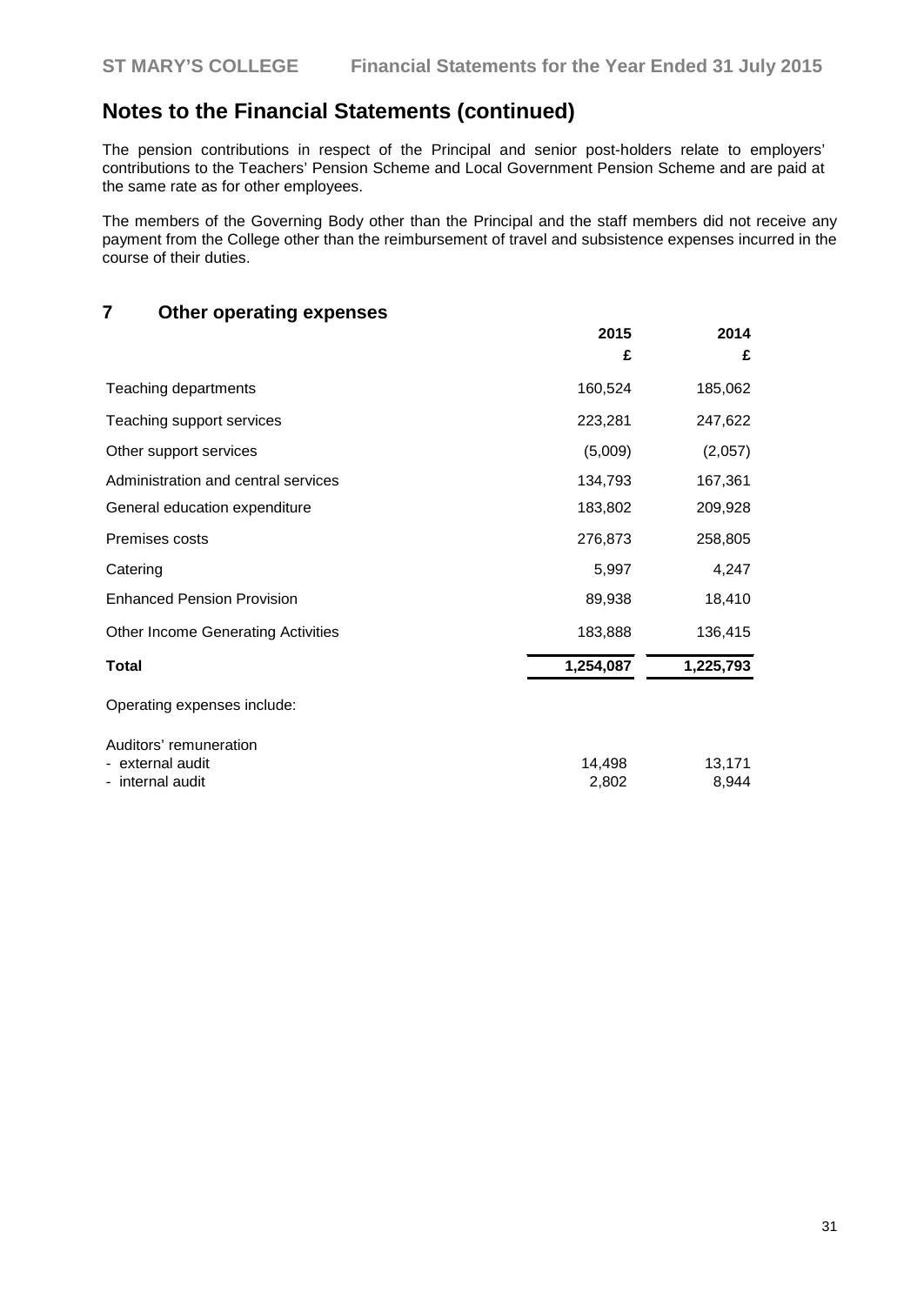### **8 Interest payable**

|                                                                          | 2015<br>£ | 2014<br>£ |
|--------------------------------------------------------------------------|-----------|-----------|
| On bank loans and overdrafts:<br>- repayable wholly in more than 5 years | 210,363   | 216,769   |
|                                                                          | 210,363   | 216,769   |
| Finance lease costs                                                      | 2,652     | 2,652     |
| Pension finance costs                                                    | (23,000)  | 23,000    |
| <b>Total</b>                                                             | 190,015   | 242,421   |

# **9 Taxation**

The members do not believe the College was liable for any corporation tax arising out of its activities during the year.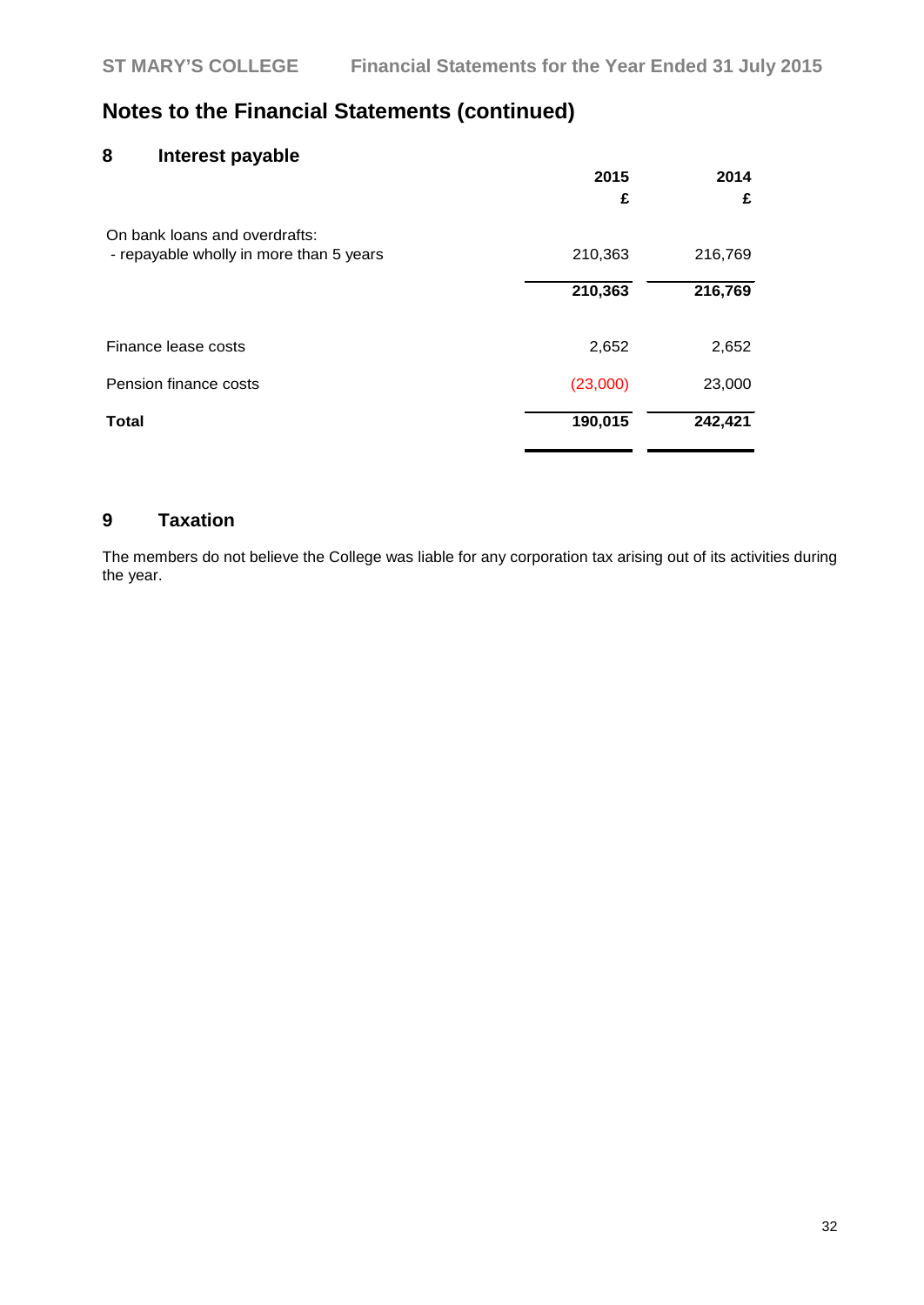# **10 Tangible fixed assets**

|                                 | Leasehold  | <b>Equipment</b> | <b>Total</b> |
|---------------------------------|------------|------------------|--------------|
| <b>Cost or valuation</b>        | £          | £                | £            |
| At 1 August 2014                | 14,933,878 | 3,262,712        | 18,196,590   |
| Additions                       |            | 462,579          | 462,579      |
| Disposals                       |            | (82, 821)        | (82, 821)    |
| At 31 July 2015                 | 14,933,878 | 3,642,470        | 18,576,348   |
| Depreciation                    |            |                  |              |
| At 1 August 2014                | 3,192,356  | 2,223,233        | 5,415,589    |
| Charge for period               | 275,740    | 410,257          | 685,997      |
| Disposals                       |            | (81, 167)        | (81, 167)    |
| At 31 July 2015                 | 3,468,096  | 2,552,323        | 6,020,419    |
| Net book value at 31 July 2015  | 11,465,782 | 1,090,147        | 12,555,929   |
| Net book value at 1 August 2014 | 11,741,522 | 1,039,479        | 12,781,001   |
| Inherited                       | 12,109     |                  | 12,109       |
| Financed by capital grant       | 6,098,596  | 841,904          | 6,940,500    |
| Other                           | 5,355,077  | 248,243          | 5,603,320    |
| Net book value at 31 July 2015  | 11,465,782 | 1,090,147        | 12,555,929   |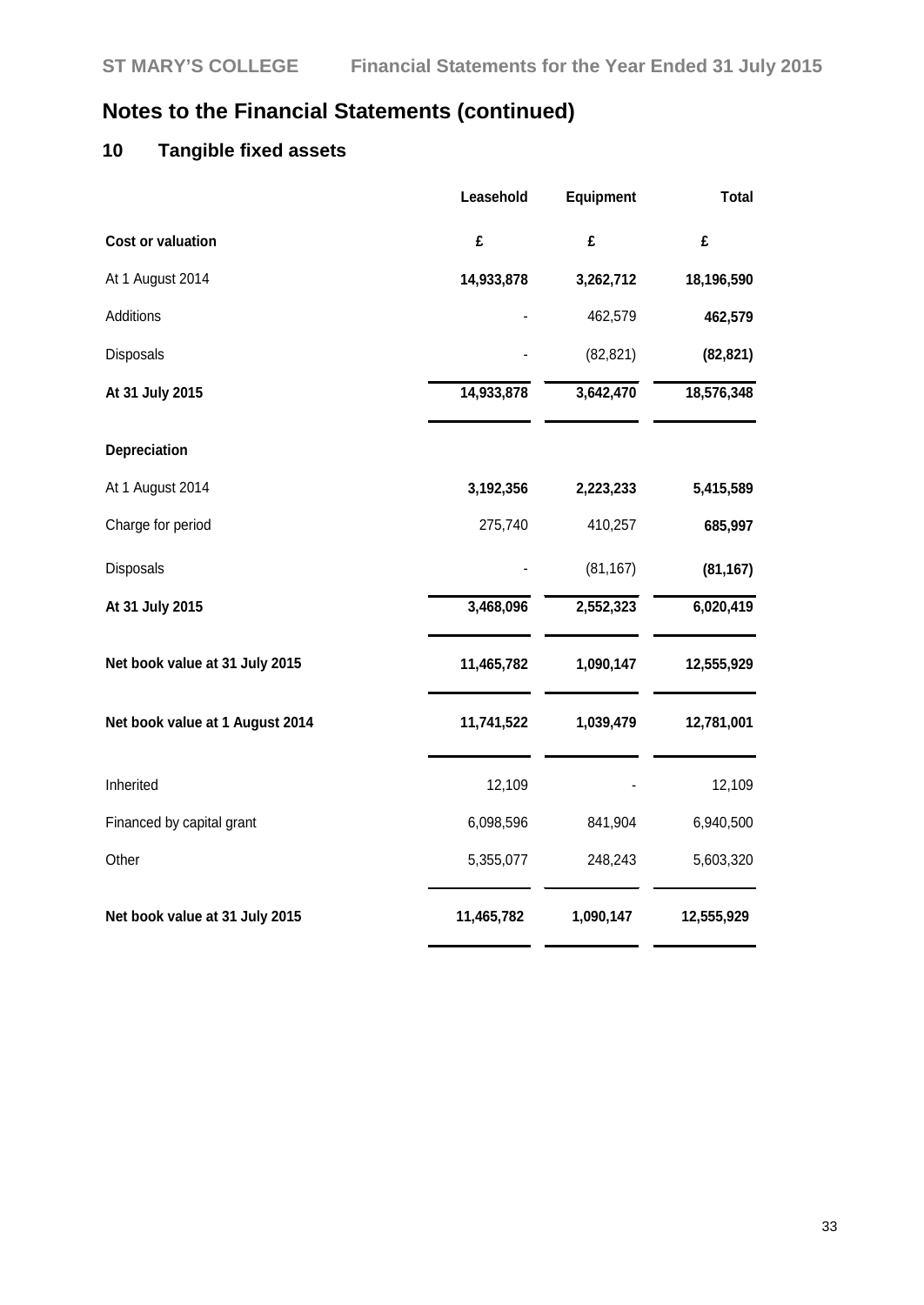# **11 Investments**

At 31 July 2015 the College had a 7% interest in Lancashire Colleges Consortium Ltd, a company limited by guarantee incorporated in England and Wales. The principal business activity of the company is to advise and assist educational institutions as in respect of funds and grants that may be available to them. The value of the investment is £1.00.

#### **12 Debtors**

|                                            | 2015   | 2014   |
|--------------------------------------------|--------|--------|
|                                            | £      | £      |
| <b>Amounts Falling Due Within One Year</b> |        |        |
| <b>Debtors</b>                             | 15,047 | 22,758 |
| Prepayments and accrued income             | 22,975 | 49,946 |
| <b>Total</b>                               | 38,022 | 72,704 |

### **13 Creditors: Amounts falling due within one year**

|                                    | 2015<br>£ | 2014<br>£ |
|------------------------------------|-----------|-----------|
| Payments received on account       | 431,372   | 156,270   |
| Trade creditors                    | 240,374   | 230,657   |
| Loans                              | 125,046   | 119,844   |
| Finance Lease                      |           | 16,849    |
| Other taxation and social security | 131,799   | 160,614   |
| Accruals                           | 127,004   | 98,174    |
| <b>Total</b>                       | 1,055,595 | 782,408   |

# **14 Creditors: Amounts falling due after more than one year**

|              | 2015<br>£ | 2014<br>£ |
|--------------|-----------|-----------|
| Loans        | 3,290,370 | 3,415,414 |
| <b>Total</b> | 3,290,370 | 3,415,414 |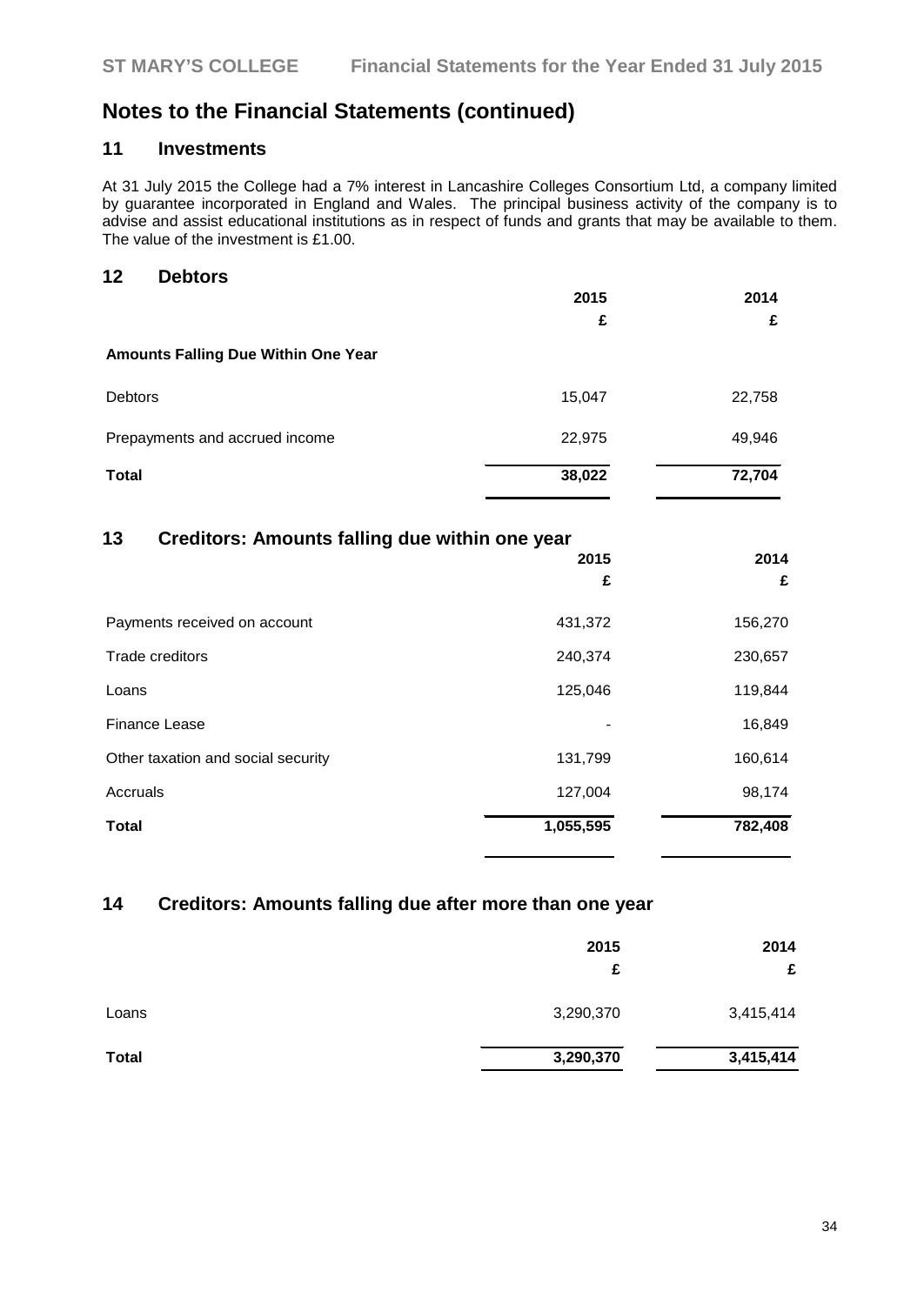### **15 Borrowings**

The loan is secured over the Land and Buildings of the College. The College paid a fixed rate of interest during the year of 6.22% and the repayment period is to 2033.

| (a)<br><b>Bank Loans</b>                                                        |           |           |
|---------------------------------------------------------------------------------|-----------|-----------|
|                                                                                 | 2015      | 2014      |
| Loans are repayable as follows:-                                                | £         | £         |
| Within one year                                                                 | 125,046   | 119,844   |
| Between one and two years                                                       | 132,125   | 125,046   |
| Between two and five years                                                      | 439,451   | 416,833   |
| In five years or more                                                           | 2,718,793 | 2,873,536 |
|                                                                                 | 3,415,415 | 3,535,259 |
| (b)<br><b>Finance Leases</b>                                                    |           |           |
|                                                                                 | 2015      | 2014      |
| The net finance lease obligations to which the<br>institution is committed are: | £         | £         |
| Within one year                                                                 |           | 16,848    |
| Between one and two years                                                       |           |           |
|                                                                                 |           | 16,848    |

Finance lease obligations are secured on the assets to which they relate.

#### **16 Provisions for liabilities and charges**

|                  | <b>Enhanced</b><br><b>Pension</b><br><b>Provision</b> | <b>Other</b><br><b>Provisions</b> | Total<br><b>Provisions</b> |
|------------------|-------------------------------------------------------|-----------------------------------|----------------------------|
|                  | £                                                     | £                                 | £                          |
| At 1 August 2014 | 246,111                                               | 144,497                           | 390,608                    |
| <b>Releases</b>  |                                                       | (144, 497)                        | (144, 497)                 |
| Additions        | 16,430                                                | 82,189                            | 98,619                     |
| At 31 July 2015  | 262,541                                               | 82,189                            | 344,730                    |

The enhanced pension provision relates to staff who have already left the College's employment. The provision has been recalculated in accordance with guidance issued by the funding bodies.

Other provisions relates to exceptional restructuring costs resulting from Management conducting a strategic review of staffing and cost savings plan.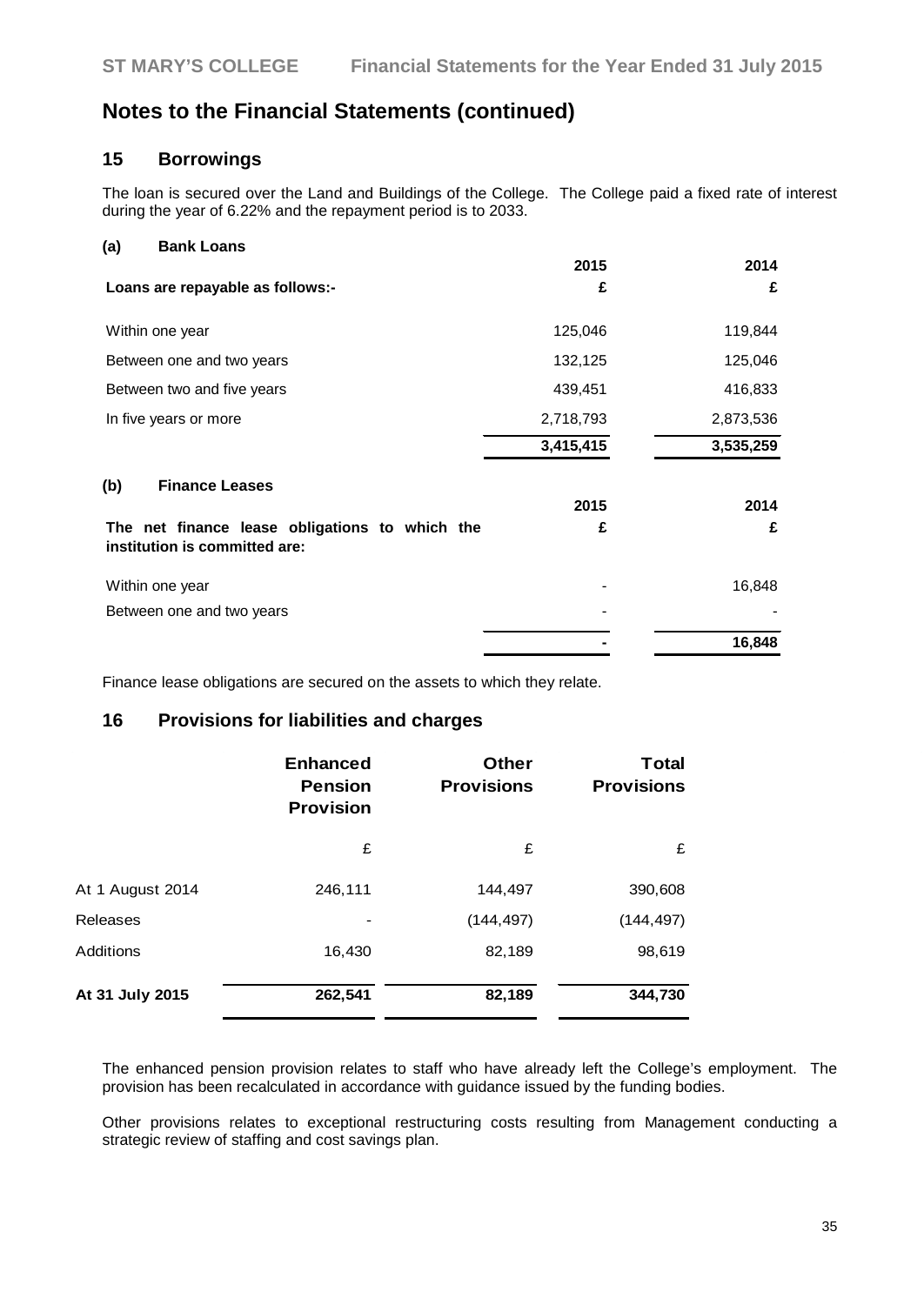### **17 Deferred capital grants**

|                                               | <b>Funding</b><br><b>Body</b> | <b>Other Grants</b> | <b>Donated</b><br>Land &<br><b>Buildings</b> | <b>Total</b> |
|-----------------------------------------------|-------------------------------|---------------------|----------------------------------------------|--------------|
| At 1 August 2014                              | £                             | £                   | £                                            | £            |
| Land and buildings                            | 3,575,287                     | 707,654             | 1,963,327                                    | 6,246,268    |
| Equipment                                     | 739,335                       | 30,922              |                                              | 770,257      |
| <b>Cash received</b>                          |                               |                     |                                              |              |
| Land and buildings                            |                               |                     |                                              |              |
| Equipment                                     | 362,405                       |                     |                                              | 362,405      |
| Released to income and<br>expenditure account |                               |                     |                                              |              |
| Land and buildings                            | 83,864                        | 15,922              | 47,886                                       | 147,672      |
| Equipment                                     | 281,496                       | 9,262               |                                              | 290,758      |
| At 31 July 2015                               | 4,311,667                     | 713,392             | 1,915,441                                    | 6,940,500    |
| <b>Land and buildings</b>                     | 3,491,423                     | 691,732             | 1,915,441                                    | 6,098,596    |
| <b>Equipment</b>                              | 820,244                       | 21,660              |                                              | 841,904      |
| <b>Total</b>                                  | 4,311,667                     | 713,392             | 1,915,441                                    | 6,940,500    |

The College occupies land and buildings provided to it by the Marist Fathers for which it pays a peppercorn rental. In accordance with the 2007 HE/FE SORP and the 2014/15 Accounts Direction Handbook these assets were brought onto the balance sheet at value with the corresponding credit to deferred capital grants.

### **18 Revaluation reserve**

|                                                                                                       | 2015<br>£ |
|-------------------------------------------------------------------------------------------------------|-----------|
| At 1 August 2014                                                                                      | 12,412    |
| Transfer from revaluation reserve to general reserve in respect of depreciation on<br>revalued assets | (303)     |
| At 31 July 2015                                                                                       | 12,109    |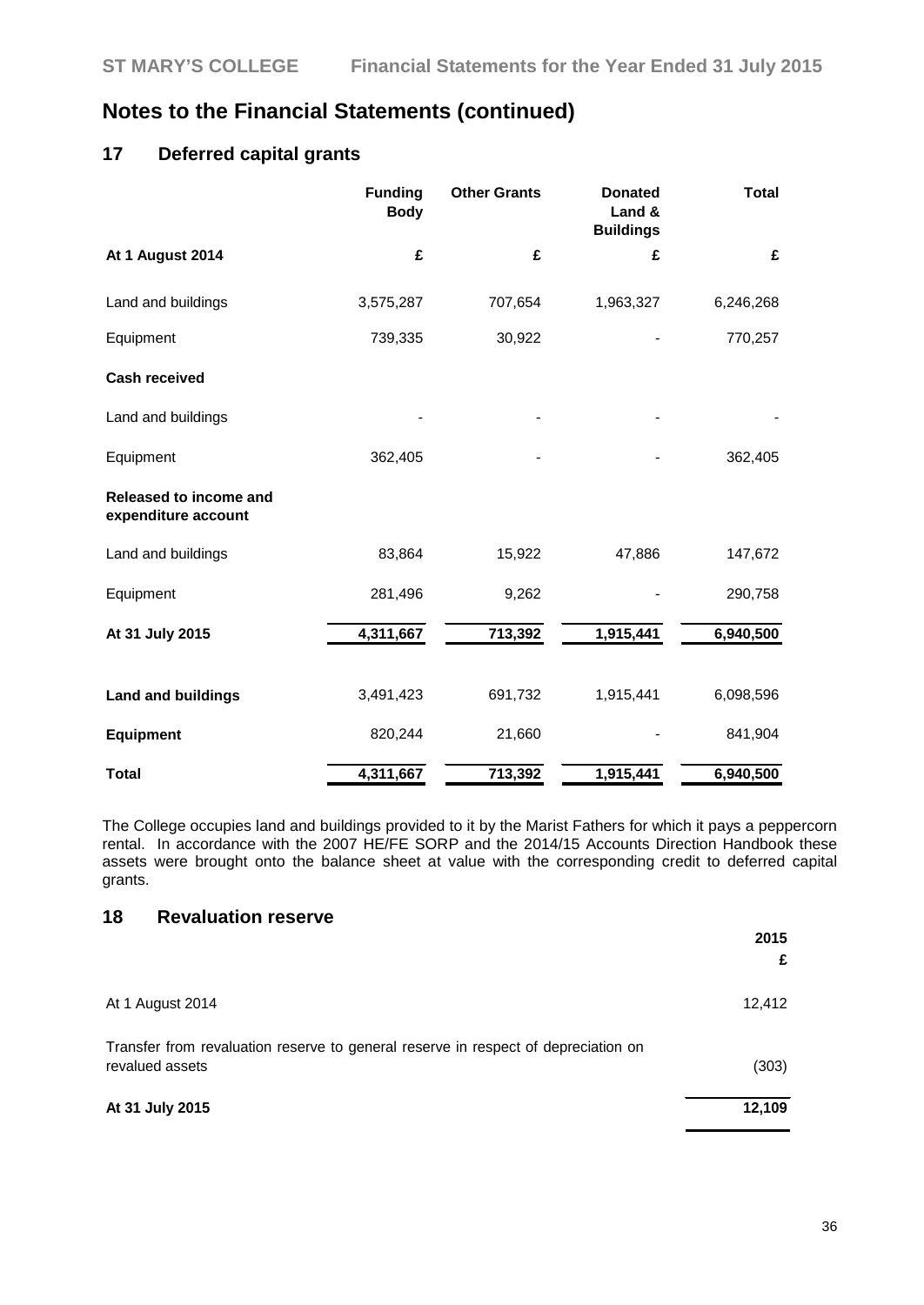### **19 Movement on General Reserves**

|                                                                     | 2015        | 2014        |
|---------------------------------------------------------------------|-------------|-------------|
|                                                                     | £           | £           |
| Income and Expenditure account reserve                              |             |             |
| At 1 August 2014                                                    | 900,935     | 921,497     |
| Surplus/(Deficit) retained for the year                             | 33,857      | (373, 865)  |
| Transfer from revaluation reserve                                   | 303         | 303         |
| Actuarial (loss)/gain in respect of pension schemes                 | (395,000)   | 353,000     |
| At 31 July 2015                                                     | 540,095     | 900,935     |
| <b>Balance represented by</b>                                       |             |             |
| Pension reserve                                                     | (1,720,000) | (1,262,000) |
| Income and expenditure account reserve<br>excluding pension reserve | 2,260,095   | 2,162,935   |
| At 31 July 2015                                                     | 540,095     | 900,935     |

### **20 Pension and similar obligations**

The College's employees belong to two principal pension schemes: the Teachers' Pension Scheme England and Wales (TPS) for academic and related staff, and the Local Government Pension Scheme (LGPS) for non-teaching staff, which is managed by Lancashire Pension Services. Both are defined benefit schemes.

| Total pension costs for the year                                                |           | 2015<br>£'000 |           | 2014<br>£'000 |
|---------------------------------------------------------------------------------|-----------|---------------|-----------|---------------|
| Teachers' Pension Scheme: contributions paid<br>Local Government Pension Scheme |           | 300           |           | 367           |
| Contributions paid<br>FRS17 Charge                                              | 194<br>86 |               | 206<br>91 |               |
| Charge to the Income and Expenditure Account                                    |           | 280           |           | 297           |
| <b>Total Pension Cost for Year</b>                                              |           | 580           |           | 664           |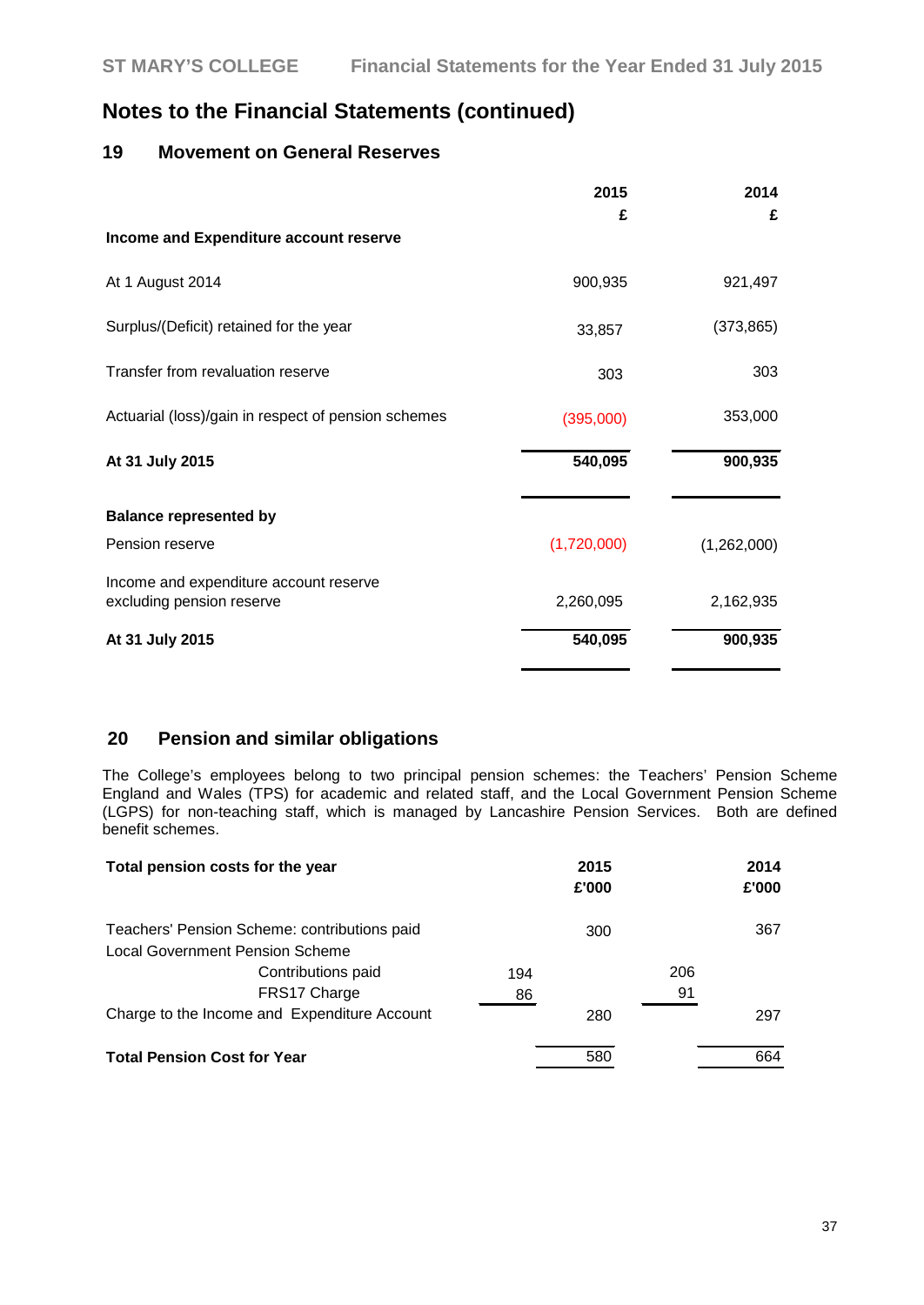The pension costs are assessed in accordance with the advice of independent qualified actuaries. The latest formal actuarial valuation of the TPS was 31 March 2012 and of the LGPS 31 March 2013.

Contributions for employees and employers for both schemes amounting to £63,706 (2014 £76,444) were payable to the scheme at 31 July and are included within creditors.

#### **Teachers' Pension Scheme**

The Teachers' Pension Scheme (TPS) is a statutory, contributory, defined benefit scheme. The regulations under which the TPS operates are the Teachers' Pensions Regulations 2010 and from 1 April 2014, by the Teachers' Pension Scheme Regulations 2014. These regulations apply to teachers in schools and other educational establishments in England and Wales maintained by local authorities, to teachers in many independent and voluntary-aided schools, and to teachers and lecturers in establishments of further and higher education. Membership is automatic for full-time teachers and lecturers and from 1 January 2007 automatic too for teachers and lecturers in part-time employment following appointment or a change of contract. Teachers and lecturers are able to opt out of the TPS.

#### **The Teachers' Pension Budgeting and Valuation Account**

Although teachers and lecturers are employed by various bodies, their retirement and other pension benefits, including annual increases payable under the Pensions (Increase) Acts are, as provided for in the Superannuation Act 1972, paid out of monies provided by Parliament. Under the unfunded TPS, teachers' contributions on a 'pay-as-you-go' basis, and employers' contributions, are credited to the Exchequer under arrangements governed by the above Act.

The Teachers' Pensions Regulations require an annual account, the Teachers' Pension Budgeting and Valuation Account, to be kept of receipts and expenditure (including the cost of pensions' increases). From 1 April 2001, the Account has been credited with a real rate of return (in excess of price increases and currently set at 3.5%), which is equivalent to assuming that the balance in the Account is invested in notional investments that produce that real rate of return.

#### **Valuation of the Teachers' Pension Scheme**

The latest actuarial review of the TPS was carried out as at 31 March 2012 and in accordance with The Public Service Pensions (Valuations and Employer Cost Cap) Directions 2014. The valuation report was published by the Department for Education (the Department) on 9 June 2014. The key results of the valuation are:

- employer contribution rates were set at 16.4% of pensionable pay
- total scheme liabilities for service to the effective date of £191.5 billion, and notional assets of £176.6 billion, giving a notional past service deficit of £14.9 billion
- an employer cost cap of 10.9% of pensionable pay

The new employer contribution rate for the TPS will be implemented in September 2015. A full copy of the valuation report and supporting documentation can be found on the Teachers' Pension Scheme website at the following location:

**<https://www.teacherspensions.co.uk/news/employers/2014/06/publication-of-the-valuation-report.aspx>**

#### **Scheme Changes**

Following the Hutton report in March 2011 and the subsequent consultations with trade unions and other representative bodies on reform of the TPS, the Department published a Proposed Final Agreement, setting out the design for a reformed TPS to be implemented from 1 April 2015.

The key provisions of the reformed scheme include: a pension based on career average earnings; an accrual rate of 1/57th; and a Normal Pension Age equal to State Pension Age, but with options to enable members to retire earlier or later than their Normal Pension Age. Importantly, pension benefits built up before 1 April 2015 will be fully protected.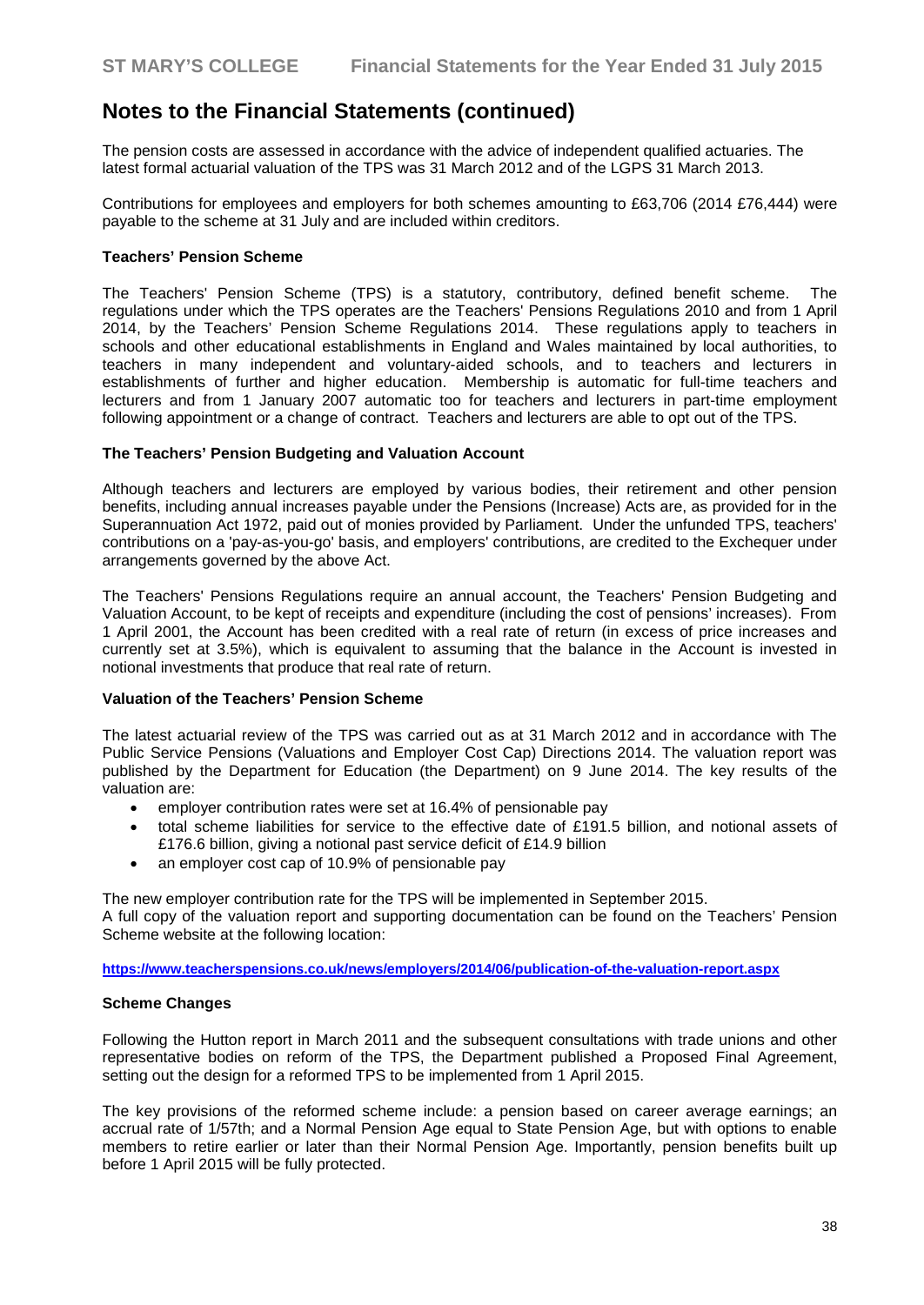In addition, the Proposed Final Agreement includes a Government commitment that those within 10 years of Normal Pension Age on 1 April 2012 will see no change to the age at which they can retire, and no decrease in the amount of pension they receive when they retire. There will also be further transitional protection, tapered over a three and a half year period, for people who would fall up to three and a half years outside of the 10 year protection.

Regulations giving effect to a reformed Teachers' Pension Scheme came into force on 1 April 2014 and the reformed scheme will commence on 1 April 2015.

The pension costs paid to TPS in the year amounted to £501,953 (2014 £606,785)

#### **FRS 17**

Under the definitions set out in Financial Reporting Standard (FRS 17) Retirement Benefits, the TPS is a multi-employer pension scheme. The College is unable to identify its share of the underlying assets and liabilities of the scheme.

Accordingly, the College has taken advantage of the exemption in FRS17 and has accounted for its contributions to the scheme as if it were a defined-contribution scheme. The College has set out above the information available on the scheme and the implications for the College in terms of the anticipated contribution rates.

#### **Local Government Pension Scheme**

The LGPS is a funded defined benefit scheme with the assets held in a separate fund administered by the Lancashire local authority. Employers' contributions made for the year ended 31 July 2015 totalled £172,685 and employees' contributions totalled £83,238.

The agreed contribution rates for future years are now tiered for employees' contributions and staged for employers at:

 $2014/15 - 2016/17 - 13%$ 

plus deficit recovery contributions of 2015/16 £23,400, 2016/17 - £27,400. The deficit recovery period is 19 years.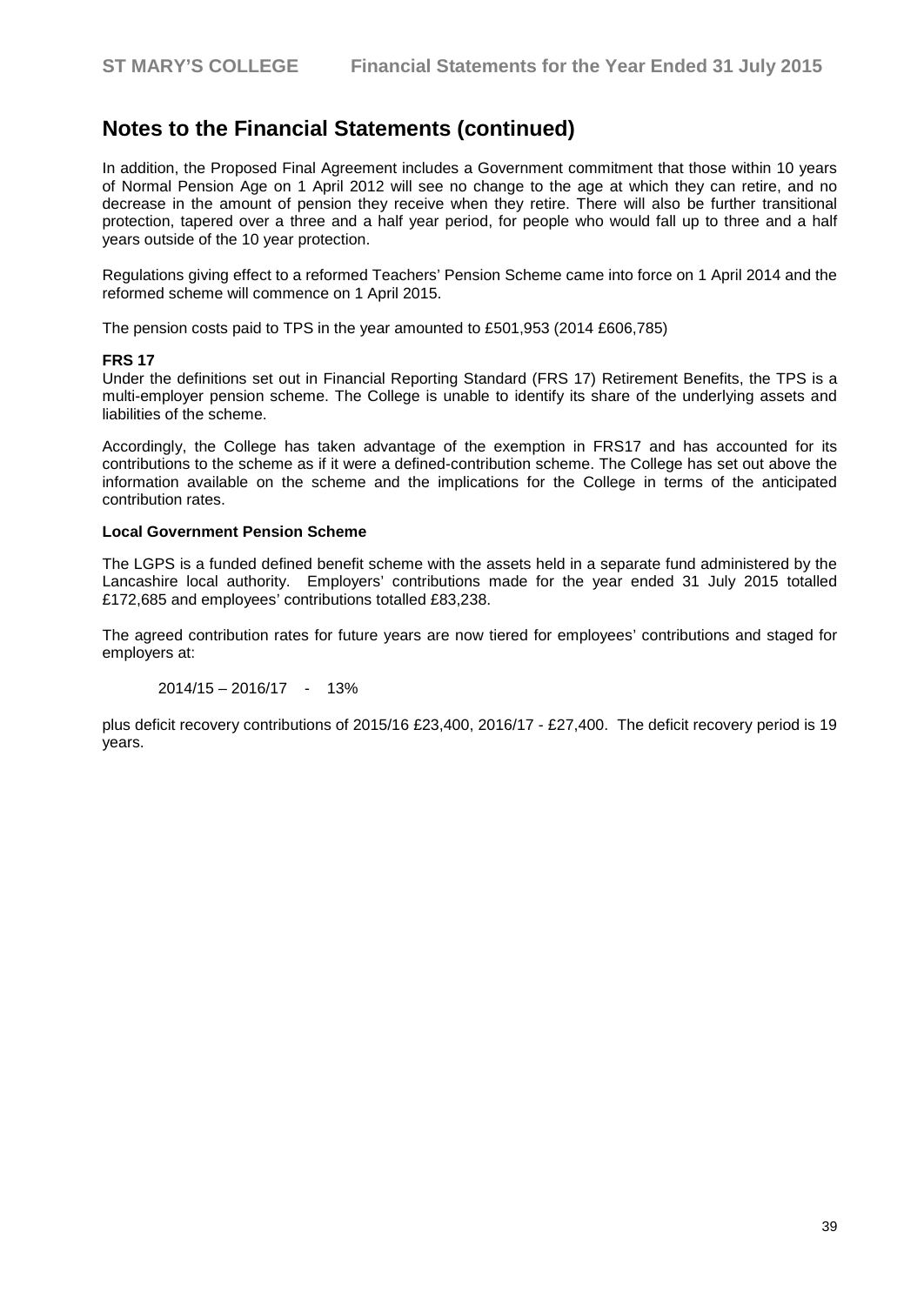#### **FRS17**

#### **Principal Actuarial Assumption**

The following information is based upon a full actuarial valuation of the fund at 31 March 2013 updated to 31 July 2015 by a qualified independent actuary.

|                                                   | 2015    | 2014 |
|---------------------------------------------------|---------|------|
| Rate of increase in salaries                      | $3.7\%$ | 3.8% |
| Rate of increase in pensions in payment/inflation | $2.2\%$ | 2.3% |
| Discount rate for liabilities                     | $3.8\%$ | 4.3% |
| Rate of CPI inflation                             | $2.2\%$ | 2.3% |
|                                                   |         |      |

An adjustment has been made for short term pay restraint in line with the most recent actuarial valuation.

The current mortality assumptions include sufficient allowance for future improvements in mortality rate. The assumed life expectations on retirement age 65 are:

|                      | 2015 | 2014 |
|----------------------|------|------|
| Retiring today       |      |      |
| <b>Males</b>         | 22.9 | 22.8 |
| Females              | 25.4 | 25.3 |
| Retiring in 20 years |      |      |
| Males                | 25.1 | 25.0 |
| Females              | 27.8 | 27.7 |

The assets and liabilities in the scheme and the expected rates of return were:

|                                                 | Long term<br>rate of return<br>2015 | Value at<br>2015<br>£ | Long term<br>rate of return<br>2014 | Value at<br>2014<br>£ |
|-------------------------------------------------|-------------------------------------|-----------------------|-------------------------------------|-----------------------|
| - Equities                                      | 6.50%                               | 2,083,000             | 7.00%                               | 2,639,000             |
| - Government Bonds                              | 2.50%                               | 333,000               | 3.20%                               | 11,000                |
| - Other Bonds                                   | 3.60%                               | 157,000               | 4.10%                               | 1,412,000             |
| - Property                                      | 6.10%                               | 551,000               | 6.20%                               | 510,000               |
| - Cash                                          | 0.50%                               | 79,000                | 0.50%                               | 127,000               |
| - Other                                         | 6.50%                               | 2,851,000             | 7.00%                               | 611,000               |
| <b>Total Market value of assets</b>             |                                     | 6,054,000             |                                     | 5,310,000             |
| Present value of scheme liabilities<br>- Funded |                                     | (7,774,000)           |                                     | (6, 572, 000)         |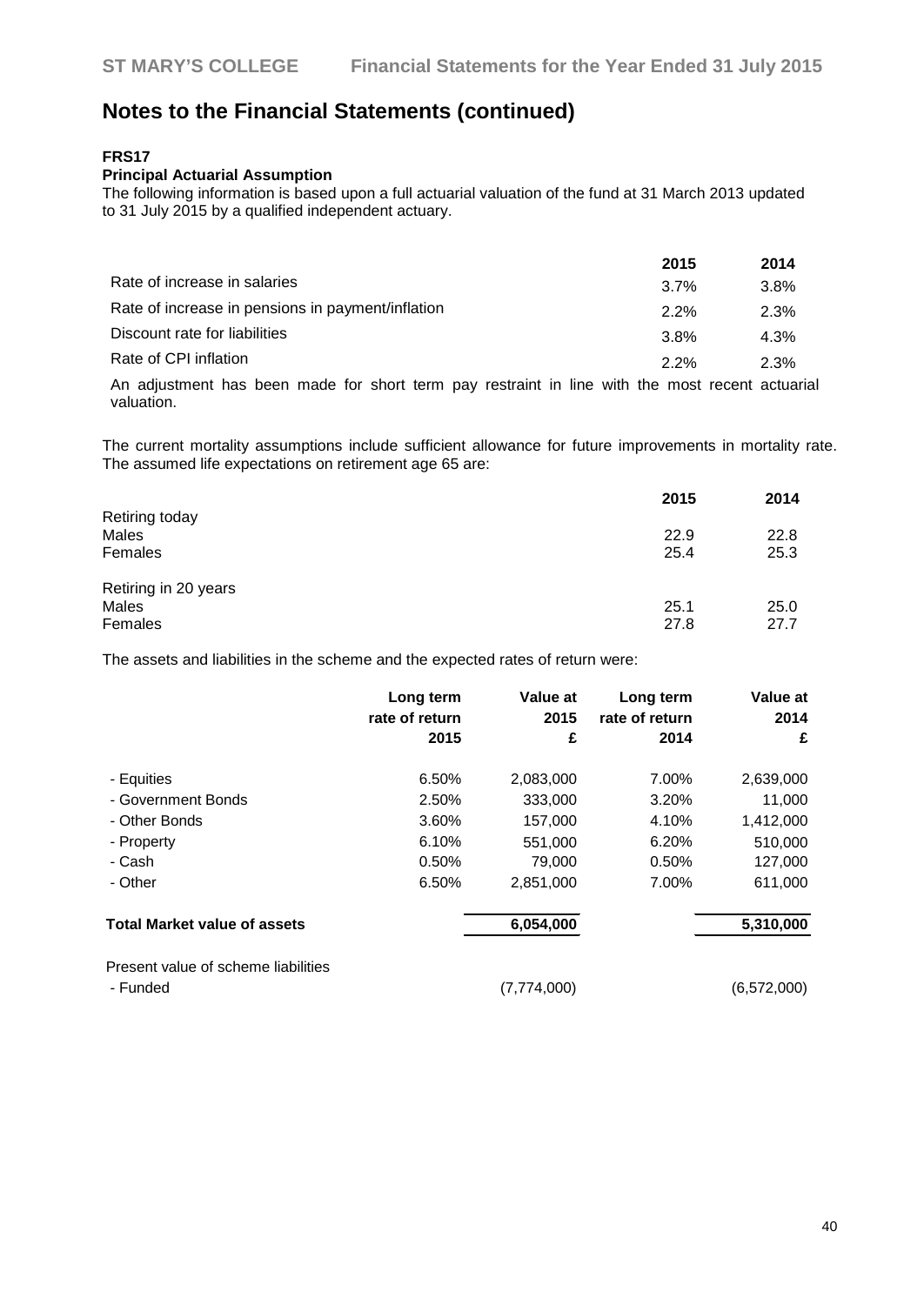Analysis of the amount charged to income and expenditure account

|                                                       | 2015         | 2014         |
|-------------------------------------------------------|--------------|--------------|
| Employer service cost (net of employee contributions) | £<br>269,000 | £<br>300,000 |
| Curtailments                                          | 71,000       | 5,000        |
| Total operating charge                                | 340,000      | 305,000      |
| Analysis of pension finance costs                     | 2015         | 2014         |
|                                                       | £            | £            |
| Expected return on pension scheme assets              | 308,000      | 287,000      |
| Interest on pension scheme liabilities                | (285,000)    | (310,000)    |
| Pension finance costs                                 | 23,000       | (23,000)     |

#### Amount recognised in the statement of total recognised gains and losses (STRGL)

|                                                   | 2015      | 2014      |
|---------------------------------------------------|-----------|-----------|
|                                                   | £         |           |
| Actuarial gains/(losses) on pension scheme assets | 264,000   | (291,000) |
| Actuarial (losses)/ gains on scheme liabilities   | (659,000) | 644,000   |
| Actuarial (loss)/ gain recognised in STRGL        | (395,000) | 353,000   |
|                                                   |           |           |

### Movement in deficit during year

|                                                       | 2015        | 2014        |
|-------------------------------------------------------|-------------|-------------|
|                                                       | £           | £           |
| Deficit in scheme at 1 August                         | (1,262,000) | (1,501,000) |
| Movement in year:                                     |             |             |
| Employer service cost (net of employee contributions) | (269,000)   | (300,000)   |
| <b>Employer contributions</b>                         | 254,000     | 214,000     |
| Net interest on assets                                | 23,000      | (23,000)    |
| Curtailments                                          | (71,000)    | (5,000)     |
| Actuarial (loss)/ gain                                | (395,000)   | 353,000     |
|                                                       |             |             |
| Deficit in scheme at 31 July                          | (1,720,000) | (1,262,000) |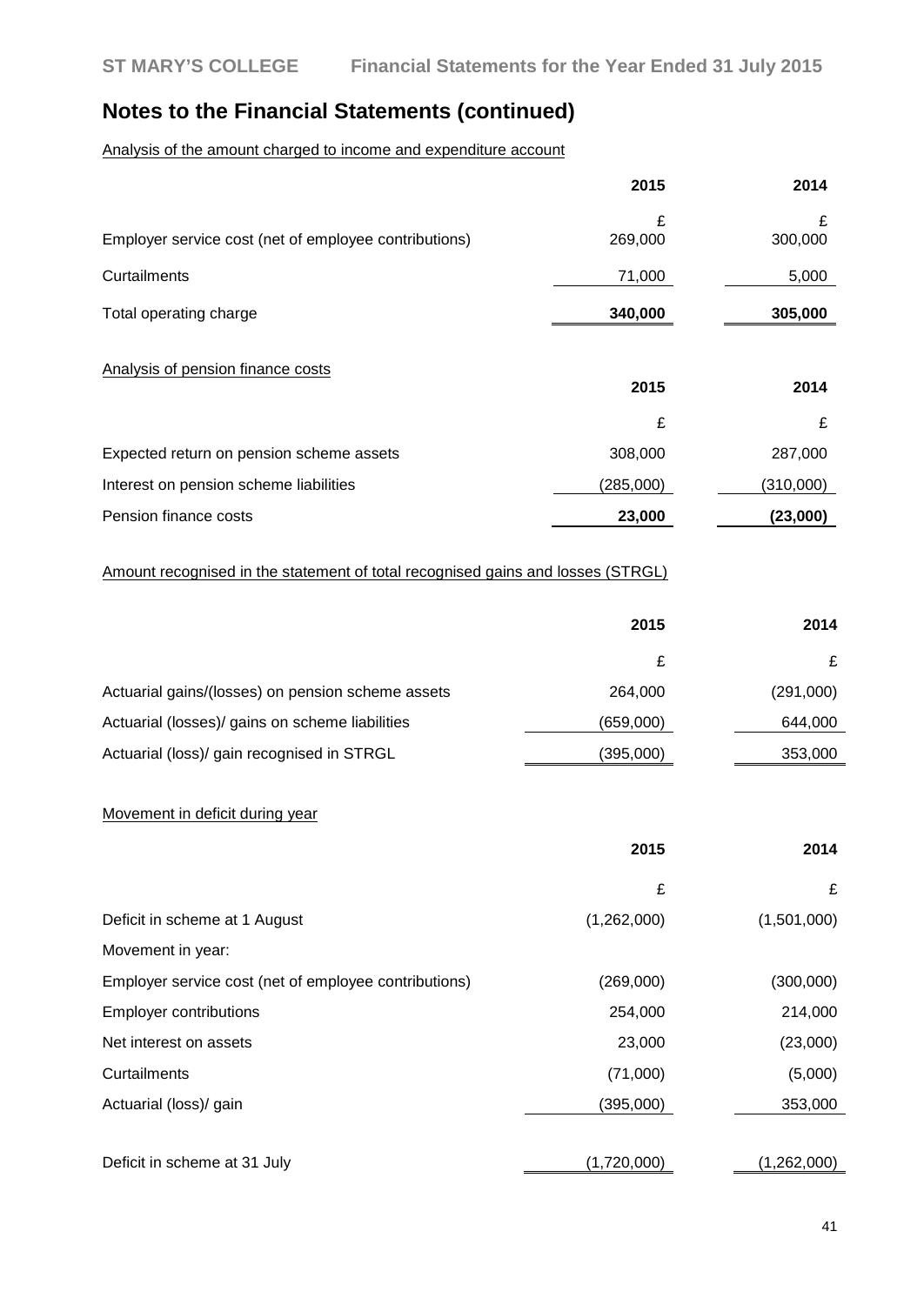### **Asset & Liability Reconciliation**

|                                      | 2015      | 2014      |
|--------------------------------------|-----------|-----------|
|                                      | £         | £         |
| <b>Reconciliation of liabilities</b> |           |           |
| Liabilities at start of period       | 6,572,000 | 6,587,000 |
| Service cost                         | 269,000   | 300,000   |
| Interest cost                        | 285,000   | 310,000   |
| <b>Employees contributions</b>       | 84,000    | 92,000    |
| Actuarial loss/(gain)                | 659,000   | (644,000) |
| Benefits paid                        | (166,000) | (78,000)  |
| Curtailments and settlements         | 71,000    | 5,000     |
| Liabilities at end of period         | 7,774,000 | 6,572,000 |
| <b>Reconciliation of Assets</b>      |           |           |
| Assets at start of period            | 5,310,000 | 5,086,000 |
| Expected return on assets            | 308,000   | 287,000   |
| Actuarial loss/(gain)                | 264,000   | (291,000) |
| <b>Employer contributions</b>        | 254,000   | 214,000   |
| <b>Employee contributions</b>        | 84,000    | 92,000    |
| Benefits paid                        | (166,000) | (78,000)  |
| Assets at end of period              | 6,054,000 | 5,310,000 |
|                                      |           |           |

The estimated value of employer contributions for the year ended 31st July 2016 is £198,000.

#### **History of experience (gains) or losses**

|                                                                                            | 2015<br>£ | 2014<br>£ | 2013<br>£ | 2012<br>£ | 2011      |
|--------------------------------------------------------------------------------------------|-----------|-----------|-----------|-----------|-----------|
| Difference between the expected<br>and actual return on assets<br>Amount                   | 265,000   | (121,000) | 501.000   | (133.000) | 208,000   |
| Experience gains and losses on<br>scheme liabilities:<br>Amount                            |           | 537,000   |           |           | (225,000) |
| Total amounts recognised in<br>statement of total recognised<br>gains and losses<br>Amount | 395,000   | (353,000) | (361,000) | 325,000   | 380,000   |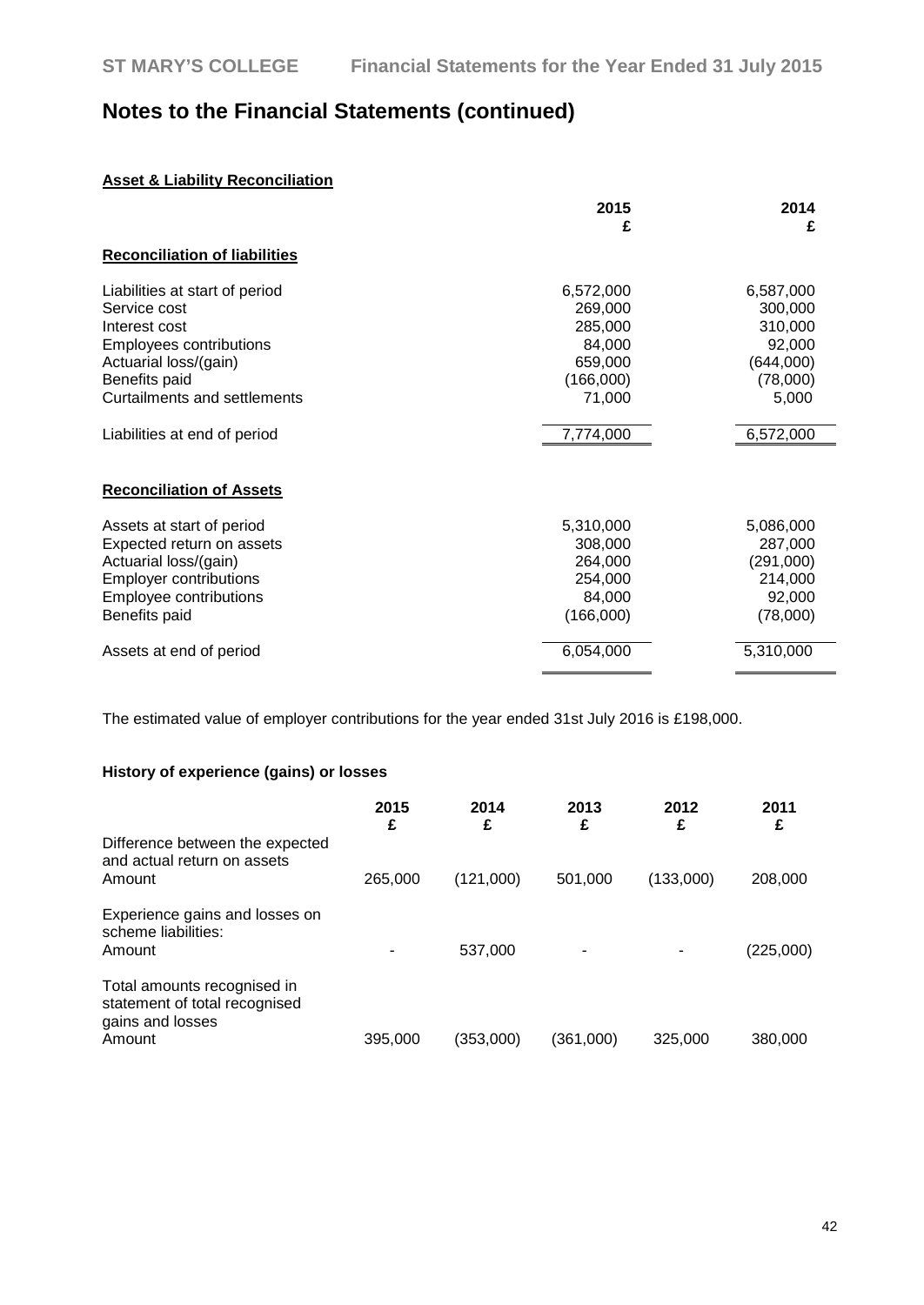### **21 Reconciliation of operating deficit to net cash outflow from operating activities**

|                                                                                                 | 2015<br>£  | 2014<br>£  |
|-------------------------------------------------------------------------------------------------|------------|------------|
| Surplus/(Deficit) on continuing operations after depreciation of<br>assets at valuation and tax | 33,857     | (373, 865) |
| Depreciation (Note 10)                                                                          | 685,997    | 646,119    |
| Deferred capital grants released to income (Notes 2 and 3)                                      | (438, 430) | (380, 882) |
| Profit on sale of fixed assets                                                                  | (1, 105)   |            |
| (Increase)/Decrease in debtors                                                                  | (4,290)    | 3,547      |
| Interest payable                                                                                | 190,504    | 242,818    |
| Pension costs (less contributions payable)                                                      | 86,000     | 91,000     |
| Decrease in prepayments and accrued income                                                      | 22,048     | 31,613     |
| Increase/(Decrease) in creditors                                                                | 9,717      | (85, 588)  |
| Decrease in other taxation and social security                                                  | (28, 816)  | (25, 709)  |
| Increase/(Decrease) in payments on account                                                      | 275,102    | (149, 883) |
| Increase/(Decrease) in accruals                                                                 | 32,153     | (51, 161)  |
| (Decrease)/Increase in provisions                                                               | (45, 878)  | 107,684    |
| Interest receivable                                                                             | (1,643)    | (1, 393)   |
| Net cash inflow from operating activities                                                       | 815,216    | 54,300     |

# **22 Analysis of changes in net debt**

|                        | 2014<br>£     | <b>Cashflows</b><br>£ | 2015<br>£     |
|------------------------|---------------|-----------------------|---------------|
| Cash in hand, at bank  | 926,597       | 382,850               | 1,309,447     |
| Investments            |               |                       |               |
| Debt due within 1 year | (136, 693)    | 11,647                | (125, 046)    |
| Debt due after 1 year  | (3, 415, 414) | 125,044               | (3, 290, 370) |
| <b>Total</b>           | (2,625,509)   | 519,541               | (2, 105, 968) |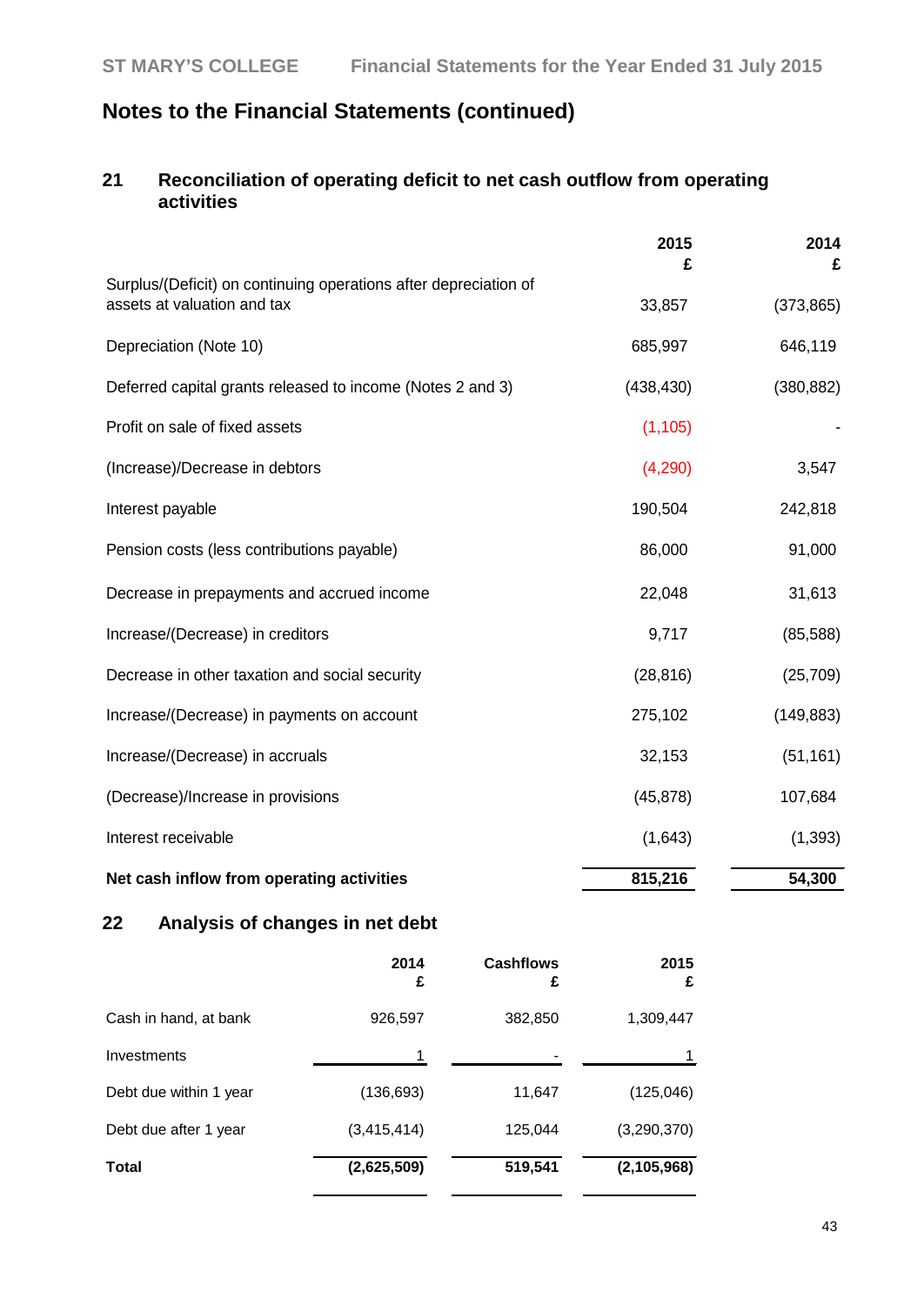### **23 Analysis of cash flows for headings netted in the cash flow statement**

|                                                                         | 2015<br>£         | 2014<br>£  |
|-------------------------------------------------------------------------|-------------------|------------|
| Returns on investments and servicing of finance                         |                   |            |
| Interest received                                                       | 1,643             | 1,394      |
| Interest paid                                                           | (187, 852)        | (240, 166) |
| Interest element of finance lease rental payment                        | (2,652)           | (2,652)    |
| Net cash inflow from returns on investments and<br>servicing of finance | (188, 861)        | (241, 424) |
| Capital expenditure and financial investment                            |                   |            |
| Purchase of tangible fixed assets                                       | (460, 978)        | (573, 707) |
| Sale of fixed assets                                                    | 2,759             |            |
| Deferred capital grants received                                        | 374,405           | 453,765    |
| Net cash outflow for capital expenditure and<br>financial investment    | (83, 814)         | (119, 942) |
| <b>Financing</b>                                                        |                   |            |
| Debt due beyond a year:                                                 |                   |            |
| Repayment of amounts borrowed                                           | (136, 691)<br>not | (130, 763) |
| Net cash outflow from financing                                         | (136, 691)        | (130, 763) |

## **24 Post balance sheet events**

Details of post balance sheet events are given in the report of the members of the governing body.

# **25 Capital Commitments**

|                                              | 2015    | 2014    |
|----------------------------------------------|---------|---------|
|                                              |         | £       |
| Commitments contracted for at 31 July        | 104.780 | 325,632 |
| Authorised but not contracted for at 31 July | 666,099 | 50,000  |